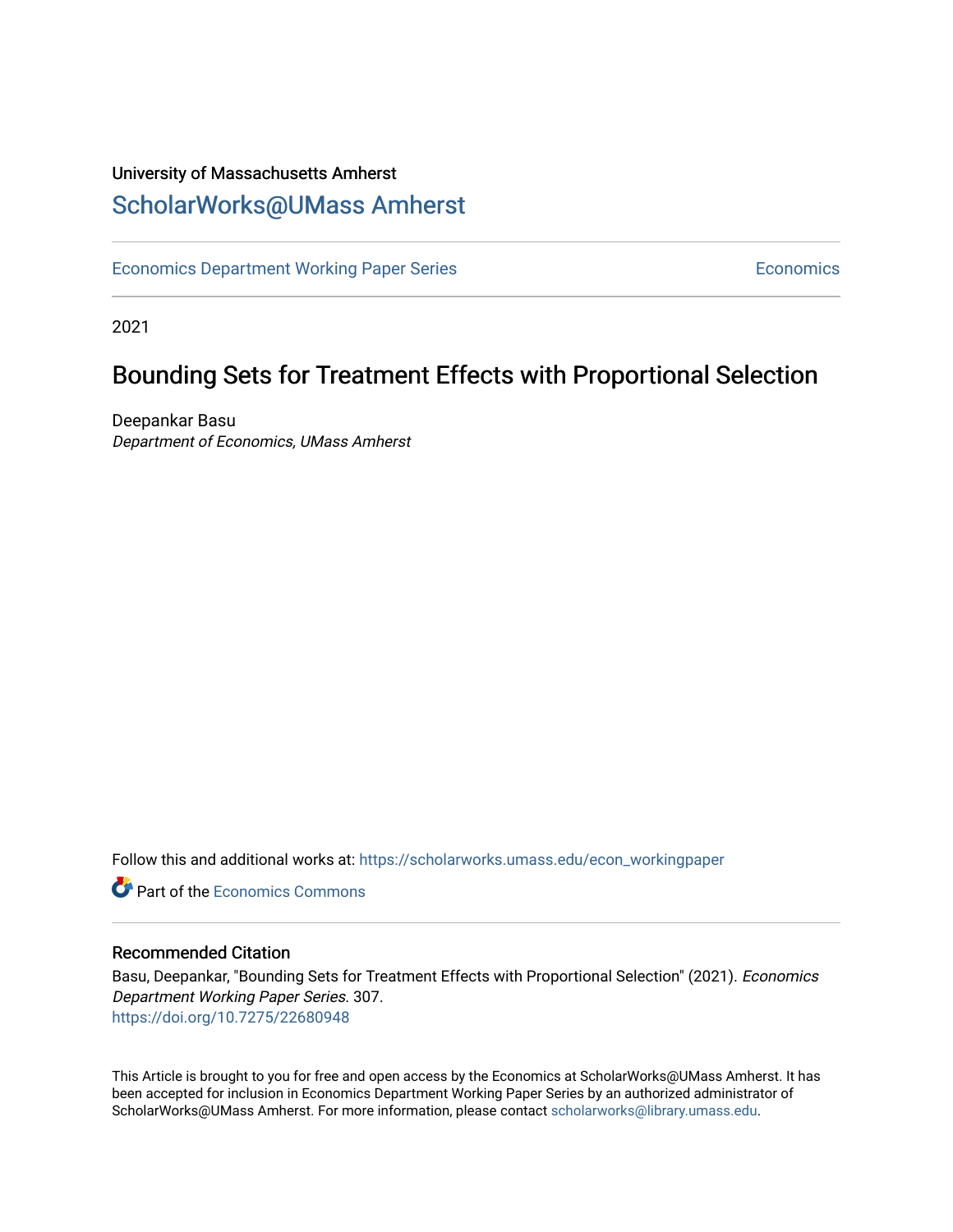# <span id="page-1-0"></span>Bounding Sets for Treatment Effects with Proportional Selection

Deepankar Basu<sup>∗</sup>

April 15, 2021

### Abstract

In linear econometric models with proportional selection on unobservables, omitted variable bias in estimated treatment effects are roots of a cubic equation involving estimated parameters from a short and intermediate regression, the former excluding and the latter including all observable controls. The roots of the cubic are functions of  $\delta$ , the degree of proportional selection on unobservables, and  $R_{max}$ , the R-squared in a hypothetical long regression that includes the unobservable confounder and all observable controls. In this paper a simple method is proposed to compute roots of the cubic over meaningful regions of the  $\delta$ - $R_{max}$  plane and use the roots to construct bounding sets for the true treatment effect. The proposed method is illustrated with both a simulated and an observational data set.

Keywords: treatment effect, omitted variable bias. JEL Codes: C21.

### 1 Introduction

Researchers are often interested in estimating treatment effects in models where there are clear problems of unobserved or unobservable confounders. To fix ideas, consider the following linear regression model,

$$
Y = \beta X + \Psi \omega^0 + W_2 + \varepsilon,\tag{1}
$$

where  $Y$  is the scalar outcome variable,  $X$  is the scalar treatment variable of interest,  $\omega^0$  is a  $J \times 1$  vector of observed controls,  $\Psi$  is  $1 \times J$  vector of

<sup>∗</sup>Department of Economics, University of Massachusetts Amherst. Email: dbasu@econs.umass.edu. I would like to thank Leila Gautham for comments on an earlier version of this paper.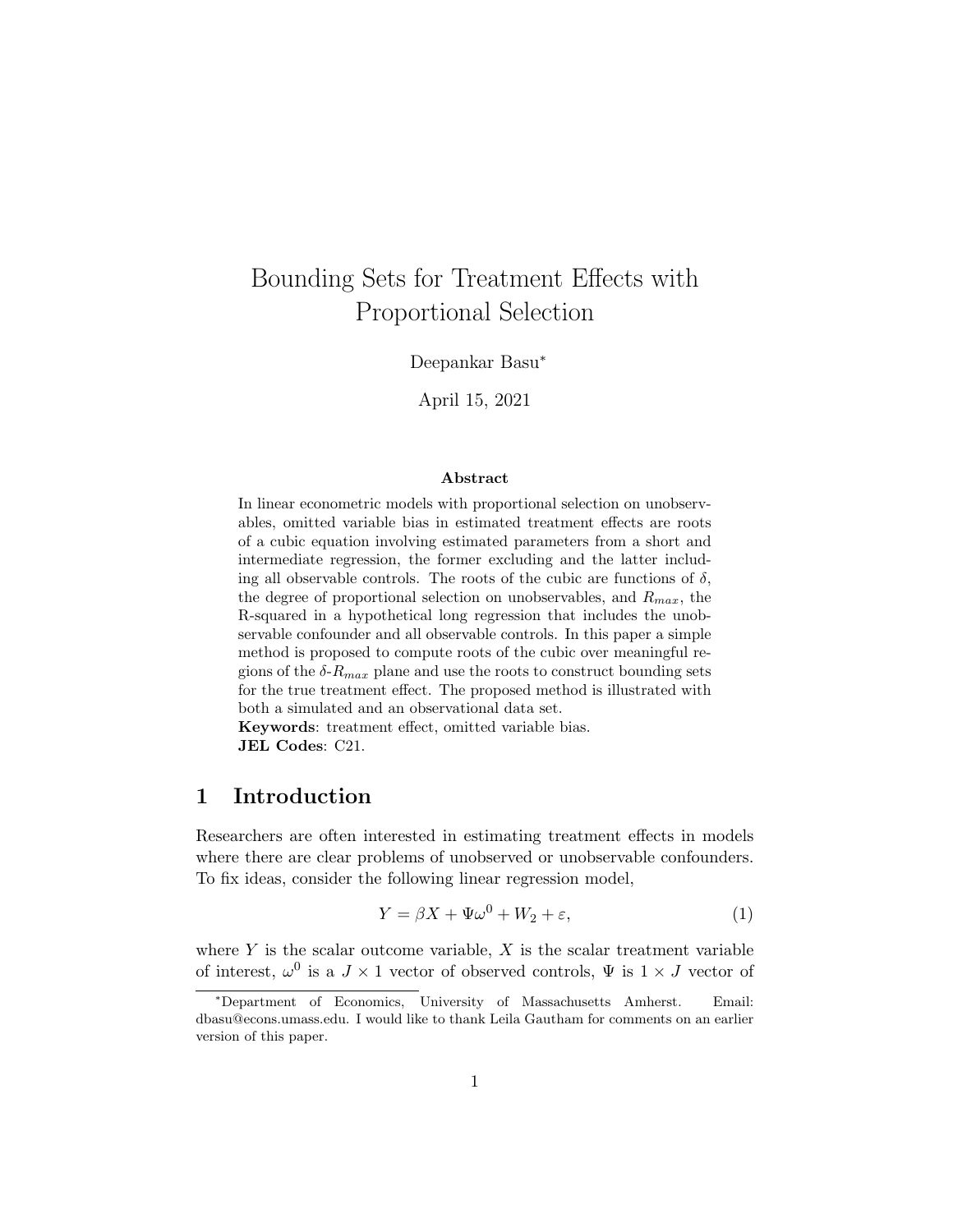parameters, and  $W_2$  is an unobserved confounder. Suppose a researcher is interested in consistently estimating  $\beta$ , but is unable to do so because of the presence of the unobservable confounder,  $W_2$  (which can be thought of as an index of a set of unobservable variables), in the hypothetical 'long' regression model.

Faced with this problem, researchers often compare the ordinary least square (OLS) estimate of  $\beta$  between a 'short' and an 'intermediate' regression, where the short regression is given by

$$
Y = \mathring{\beta}X + \mathring{\varepsilon},\tag{2}
$$

in which both the observable and unobservable controls, i.e.  $\omega^0$  and  $W_2$ , are missing from the model, and the intermediate regression is given by

$$
Y = \tilde{\beta}X + \tilde{\Psi}\omega^0 + \tilde{\varepsilon},\tag{3}
$$

in which only the unobservable control,  $W_2$ , is missing from the model. If the numerical magnitude of  $\tilde{\beta}$  and  $\tilde{\beta}$  are roughly similar, i.e. the estimate of the treatment effect is 'stable', researchers conclude that the bias from the omitted, unobservable confounder is small.

In a recent, innovative contribution, [Oster](#page-30-0) [\(2019\)](#page-30-0) has demonstrated that such 'coefficient stability' arguments to deal with possible omitted variable bias is misleading.<sup>[1](#page-1-0)</sup> In fact, what is needed to draw conclusions about the magnitude of possible bias due to the unobservable confounder is not the raw change in the estimate of the treatment effect, but an R-squared scaled change in the estimate of the treatment effect between the short and intermediate regressions. This becomes clear when we write the expression for the omitted variable bias in the OLS estimate of the treatment effect in the intermediate regression in terms of the R-squared in the short, intermediate and long regressions, and relevant coefficients in the long regression. A little algebraic manipulation generates a cubic equation in the bias (of the OLS estimate of the treatment effect in the intermediate regression).

A cubic equation with real coefficients will have either one or three real roots. When the cubic equation has a unique real root, the researcher is able to identify the bias, and hence the bias-adjusted treatment effect, without any ambiguity. When the cubic equation has three real roots, the researcher is confronted with the problem of non-uniqueness. [Oster](#page-30-0) [\(2019\)](#page-30-0) proposes two approaches to deal with the problem of non-uniqueness.

The first method involves computing the bias-adjusted treatment effect under the twin assumptions of  $\delta = 1$  (equal selection on observables and

 $1$ [Oster](#page-30-0) [\(2019\)](#page-30-0) extends previous work on this issue by [Altonji et al.](#page-29-0) [\(2000,](#page-29-0) [2005\)](#page-29-1).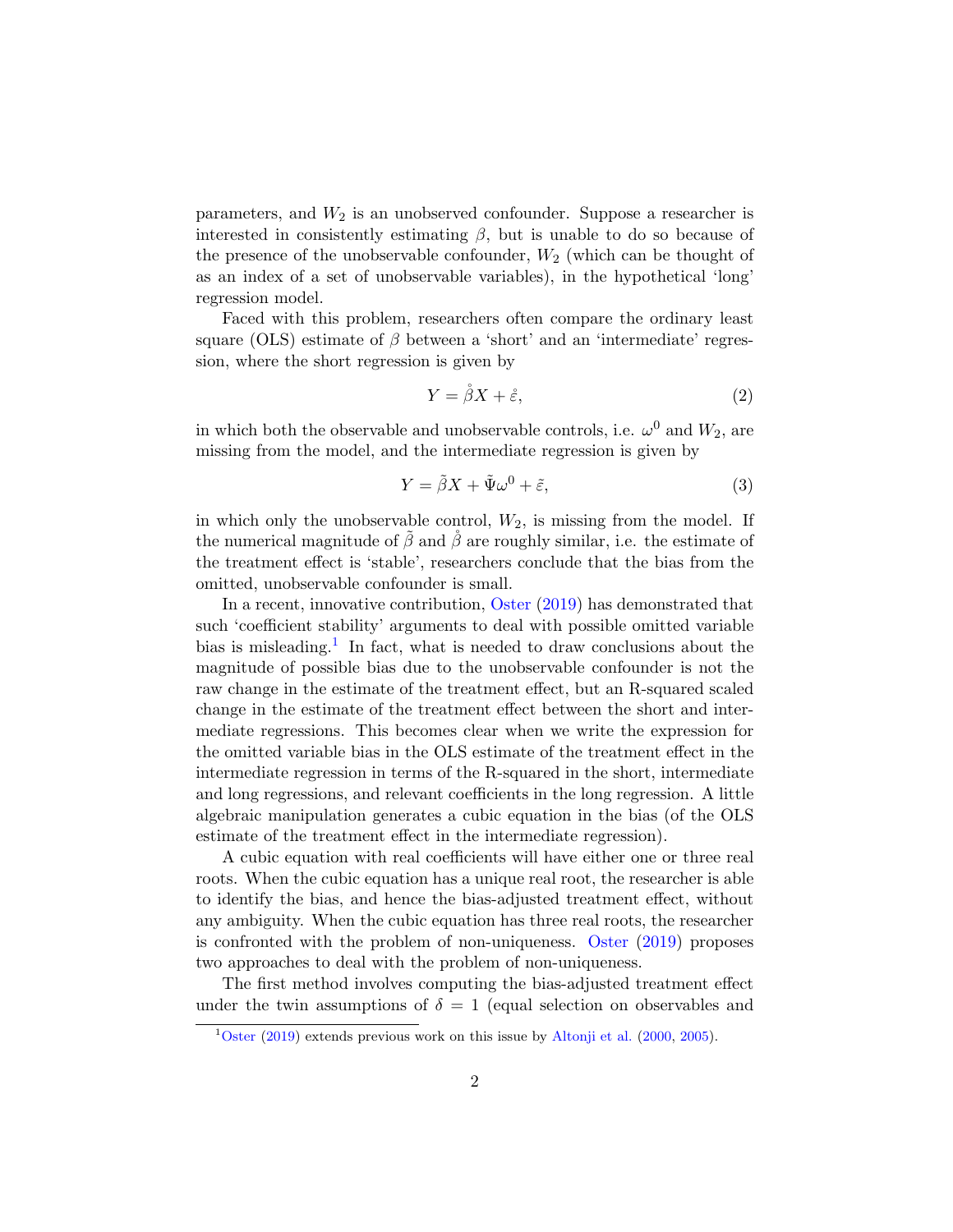unobservables) and a sign restriction (which is stated as Assumption 3 in her paper). In this case, [Oster](#page-30-0) [\(2019,](#page-30-0) pp. 194) argues, we can arrive at a unique solution for the bias in the treatment effect and can therefore compute a unique bias-adjusted treatment effect.

The second method relies on choosing some value of  $R_{max}$  (the magnitude of R-squared in a hypothetical long regression that includes all variables, including the unobservable confounder), and calculating the magnitude of  $\delta$ , i.e. degree of selection due to unobservables, that would be consistent with  $\beta = 0$  (no treatment effect). In this case, [Oster](#page-30-0) [\(2019\)](#page-30-0) shows that we are able to find a unique magnitude of proportional selection that would make the treatment effect vanish.

Both these methods promise to be enormously useful for applied researchers because they provide workable solutions for the pervasive and rather intractable problem of omitted variable bias [\(Basu,](#page-29-2) [2020\)](#page-29-2). That is why the method proposed by [Oster](#page-30-0) [\(2019\)](#page-30-0) has been widely cited in eco-nomics and the social sciences.<sup>[2](#page-1-0)</sup> Unfortunately, as I demonstrate in this paper, both methods suffer from serious problems.

The first method, i.e. computing bias-adjusted treatment effect under the assumption of equal selection, suffers from many theoretical problems. First, without additional assumptions, it is not possible to ensure the existence of a unique solution. But these assumptions cannot be justified either on theoretical or empirical grounds. Second, once these assumptions are imposed, there is no leeway for researchers to experiment with different values of  $R_{max}$  because a specific value of  $R_{max}$  gets pinned down. Third, the method will not work for cases where estimates of the treatment effect declines with the addition of control variables. Finally, there is a sharp discontinuity at  $\delta = 1$ , i.e. conclusions can change dramatically if  $\delta$  is perturbed even slightly from the value of unity.

The second proposal in [Oster](#page-30-0) [\(2019\)](#page-30-0) is to compute the value of  $\delta$  that is consistent with a zero treatment effect. This method suffers from two problems. First, the method relies on choosing a unique value of  $R_{max}$ . Since there is no reliable way to pin down a unique  $R_{max}$  (the R-squared in the hypothetical long regression), it reduces robustness of the method. Second, while this method allows us to compute a unique value of  $\delta = \delta^*$  (proportion of selection due to unobservables) that is associated with a zero treatment effect, there seems to be some misunderstanding about how to interpret this

 $2^2$ On Professor Oster's google scholar page, the paper shows 1611 citations. Here are just a few examples: [Galor and Ozak](#page-29-3) [\(2016\)](#page-29-3); [Michalopoulos and Papaioannou](#page-30-1) [\(2016\)](#page-30-1); [Goldsmith-Pinkham et al.](#page-30-2) [\(2019\)](#page-30-2); [Jaschke and Keita](#page-30-3) [\(2021\)](#page-30-3). Papers published before 2019 cite different working paper versions of [Oster](#page-30-0) [\(2019\)](#page-30-0).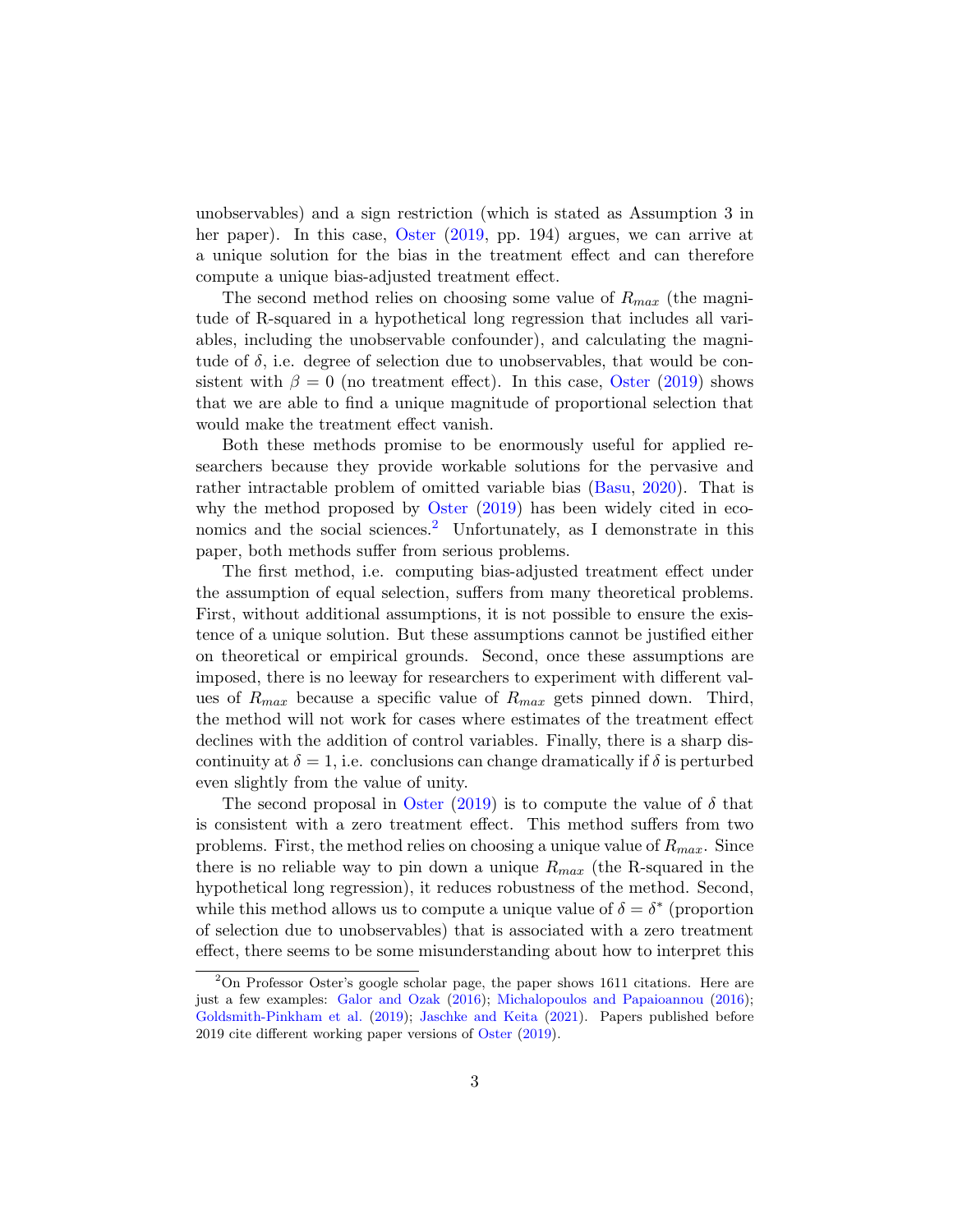$\delta^*$ . [Altonji et al.](#page-29-1) [\(2005\)](#page-29-1) and [Oster](#page-30-0) [\(2019\)](#page-30-0) use informal arguments to argue that  $\delta = 1$  should be used as a lower bound. Hence, this method recommends that if the computed value of  $\delta^*$  is higher than unity, then researchers can conclude that their reported results do not suffer from omitted variable bias (the larger the  $\delta^*$  the better); if the computed value of  $\delta^*$  is lower than unity, then researchers should be worried about omitted variable bias (the smaller the  $\delta^*$  the more serious the problem).

A computed value of  $\delta^* > 1$  means that even if the unobservables are more strongly correlated to the treatment variable than the observables, the omitted variable bias cannot wipe out the reported nonzero treatment effect. Thus, this methodology suggests, a computed value of  $\delta > 1$  provides confidence in the results. This conclusion does not seem to be warranted. A value of  $\delta^* > 1$  does not tell us anything about the magnitude of bias if  $\delta$  < 1. The implicit understanding seems to be that any  $\delta$  <  $\delta^*$  would not be inimical to the reported result. But this is not true. Even if  $\delta^* > 1$ , it is possible for omitted variable bias to completely nullify the treatment effect for a value of  $\delta < 1$  (I show this in an actual example in section [5.2\)](#page-23-0). In a similar manner a computed value of  $\delta^*$  < 1 does not provide evidence that the reported result will necessarily be nullified if we take account of omitted variable bias  $(I \text{ show this in an actual example in section 5.1})$ . Thus, while the computation of  $\delta^*$  is straightforward, it is not very informative, which goes completely against the grain of the existing literature that has used  $\delta^*$ widely.

I propose an alternative method to to quantify the bias in the treatment effect that significantly improves on Oster's methodology. To understand my proposal let us return to the cubic equation that is at the heart of the bias calculations. The coefficients of the cubic equation are functions of two unknown parameters:  $R_{max}$ , the R-squared in the hypothetical long regression that includes all observable and unobservable variables, and  $\delta$ , the relative degree of selection on unobservables.

The first step in my proposal is to choose a meaningful bounded box in the  $\delta$ - $R_{max}$  plane and divide it into two parts, the first corresponding to unique real roots of the cubic equation and the second corresponding to nonunique real roots. Let us call the first the  $URR$  (unique real root) area and the second the NURR (nonunique real root) area. Both regions are function of  $\delta$  and  $R_{max}$ , i.e.  $URR = URR(\delta, R_{max})$ , and  $NURR = NURR (\delta, R_{max})$ . On each point in  $URR(\delta, R_{max})$  one can compute a unique real root of the cubic equation. I do so on a sufficiently granular  $N \times N$  grid of this area, URR, and collect the real roots in a vector,  $B_U$ , (whose length is equal to  $N^2$ , the number of points of the grid).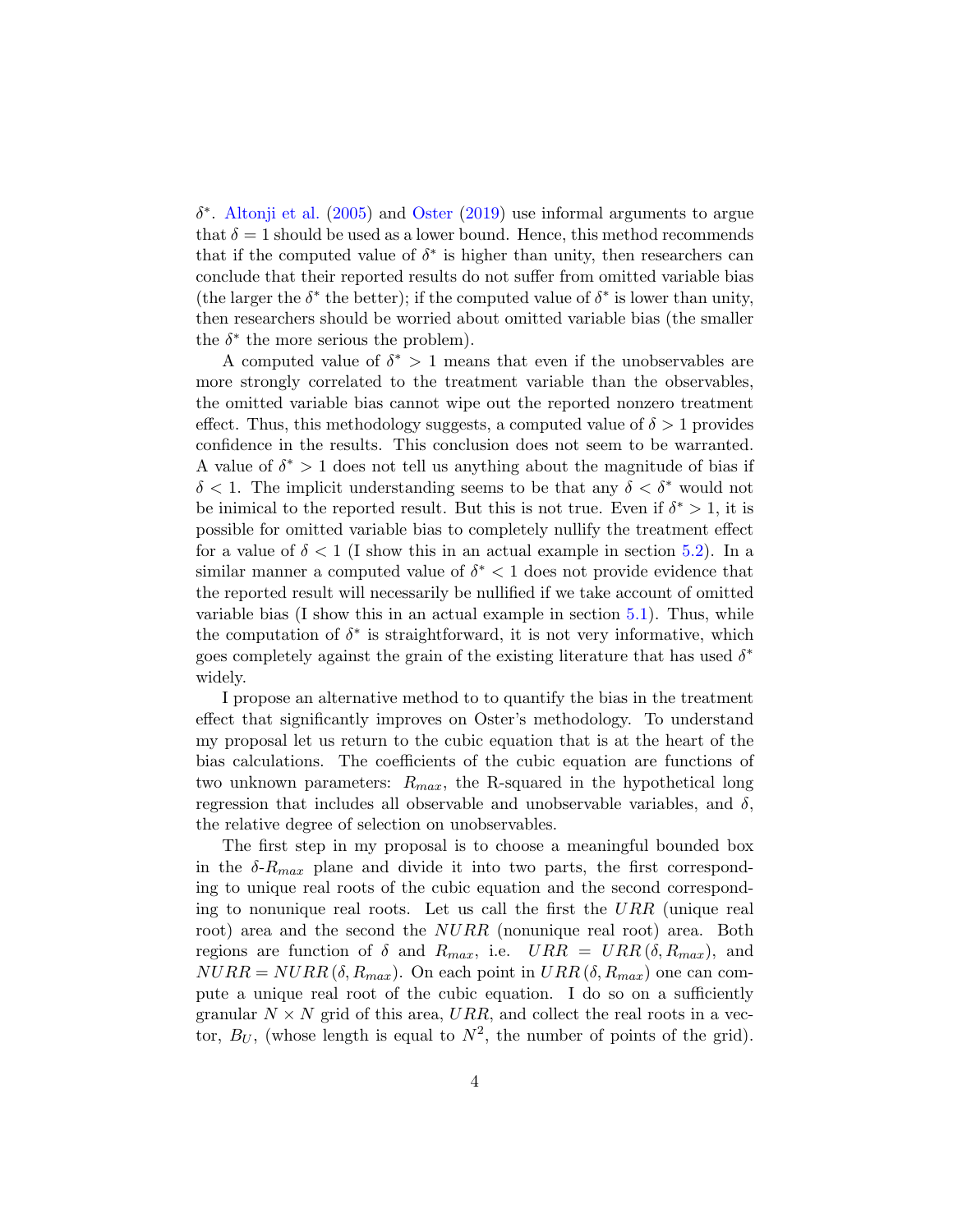Proposition 2 in [Oster](#page-30-0) [\(2019\)](#page-30-0) shows that the 'true' treatment effect is the difference in the treatment effect estimated from the intermediate regression,  $\beta$ , and the root of the cubic,  $\nu$ . Thus, the difference between  $\beta$  and each element of the vector,  $B_U$ , gives me a consistent estimate of the 'true' treatment effect.

In the second step, I compute a bounding set for the 'true' treatment effect as the interval formed by the 2.5-th and the 97.5-th quantile of the empirical distribution of  $\beta^* = \tilde{\beta} - \nu$ . This bounding set contains the 'true' treatment effect with 95% probability. If this bounding set does not include zero, a researcher can conclude that the reported treatment effect will not be wiped out even after we have taken account of possible omitted variable bias. If this bounding set contains zero, then that raises concerns about the reported treatment effect.

In the final step, I turn to the NURR area. On each point in the NURR area, the cubic equation has three real roots. I compute the three roots of the cubic on a sufficiently granular grid of NURR. Since Proposition 2 in [Oster](#page-30-0) [\(2019\)](#page-30-0) shows that one of these three real roots is the true bias in the treatment effect, I need to choose one of them. Assuming that what is known - the distribution of the root on the  $URR$  area being the true bias - can provide information about what is not known - the distribution of the correct root on the  $NURR$  area, I choose the root whose distribution is 'closest' to the distribution of the root on the  $URR$  area - 'close' in the sense of location of the two distribution. There can be many ways to implement the notion of closeness of the distributions. I choose to use a measure of central tendency - the median - to choose among the three roots computed on the NURR area, i.e. I choose the root whose empirical distribution has a median that is closest to the median of the empirical distribution of the root computed on the  $URR$  area. I recompute the bounding set using the chosen root from the NURR area and see if my earlier results change. If they do not, then this provides evidence of robustness. If the results are drastically different, e.g. one bounding set contains zero while the other does not, then I conclude that the method proposed in this paper is not applicable for that particular analysis.

My proposed method has clear advantages over the methodology proposed in [Oster](#page-30-0) [\(2019\)](#page-30-0). In comparison to the first method of [Oster](#page-30-0) [\(2019\)](#page-30-0), my method is free of the theoretical problems that I identify in her method. My method offers a cleaner, theoretically grounded method of computing bounds for the 'true' treatment effect. In comparison to the second method proposed by [Oster](#page-30-0) [\(2019\)](#page-30-0), my method is more robust but also more conservative. Instead of choosing a specific value of  $R_{max}$ , I compute and then use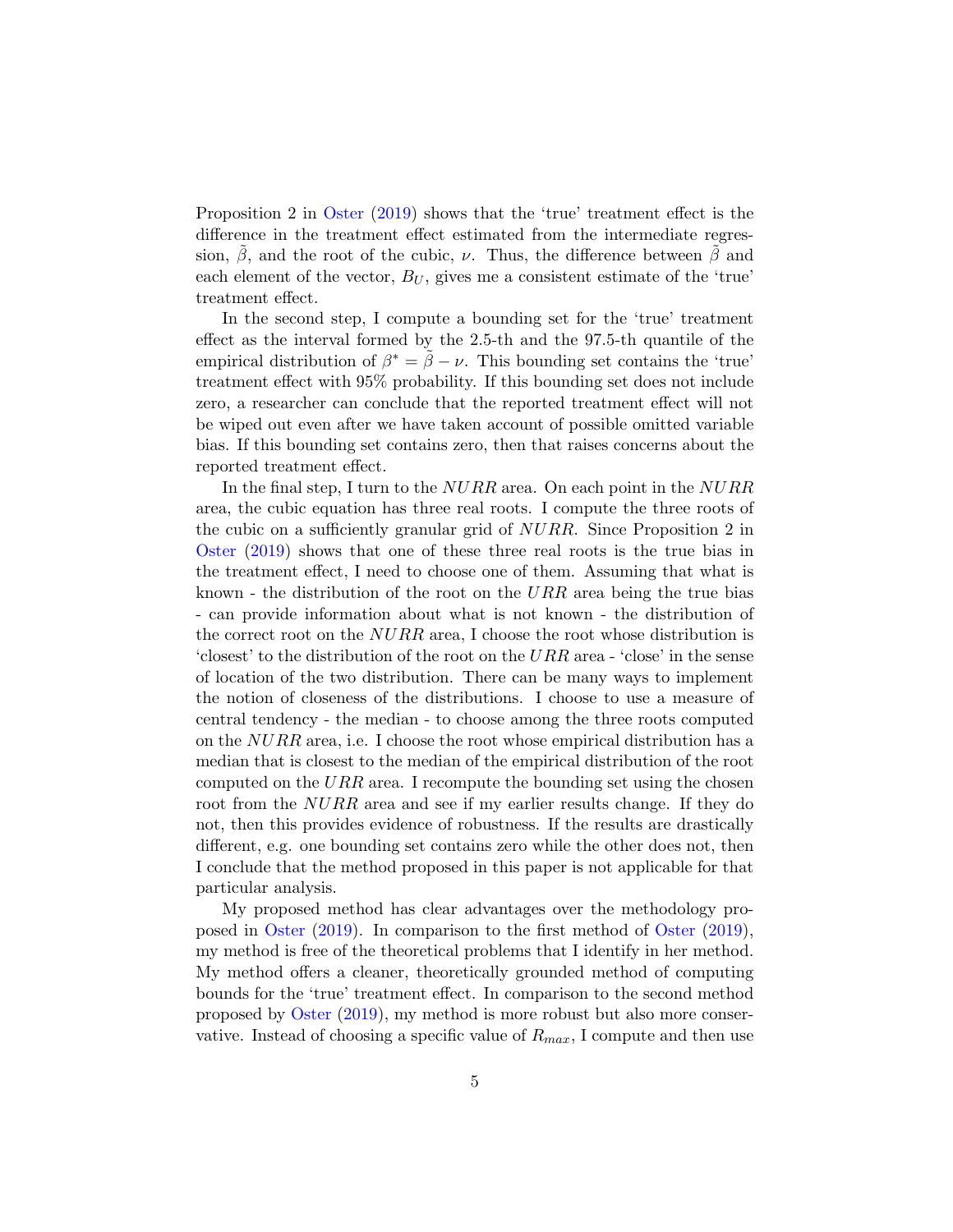the treatment bias for all possible values of  $R_{max}$  and  $\delta$  over a meaningful area.

After presenting the theoretical results, I use my method on two data sets to illustrate the methodology. Both these data sets have been used in [Oster](#page-30-0) [\(2019\)](#page-30-0) and using these data facilitates easy comparison of our respective methodologies.<sup>[3](#page-1-0)</sup> The first data set contains simulated data on earnings using the NLSY-79 cohort. I use it to run Mincerian wage regressions and estimate returns to education. I compare my method with the one used in [Oster](#page-30-0) [\(2019,](#page-30-0) section 4.1). The second data set comes from the Children and Young Adults sample of the NLSY and is used to study the impact of maternal behaviour on child outcomes. Using this data set, I highlight the differences in my methodology from the results reported and discussed in [Oster](#page-30-0) [\(2019,](#page-30-0) section 4.2).

The rest of the paper is organized as follows. In section [2,](#page-6-0) I discuss the basic set-up; in section [3,](#page-9-0) I present my method of analyzing bias; in section [4,](#page-12-0) I discuss the disadvantages of working with the assumption of equal selection; in section [5,](#page-18-1) I illustrate my method, and contrast my results with Oster's method, using two data sets, a simulated data set (NLSY data set to investigate the returns to education) and an actual data set (NLSY data set to study the impact of maternal behaviour on child outcomes); in section  $6$ , I conclude with a summary of my proposed methodology for applied researchers and highlight a weakness of my proposed methodology.

## <span id="page-6-0"></span>2 Basic Set-Up

### 2.1 Three Regression Models

Consider once again the hypothetical 'long' regression,

$$
Y = \beta X + \Psi \omega^0 + W_2 + \varepsilon,\tag{4}
$$

and denote by  $R_{max}$ , the R-squared from the long regression. Consider the 'short' regression,

$$
Y = \mathring{\beta}X + \mathring{\varepsilon},\tag{5}
$$

and denote as  $\mathring{R}$ , the R-squared from the short regression. In a similar manner, consider an intermediate regression,

$$
Y = \tilde{\beta}X + \tilde{\Psi}\omega^0 + \tilde{\varepsilon},\tag{6}
$$

<sup>&</sup>lt;sup>3</sup>I would like to thank Emily Oster for making her data set available. I have downloaded the data sets from her webpage: [https://drive.google.com/file/d/](https://drive.google.com/file/d/0B1U4uS7GkkxbV0VkZmd0ZVlDVDA/view?usp=sharing) [0B1U4uS7GkkxbV0VkZmd0ZVlDVDA/view?usp=sharing](https://drive.google.com/file/d/0B1U4uS7GkkxbV0VkZmd0ZVlDVDA/view?usp=sharing)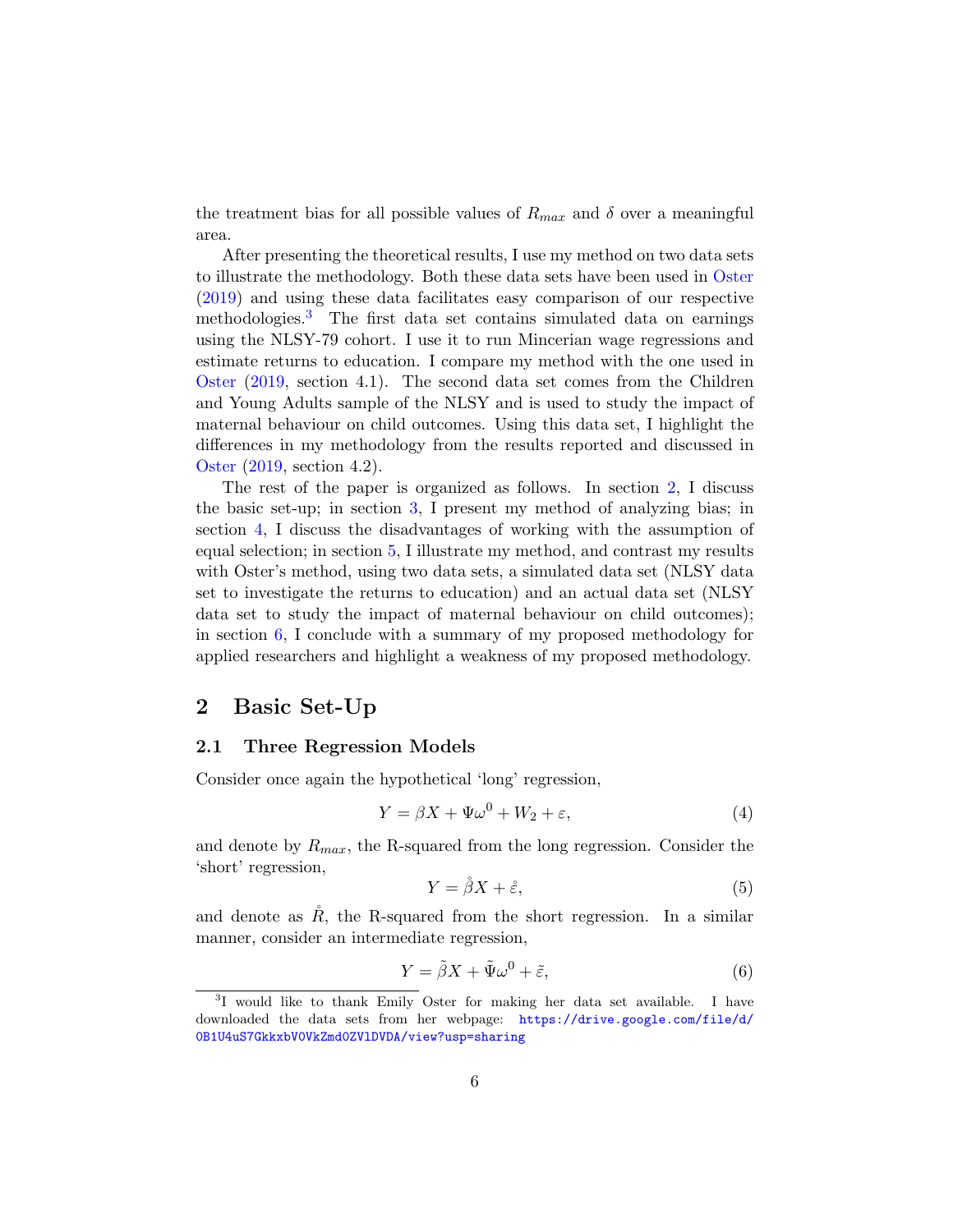and denote by  $\tilde{R}$ , the R-squared from the intermediate regression. Note that  $R_{max} \geq \tilde{R} \geq \tilde{R}$  [\(Greene,](#page-29-4) [2012,](#page-29-4) Theorem 3.6, pp. 42). Finally, consider an auxiliary regression,

$$
X = \alpha \omega^0 + u,\tag{7}
$$

and denote by  $\tilde{X}$ , the residual from this auxiliary regression. Let  $\hat{\tau}_X$  denote the variance of  $\tilde{X}$ ,  $\sigma_X^2$  denote the variance of X and  $\sigma_Y^2$  denote the variance of Y, and note that  $\sigma_X^2 > \tau_X$ .

### 2.2 Proportion of Selection

Following [Oster](#page-30-0) [\(2019\)](#page-30-0), let us define the measure of proportional selection on unobservables as,

$$
\delta = \frac{\sigma_{2X}/\sigma_2^2}{\sigma_{1X}/\sigma_1^2} \tag{8}
$$

where  $\sigma_{1X} = cov(W_1, X)$ ,  $\sigma_{2X} = cov(W_2, X)$ ,  $\sigma_1^2 = var(W_1)$ , and  $\sigma_2^2 = var(W_2)$  $var(W_2)$ , and  $W_1 = \Psi \omega^0$  (an index of the observable controls). Let us try to understand the meaning of this parameter,  $\delta$ ?

Consider a linear projection [\(Wooldridge,](#page-30-4) [2002,](#page-30-4) chapter 2) of the treatment variables on the index of the observables, i.e.

$$
X = \alpha_0 + \alpha_1 W_1 + u_1.
$$

Since  $u_1$  is orthogonal to  $W_1$  by definition of linear projections, we have

$$
\alpha_1 = \frac{\sigma_{1X}}{\sigma_1^2}.\tag{9}
$$

Now consider another linear projection of the treatment variables on the index of the unobservables, i.e.

$$
X = \delta_0 + \delta_1 W_2 + u_2
$$

and note, once again using the property of linear projections, that

$$
\delta_1 = \frac{\sigma_{2X}}{\sigma_2^2}.\tag{10}
$$

Now we see clearly that the measure of proportional selection is just the ratio of the two coefficients from the two linear projections, i.e.

<span id="page-7-0"></span>
$$
\delta = \frac{\delta_1}{\alpha_1}.\tag{11}
$$

We will return to this expression when we try to look critically at the use of  $\delta = 1$  as a lower bound.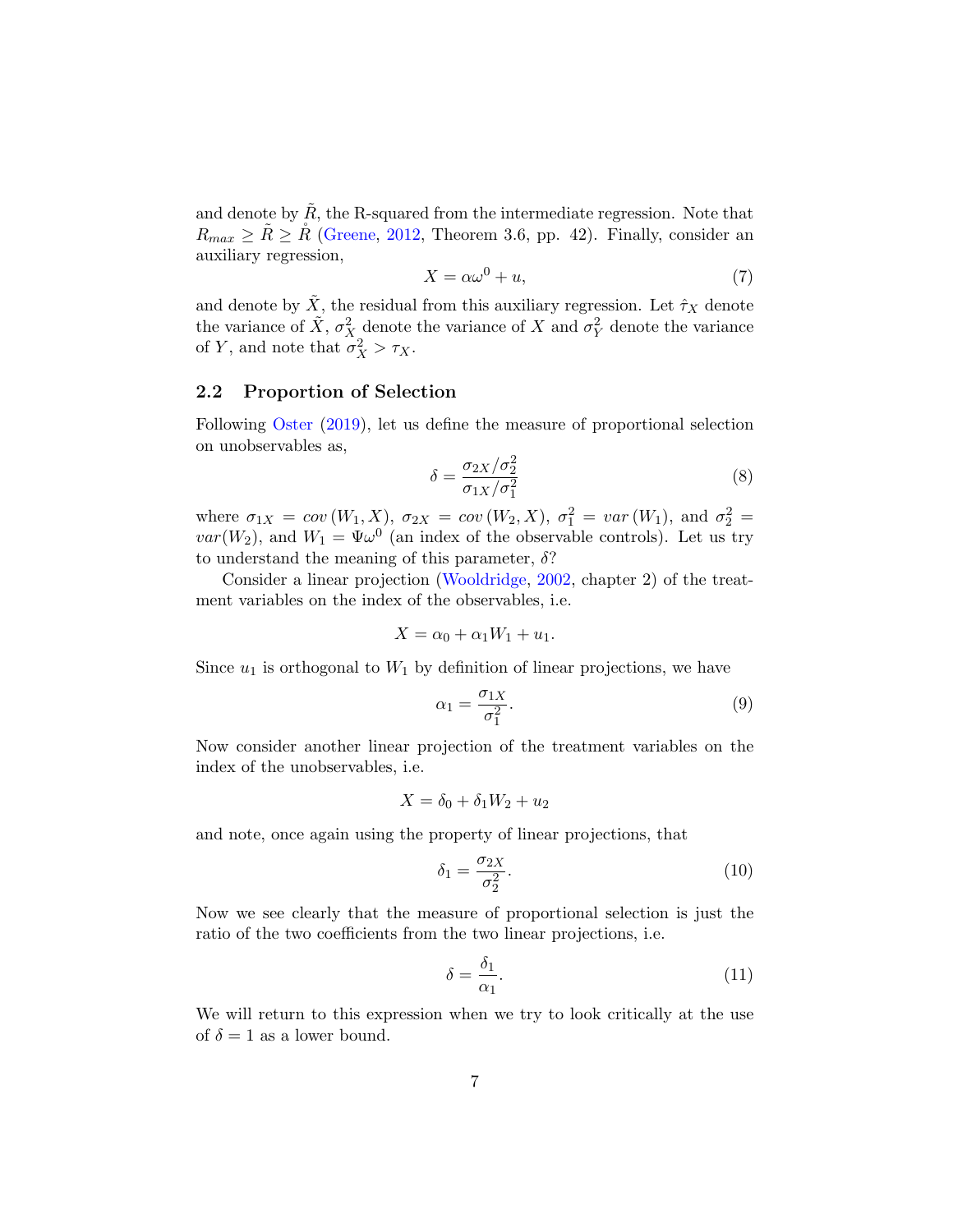### 2.3 Solving a Cubic

Let us denote by  $\nu$  the bias in the treatment effect estimated from the intermediate regression. Using the well-known formula for omitted variable bias in the short and intermediate regressions, [Oster](#page-30-0) [\(2019,](#page-30-0) Appendix A.4) shows that, in large samples,

<span id="page-8-0"></span>
$$
\left(\mathring{\beta} - \tilde{\beta}\right) = \frac{\sigma_{1X}}{\sigma_2^2} - \nu \left(\frac{\sigma_X^2 - \tau_X}{\sigma_X^2}\right). \tag{12}
$$

Recall that R-squared is the ratio of the squared fitted values and the square of the outcome variable. The fitted value is the product of the estimated regression coefficient and the regressors. The estimated regression coefficient in the short and intermediate regressions include the bias,  $\nu$ . Hence, for the short and intermediate regressions, the expressions for the R-squared will have the treatment bias in the numerators. Using this idea, [Oster](#page-30-0)  $(2019, 100)$  $(2019, 100)$ Appendix A.4) shows that, in large samples, we will have

<span id="page-8-1"></span>
$$
\left(\tilde{R} - \mathring{R}\right) = \sigma_1^2 + \tau_X \nu^2 - \frac{1}{\sigma_X^2} \left(\sigma_{1X} + \nu \tau_X\right)^2 \tag{13}
$$

and

<span id="page-8-2"></span>
$$
\left(R_{max} - \tilde{R}\right) = \nu \left(\frac{\sigma_1^2 \tau_X}{\sigma_{1X}} - \nu \tau_X\right). \tag{14}
$$

The equations in  $(12)$ ,  $(13)$  and  $(14)$  constitute a system of 3 equations in 3 unknowns:  $\sigma_1^2$ , the variance of  $W_1$ ;  $\sigma_{1X}$ , the covariance of  $W_1$  and X (treatment variable); and  $\nu$  (the bias of the treatment effect in the intermediate regression). Algebraic manipulation can reduce the three equations into a single cubic equation in  $\nu$  given by,

<span id="page-8-3"></span>
$$
a\nu^3 + b\nu^2 + c\nu + d = 0,\t(15)
$$

where

$$
a = (\delta - 1) \left( \tau_X \sigma_X^2 - \tau_X^2 \right) \tag{16}
$$

$$
b = \tau_X \left(\mathring{\beta} - \tilde{\beta}\right) \sigma_X^2 \left(\delta - 2\right) \tag{17}
$$

$$
c = \delta \left( R_{max} - \tilde{R} \right) \sigma_Y^2 \left( \sigma_X^2 - \tau_X \right) - \left( \tilde{R} - \tilde{R} \right) \sigma_Y^2 \tau_X - \sigma_X^2 \tau_X \left( \dot{\beta} - \tilde{\beta} \right)^2 \tag{18}
$$

$$
d = \delta \left( R_{max} - \tilde{R} \right) \sigma_Y^2 \left( \dot{\beta} - \tilde{\beta} \right) \sigma_X^2 \tag{19}
$$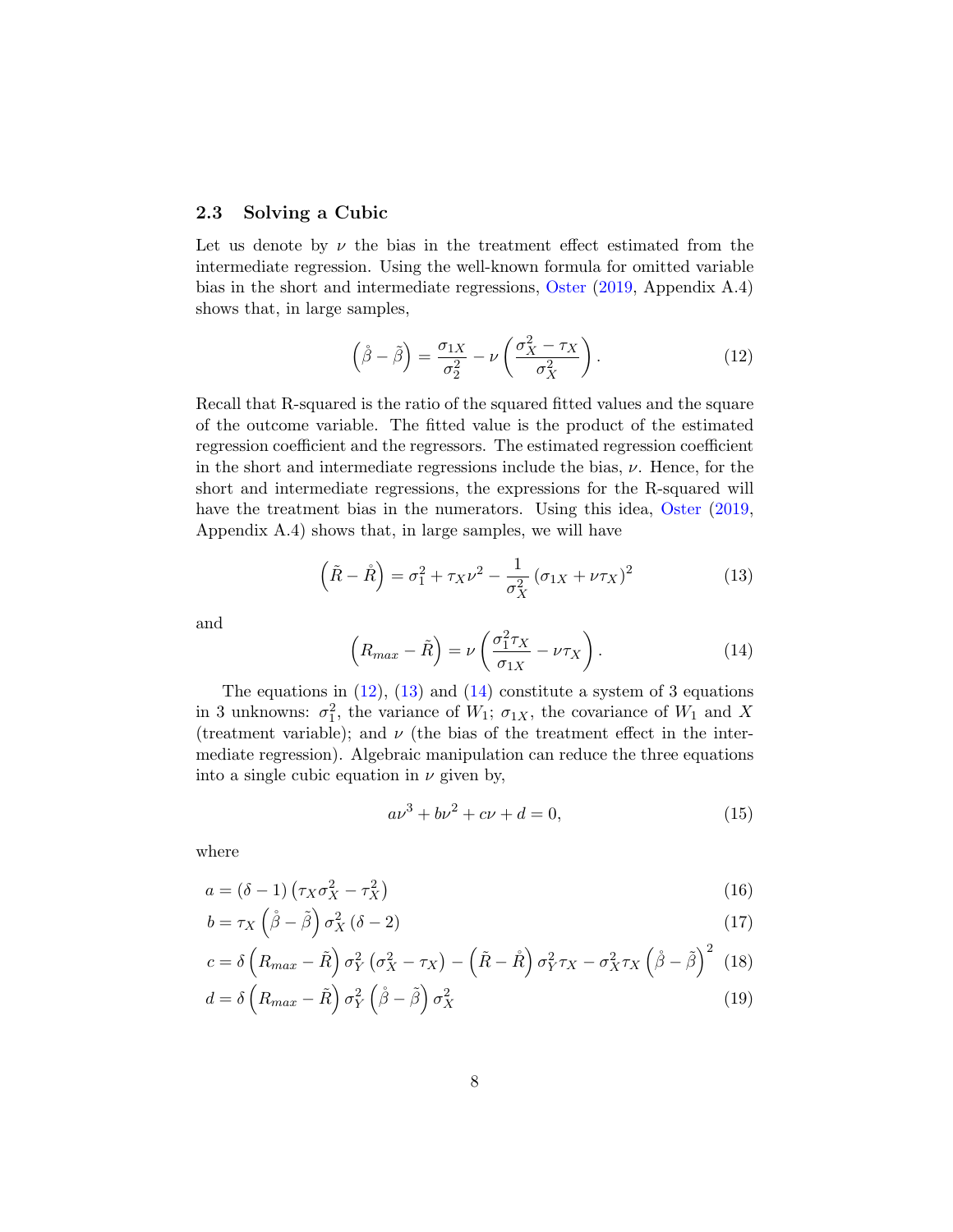### <span id="page-9-0"></span>3 Bounds for the Treatment Effect

### 3.1 Real Root as Bias

Finding the real roots of the cubic equation in [\(15\)](#page-8-3) is the key to constructing proper bounds for the 'true' treatment effect. This follows from Proposition 2 in [Oster](#page-30-0) [\(2019\)](#page-30-0). In the case when there is only one real root, denote it by  $\nu_1$ . If  $\beta^* = \tilde{\beta} - \nu_1$ , then  $\beta^* \stackrel{p}{\rightarrow} \beta$ , so that  $\nu_1$  is the asymptotic bias in the treatment effect estimated by the intermediate regression. Hence, in large samples,  $\hat{\beta} - \nu_1$  is the bias-adjusted treatment effect. In the case when the cubic equation has three real roots,  $\nu_1, \nu_2, \nu_3$ , then only one of these will give us the asymptotic bias in the treatment effect. Hence, only one of the following,  $\tilde{\beta} - \nu_1$ ,  $\tilde{\beta} - \nu_2$  and  $\tilde{\beta} - \nu_2$ , will be the bias-adjusted treatment effect.

Our main task in constructing bounding sets for the true treatment effect is to identify the relevant real roots of cubic equation in [\(15\)](#page-8-3). To do so we note that the coefficients of the cubic equation are composed of all known quantities other than the following two:  $R_{max}$  (the R-squared in the hypothetical long regression), and  $\delta$  (the measure of proportional selection on unobservables). Therefore, our primary strategy will be to identify the area of the  $(\delta, R_{max})$  plane where the cubic  $(15)$  is guaranteed to have a unique real root, compute all real roots on that area, and use these roots to define  $\beta^*$ . As a secondary strategy, we will use one of the non-unique real roots to check for robustness of our results.

### 3.2 Unique Real Root and the Bounding Set

The nature of the roots of a cubic equation depend on the sign of its discriminant: if the discriminant is positive, there is a unique real root; if the discriminant is nonpositive, there are three real roots (for details, see the appendix). For the cubic equation in  $(15)$ , let

$$
p = \frac{3ac - b^2}{3a^2},\tag{20}
$$

$$
q = \frac{27a^2d + 2b^3 - 9abc}{27a^3};
$$
\n(21)

then the discriminant of the cubic equation is given by  $(27q^2 + 4p^3)/108$ .

<span id="page-9-1"></span>**Proposition 1.** If  $27q^2 + 4p^3 > 0$ , then the cubic equation in [\(15\)](#page-8-3) will have a unique real root.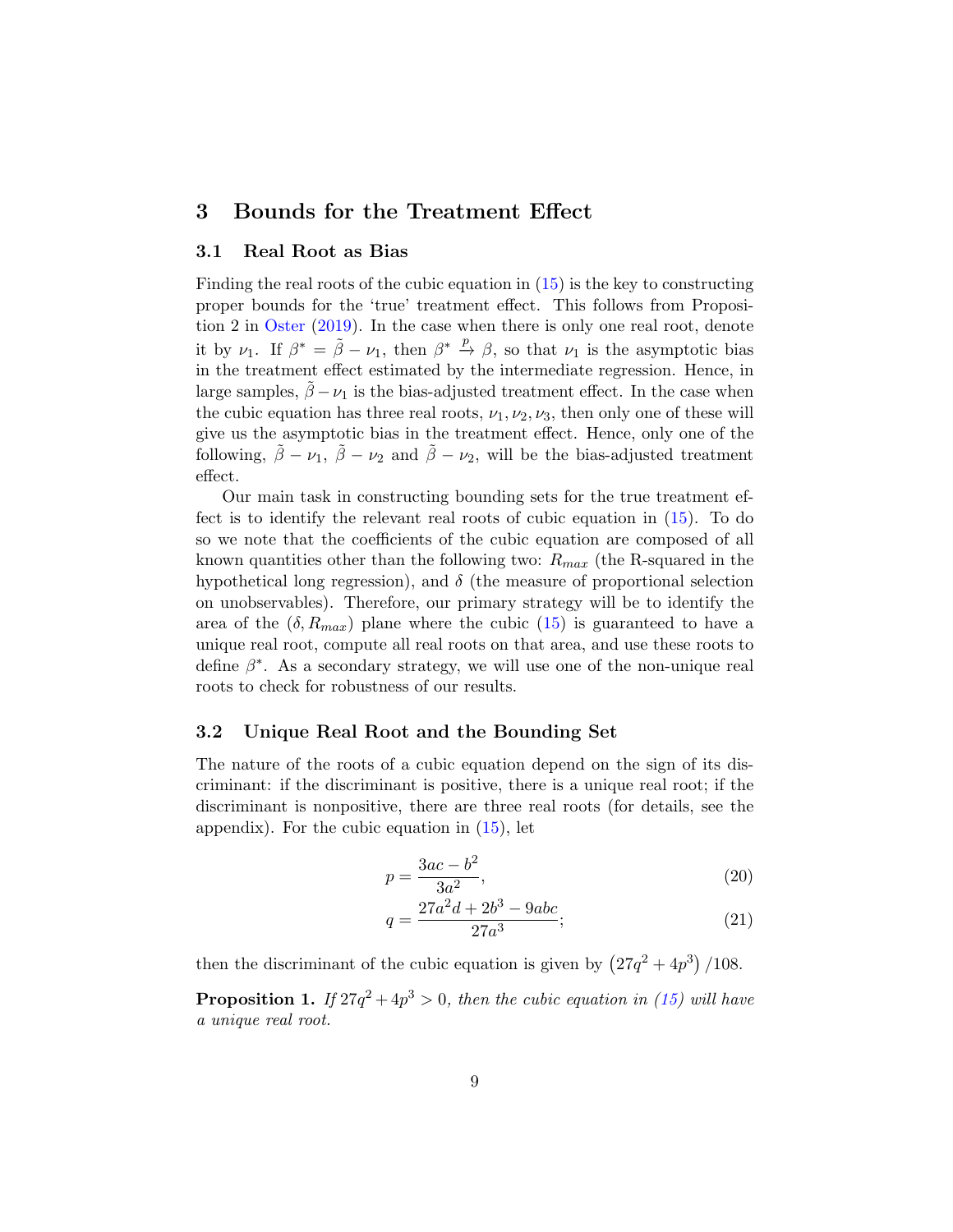*Proof.* This is a well known result. Please see the appendix for some discus- $\Box$ sion.

We will first demarcate a bounded box on the  $(\delta, R_{max})$  plane and then use the condition in Proposition [1](#page-9-1) to identify the  $URR$  (unique real root) area in that box. Figure [1](#page-35-0) provides a visual representation of the procedure, where we measure  $\delta$  on the x-axis and  $R_{max}$  on the y-axis. We start by noting that  $R_{max}$  lies between R (because the hypothetical long regression has more regressors than the intermediate regresson) and 1; hence, the bounded box must have  $R \le R_{max} \le 1$ . The next task is to choose a bounded interval on the  $\delta$  axis,  $\delta_{min} \leq \delta \leq \delta_{max}$ . Once the researcher has chosen  $\delta_{min}$  and  $\delta_{max}$ , the bounded box, *ABCD* is in place.

To make the analysis robust, the researcher must choose  $\delta_{min}$  to be a small positive number, and  $\delta_{max}$  to be a large positive number. Note that  $\delta = 0$  is not interesting because this is the assumption that the omitted variable (or index of omitted variables is not correlated with the treatment). This seems to be unlikely and hence we must choose  $\delta_{min}$  to be a small positive number, e.g.  $\delta_{min} = 0.01$ . On the other end,  $\delta_{max}$  captures the maximum possible strength of relative selection on unobservables. For robustness, the researcher should choose a large positive number, e.g.  $\delta_{max} = 5$ . This would mean that the research will allow for the possibility that selection on unobservables is up to five times stronger than selection on observables.

### [Figure [1](#page-35-0) about here]

Once the bounded box, ABCD, is in place, we will trifurcate it. We do so for two reasons. First, we need to keep the important point in mind that at  $\delta = 1$ , the cubic equation in [\(15\)](#page-8-3) is no longer a cubic (because the coefficient on  $\nu^3$  becomes zero). Hence, the researcher needs to bound the  $\delta$ -intervals away from 1. To highlight this, I have indicated the vertical line at  $\delta = 1$  in red in Figure [1.](#page-35-0) Second, from the expressions for the coefficients of the cubic, we can see that the sign of b (the coefficient on  $\nu^2$ ) changes sign at  $\delta = 2$ . Since roots of polynomials are impacted by signs of the coefficients, we make a further demarcation at  $\delta = 2$ . Thus, we have three bounded boxes to work with:  $ABFE$  (open on the right),  $EFGH$  (open on the left) and  $GCDH$  (closed on both sides).

On each of the three boxes, we can now use the condition in Proposition [1](#page-9-1) to demarcate the URR (unique real root) area from the  $NURR$  (nonunique real root) area. This is depicted in Figure [1](#page-35-0) by the green curves, which gives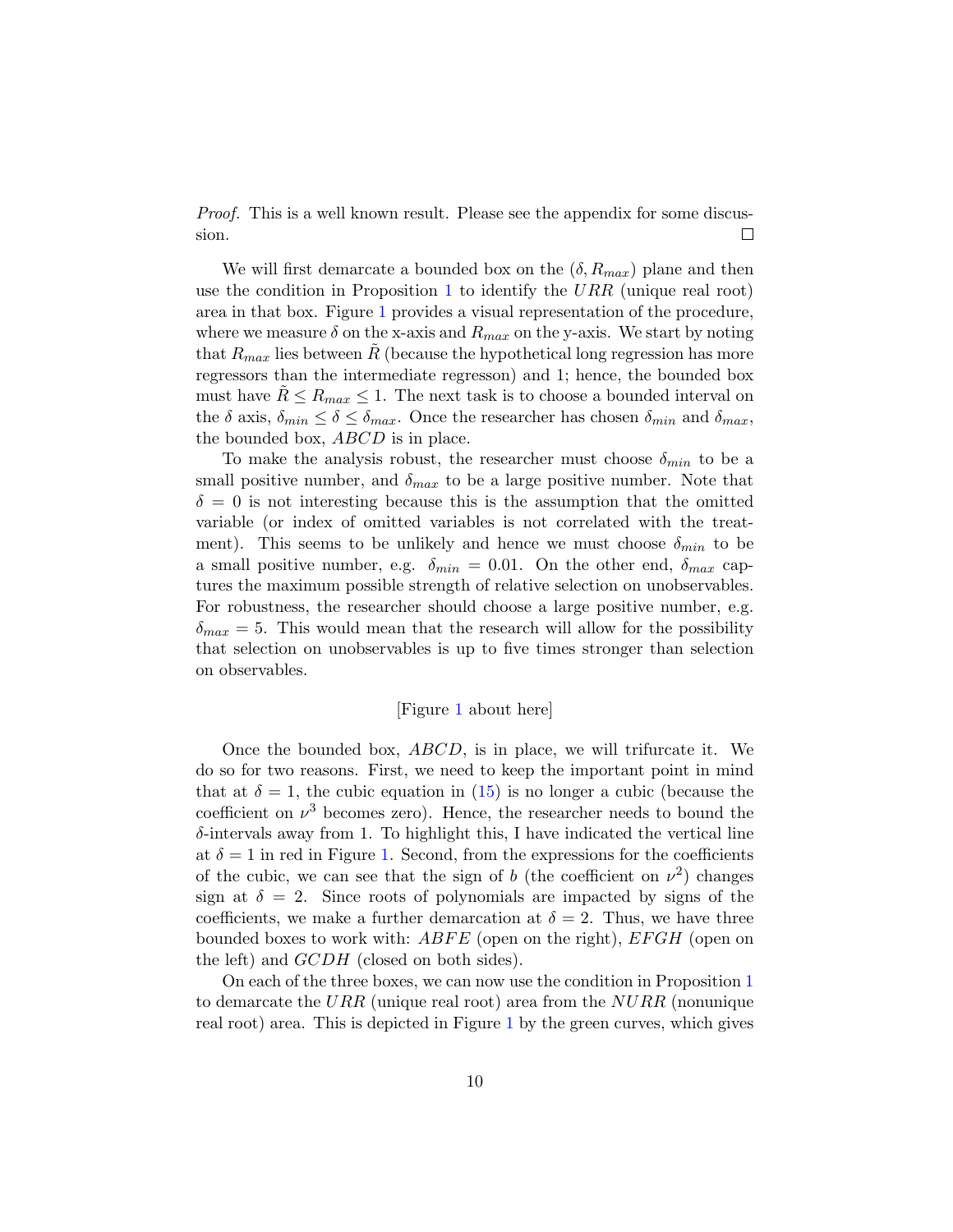the combination of  $\delta$  and  $R_{max}$  at which  $27q^2 + 4p^3 = 0$ . The area above the green curve is the  $URR$  area and the area on and below the curve is the NURR area.

To compute the bounding set for the 'true' treatment effect on any of the bounded boxes, we will create a vector,  $B_U$ , of size  $N^2$ . The elements of this vector will be the roots of the cubic [\(15\)](#page-8-3) computed at each of the  $N^2$  points of an equally-spaced  $N \times N$  grid that covers the URR area of the box. The vector  $B_U$  contains the set of possible values of treatment bias,  $\nu$ . We can now use these values of  $\nu$  to create compute  $\beta^* = \tilde{\beta} - \nu$ , the bias-adjusted treatment effect. Since  $\beta^* \stackrel{p}{\rightarrow} \beta$  for each such  $\nu$ , in large samples, each of these  $\beta^*$  are consistent estimates of the 'true' treatment effect. We then define a 95% bounding set for  $\beta$  as the interval defined by the 2.5-th and 97.5-th percentile of the empirical distribution of  $\beta^*$ . This interval would contain the 'true' treatment effect with 95% probability. To test whether the 'true' treatment effect is different from zero, we could see if this bounding set contains zero. We carry out the same procedure for each of the three boxes depicted in Figure [1.](#page-35-0)

#### 3.3 Non-Unique Real Roots and Robustness

While the URR area allows us to generate credible bounding sets for the 'true' treatment effect, we also need to account for the area on the  $(\delta, R_{max})$ plane where the cubic [\(15\)](#page-8-3) has multiple, i.e. three, real roots. To deal with this issue, let us identify the area of the  $(\delta, R_{max})$  plane where the cubic has multiple real roots.

**Proposition 2.** If  $27q^2 + 4p^3 \leq 0$ , then the cubic equation in [\(15\)](#page-8-3) will have three real roots.

Proof. This is a well known result. Please see the appendix for some discussion.  $\Box$ 

The *NURR* areas are depicted in each of the three boxes in Figure [1.](#page-35-0) Following the same steps as in the case of the  $URR$  area, we create a equallyspaced  $N \times N$  grid that covers the  $NURR$  area in each box. At each point of this grid, the cubic will have three real roots. Hence, we create three vectors,  $B_{NU}^1, B_{NU}^2, B_{NU}^3$ , each of size  $N^2$ , and store the first, second and third real root in the vectors, respectively. We know from Proposition 2 in [Oster](#page-30-0) [\(2019\)](#page-30-0) that one of these vectors is the 'true' bias. To choose among the three vectors, I will pick the root whose empirical distribution is 'closest'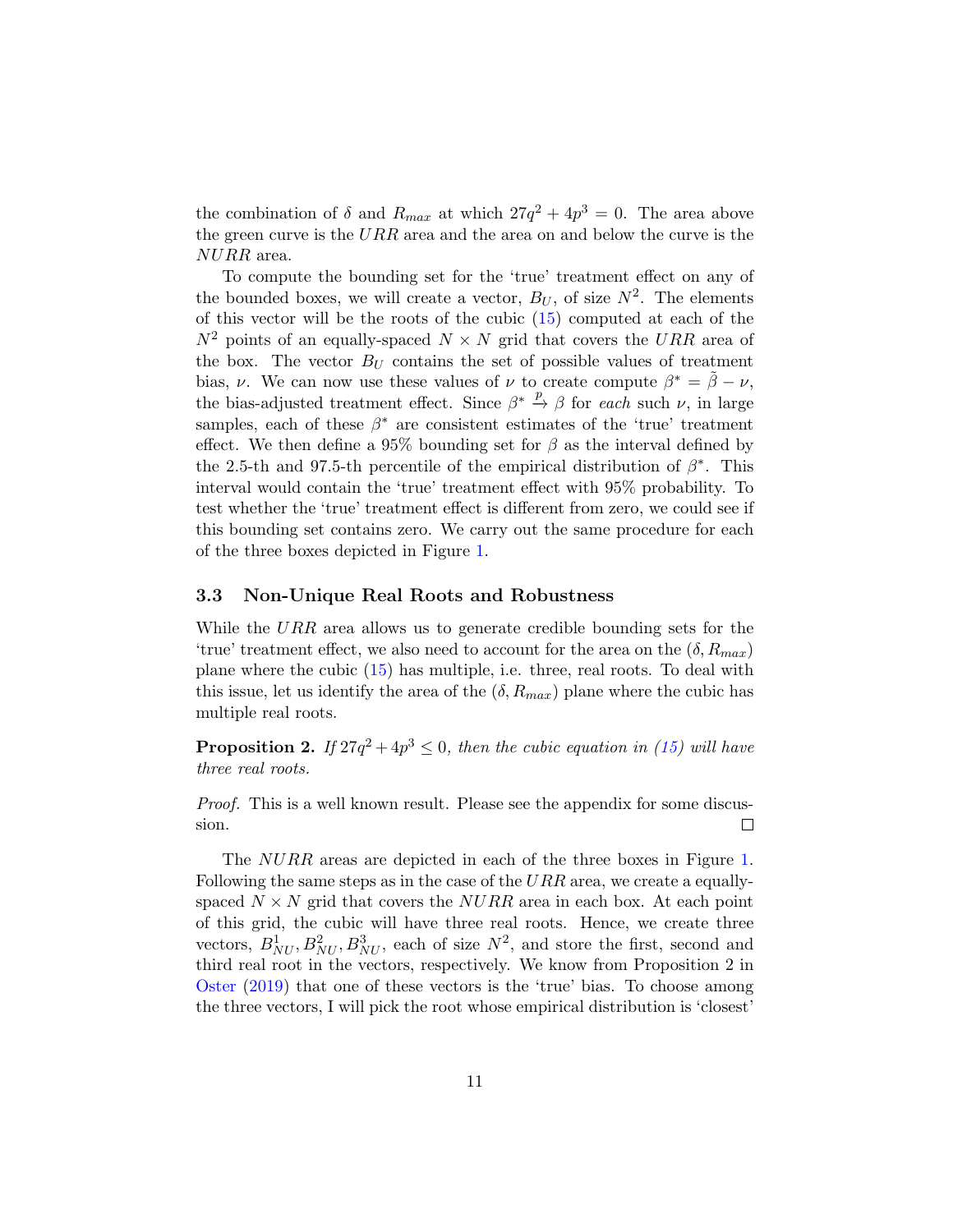to empirical distribution of the vector  $B_U$ , i.e. 'close' in terms of location.<sup>[4](#page-1-0)</sup> A simple way to choose the 'closest' distribution to that of  $B_U$  is to choose among  $B_{NU}^1$ ,  $B_{NU}^2$  and  $B_{NU}^3$  the one whose median (or any other measure of central tendency) is nearest to the median (or any other measure of central tendency) of the empirical distribution of  $B_U$ . We proceed to compute the empirical distribution function of  $\beta^* = \tilde{\beta} - \nu$  using the chosen root and compare that with the empirical distribution of  $\beta^* = \tilde{\beta} - \nu$  computed with the vector  $B_U$ . If the two distributions are similar, then that provides robustness to our results. If they are dissimilar, then the method proposed here might be uninformative.

### <span id="page-12-0"></span>4 Keep Away from Equal Selection

The method proposed in the previous section to generate bounding sets for the 'true' treatment effect differs significantly from the method proposed by [Oster](#page-30-0) [\(2019\)](#page-30-0). In Oster's proposal, a key role is played by the assumption of equal selection on observables and unobservables, i.e.  $\delta = 1$ . In this section, I show why this assumption leads to serious problems.

### 4.1 What is the Solution with Equal Solution?

What will be the solution for bias under equal selection? If we impose the restriction that  $\delta = 1$  on the coefficients of the cubic in [\(15\)](#page-8-3) we get,

$$
a = 0
$$
  
\n
$$
b = -\tau_X \left(\hat{\beta} - \tilde{\beta}\right) \sigma_X^2
$$
  
\n
$$
c = \left(R_{max} - \tilde{R}\right) \sigma_Y^2 \left(\sigma_X^2 - \tau_X\right) - \left(\tilde{R} - \tilde{R}\right) \sigma_Y^2 \tau_X - \sigma_X^2 \tau_X \left(\tilde{\beta} - \tilde{\beta}\right)^2
$$
  
\n
$$
d = \left(R_{max} - \tilde{R}\right) \sigma_Y^2 \left(\tilde{\beta} - \tilde{\beta}\right) \sigma_X^2,
$$

which converts the cubic in  $(15)$  to a quadratic equation in  $\nu$ ,

<span id="page-12-1"></span>
$$
b_1 \nu^2 + c_1 \nu + d_1 = 0,\t\t(22)
$$

<sup>4</sup>We are not concerned with the shape of the distributions.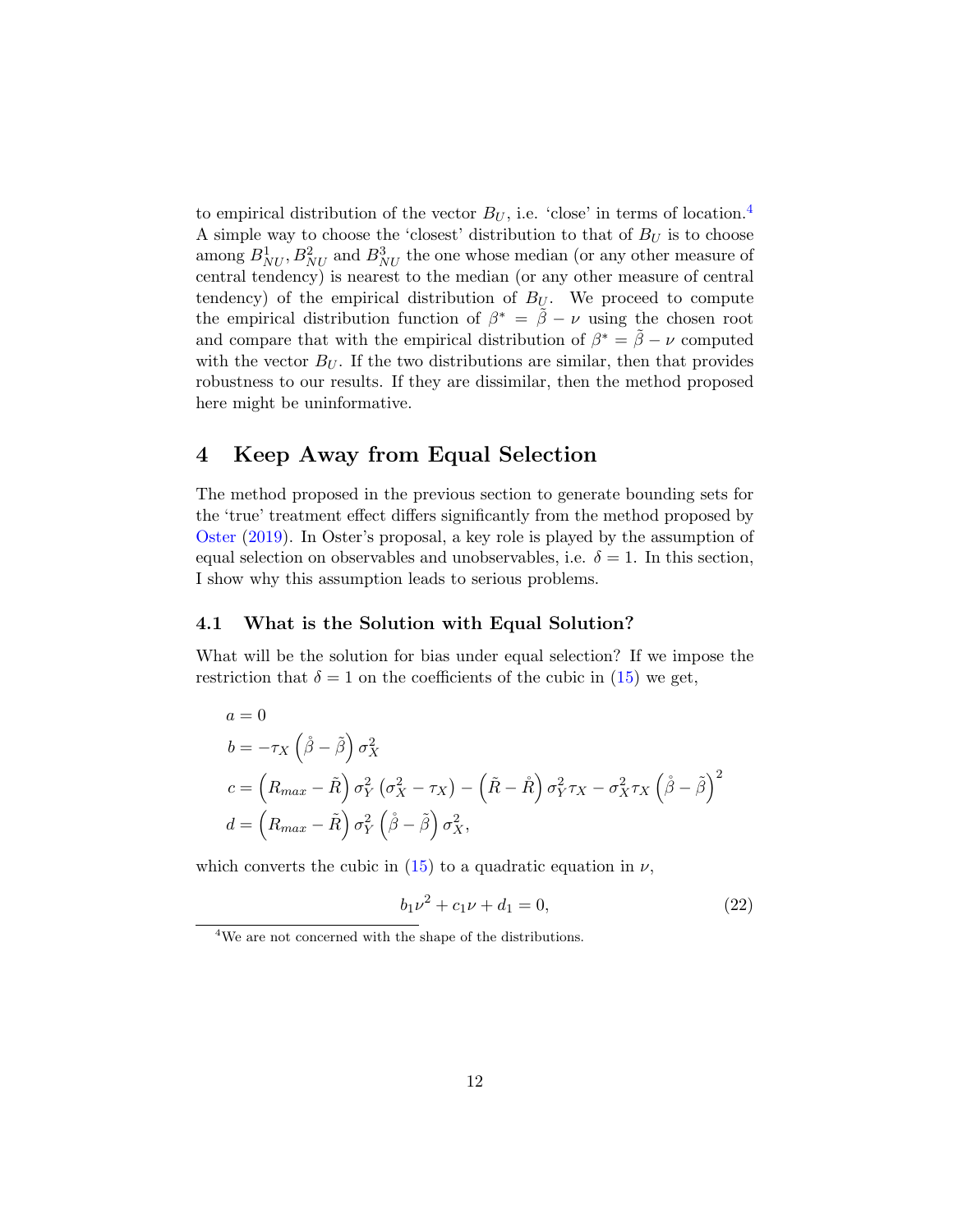where the coefficients of this quadratic are given by,

$$
b_1 = -\tau_X \left(\mathring{\beta} - \tilde{\beta}\right) \sigma_X^2 \tag{23}
$$

$$
c_1 = \left(R_{max} - \tilde{R}\right)\sigma_Y^2\left(\sigma_X^2 - \tau_X\right) - \left(\tilde{R} - \mathring{R}\right)\sigma_Y^2\tau_X - \sigma_X^2\tau_X\left(\mathring{\beta} - \tilde{\beta}\right)^2\tag{24}
$$

$$
d_1 = \left(R_{max} - \tilde{R}\right)\sigma_Y^2 \left(\mathring{\beta} - \tilde{\beta}\right)\sigma_X^2.
$$
\n(25)

The solutions of the quadratic in [\(22\)](#page-12-1) are given by

$$
\nu = \frac{-c_1 \pm \sqrt{c_1^2 - 4d_1b_1}}{2b_1},
$$

which are noted in Corollary 1 in [Oster](#page-30-0) [\(2019,](#page-30-0) pp. 193). Our first result is that the solution of the quadratic equation in [\(22\)](#page-12-1) is always real.

**Proposition 3.** The quadratic equation in  $(22)$  either has a unique real root or two distinct real roots. It does not have any complex roots.

Proof. The proof follows by noting that the discriminant of this quadratic equation is non-negative, i.e.  $c_1^2 - 4d_1b_1 \ge 0$ , because  $c_1^2 \ge 0$ , and

$$
-4d_1b_1 = -4\left\{ \left(R_{max} - \tilde{R}\right)\sigma_Y^2 \left(\dot{\beta} - \tilde{\beta}\right)\sigma_X^2 \right\} \left\{-\tau_X \left(\dot{\beta} - \tilde{\beta}\right)\sigma_X^2 \right\}
$$
  
= 4\left(R\_{max} - \tilde{R}\right)\sigma\_X^4 \sigma\_Y^2 \tau\_X \left(\dot{\beta} - \tilde{\beta}\right)^2  
\ge 0

where the last inequality follows because  $R_{max} \geq R$ .

 $\Box$ 

The implication of this result is that, in general, there will be two real roots of the quadratic equation in [\(22\)](#page-12-1). Hence, in general, there will be two values of the bias in the treatment effect, and hence two values of the bias-adjusted treatment effect, when there is equal selection on observables and unobservables. Without further assumptions, it is not possible to arrive at a unique solution for the bias or the bias-adjusted treatment effect. This immediately leads to the following question: what conditions are necessary to give us an unique solution for the quadratic in [\(22\)](#page-12-1)? The unique root will arise if and only if the discriminant of the quadratic equation is identically equal to zero. I now show that the discriminant can be zero only if we impose additional assumptions. These assumptions are difficult to justify on either theoretical or empirical grounds.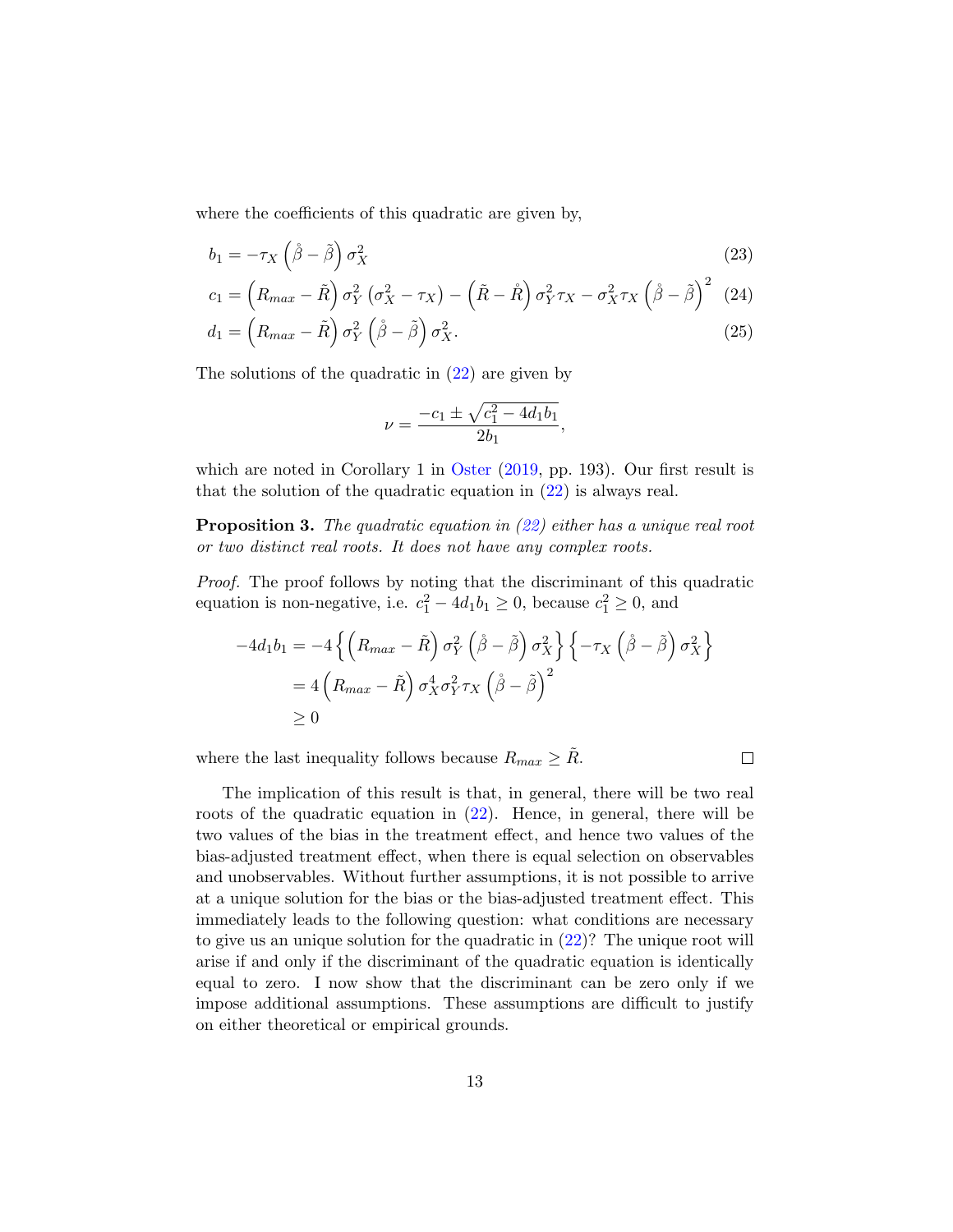### 4.2 Condition for Unique Solution

For the quadratic equation in [\(22\)](#page-12-1) to have a unique real solution, the discriminant must be zero, i.e.,

$$
\left\{ \left( R_{max} - \tilde{R} \right) \sigma_Y^2 \left( \sigma_X^2 - \tau_X \right) - \left( \tilde{R} - \tilde{R} \right) \sigma_Y^2 \tau_X - \sigma_X^2 \tau_X \left( \dot{\beta} - \tilde{\beta} \right)^2 \right\}^2 + 4 \left( R_{max} - \tilde{R} \right) \sigma_Y^4 \tau_X \left( \dot{\beta} - \tilde{\beta} \right)^2 = 0.
$$
 (26)

Defining  $Z = R_{max} - \tilde{R}$ , we can write the above condition as a quadratic equation in  $Z$ ,

<span id="page-14-2"></span><span id="page-14-0"></span>
$$
A^2 Z^2 + (2AB + 4C) Z + B^2 = 0,\t(27)
$$

where

$$
A = \sigma_Y^2 \left( \sigma_X^2 - \tau_X \right) > 0 \tag{28}
$$

$$
B = -\left[\left(\tilde{R} - \mathring{R}\right)\sigma_X^2 \tau_X + \sigma_X^2 \tau_X \left(\mathring{\beta} - \tilde{\beta}\right)^2\right] < 0 \tag{29}
$$

$$
C = \sigma_Y^2 \left(\mathring{\beta} - \tilde{\beta}\right) \sigma_X^2. \tag{30}
$$

The two roots of  $(27)$  are given by

<span id="page-14-1"></span>
$$
Z_1, Z_2 = \frac{-\left(2AB + 4C\right) \pm \sqrt{\left(2AB + 4C\right)^2 - 4A^2B^2}}{2A^2}.
$$
 (31)

Note that the discriminant of the quadratic equation in [\(27\)](#page-14-0) reduces to  $16C^2 + 16ABC$ . Since  $B < 0$ , it is possible, though not necessary, for the discriminant,  $16C^2 + 16ABC$ , to be negative.<sup>[5](#page-1-0)</sup> Hence, there are two cases to consider.

Case 1. If the discriminant is negative, then both the roots of  $(27)$ ,  $Z_1, Z_2$ , are complex numbers. In this case, the uniqueness analysis falls through. This is because it is meaningless to entertain the possibility that  $Z = R_{max} - R$  is a complex number. What does this mean? Since  $\tilde{R}$  is a known real number, this implies that there is no real value of  $R_{max}$  that would make the discriminant of the quadratic equation in [\(22\)](#page-12-1) to be zero. Hence, in this case, there does not exist a unique magnitude of the bias in the treatment effect,  $\nu$ , and hence, it is not possible to find a unique bias-adjusted treatment effect,  $\beta^*$ .

<sup>&</sup>lt;sup>5</sup>Since  $\tilde{R} \geq \mathring{R}$ , the term in the square bracket in the definition of B is positive. Hence,  $B < 0$ .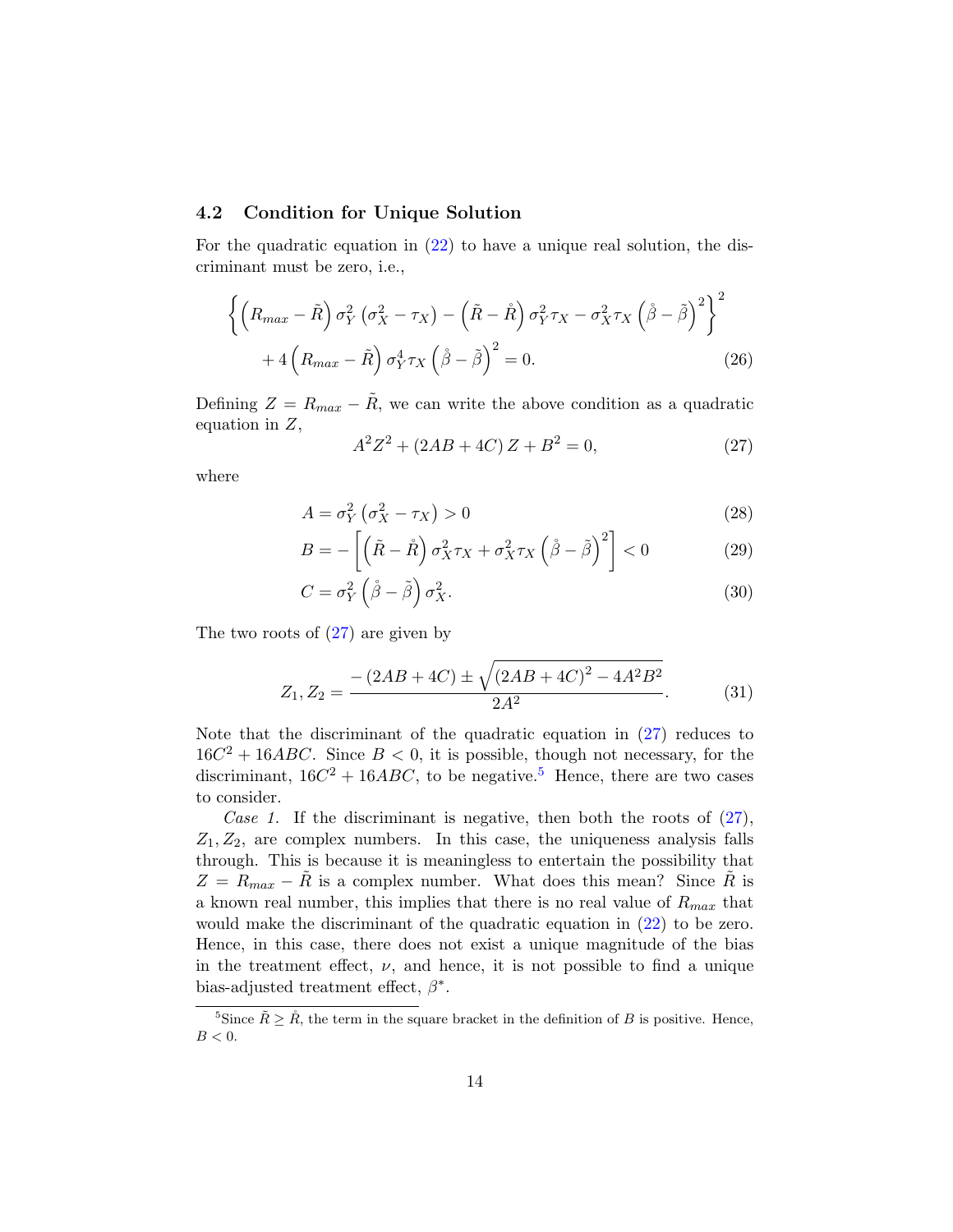Case 2. If the discriminant is nonnegative, then both the roots of  $(27)$ ,  $Z_1, Z_2$ , are real. Thus, there exists real values of  $R_{max}$  which would give a unique value of the bias, and hence, the bias-adjusted treatment effect. But not all possible values of  $R_{max}$  are permissible. We know that  $R_{max}$  is never smaller than  $R$ . Hence, we need necessary conditions to ensure that the solutions of [\(27\)](#page-14-0) are nonnegative. This is given in

<span id="page-15-1"></span>**Proposition 4.** If  $\hat{\beta} < \tilde{\beta}$ , then then both roots of [\(27\)](#page-14-0) are real. One of these roots will be nonnegative only if

$$
\sigma_Y^2 \left( \sigma_X^2 - \tau_X \right) \left[ \left( \tilde{R} - \mathring{R} \right) \sigma_X^2 \tau_X + \sigma_X^2 \tau_X \left( \mathring{\beta} - \tilde{\beta} \right)^2 \right] + 2\sigma_Y^2 \left( \mathring{\beta} - \tilde{\beta} \right) \sigma_X^2 \le 0.
$$
\n(32)

*Proof.* To see the first part, note that if  $\hat{\beta} < \tilde{\beta}$ , then  $C < 0$ . Hence  $C^2$  +  $ABC \geq 0$ . Hence, the discriminant of  $(27)$  is nonnegative. To see the second part, note that since the denominator of the expression for the roots in [\(31\)](#page-14-1) is always positive, the sign of the roots are the same as the sign of the numerator. If  $2AB + 4C > 0$ , then the numerator is negative because the expression within the square root in  $(31)$  is nonnegative and less than  $2AB + 4C$ . Hence, we have the following:  $2AB + 4C > 0 \implies Z_1 <$ 0 and  $Z_2$  < 0. The contrapositive of this statement gives us:  $Z_1 \geq 0$  or  $Z_2 \geq$  $0 \implies 2AB + 4C \leq 0$ . Hence,  $2AB + 4C \leq 0$  is the necessary condition for at least one root being nonnegative. Plugging the expression for  $A, B$  and  $C$ , this becomes

$$
\sigma_Y^2 \left( \sigma_X^2 - \tau_X \right) \left[ \left( \tilde{R} - \tilde{R} \right) \sigma_X^2 \tau_X + \sigma_X^2 \tau_X \left( \tilde{\beta} - \tilde{\beta} \right)^2 \right] + 2 \sigma_Y^2 \left( \tilde{\beta} - \tilde{\beta} \right) \sigma_X^2 \le 0,
$$

which is the expression in  $(32)$ .

<span id="page-15-0"></span> $\Box$ 

The above analysis has important implications. If  $\delta = 1$ , i.e. there is equal selection on observables and unobservables, and the condition in [\(32\)](#page-15-0) is satisfied, then either  $R_{max} - R$  will be given by the positive root of [\(27\)](#page-14-0) when one of the two roots is negative, or  $R_{max} - R$  will attain two positive values given by both the roots of [\(27\)](#page-14-0) when both roots are positive. In either case, once we choose to impose the restriction that  $\delta = 1$ , then there will either be a unique value of  $R_{max}$  or two possible values of  $R_{max}$  that are permissible. The choice of  $\delta = 1$  implies these *specific* values of  $R_{max}$ . Researchers are no longer at liberty to choose any other value of  $R_{max}$ . There is an additional angle to consider with regard to the analysis of bias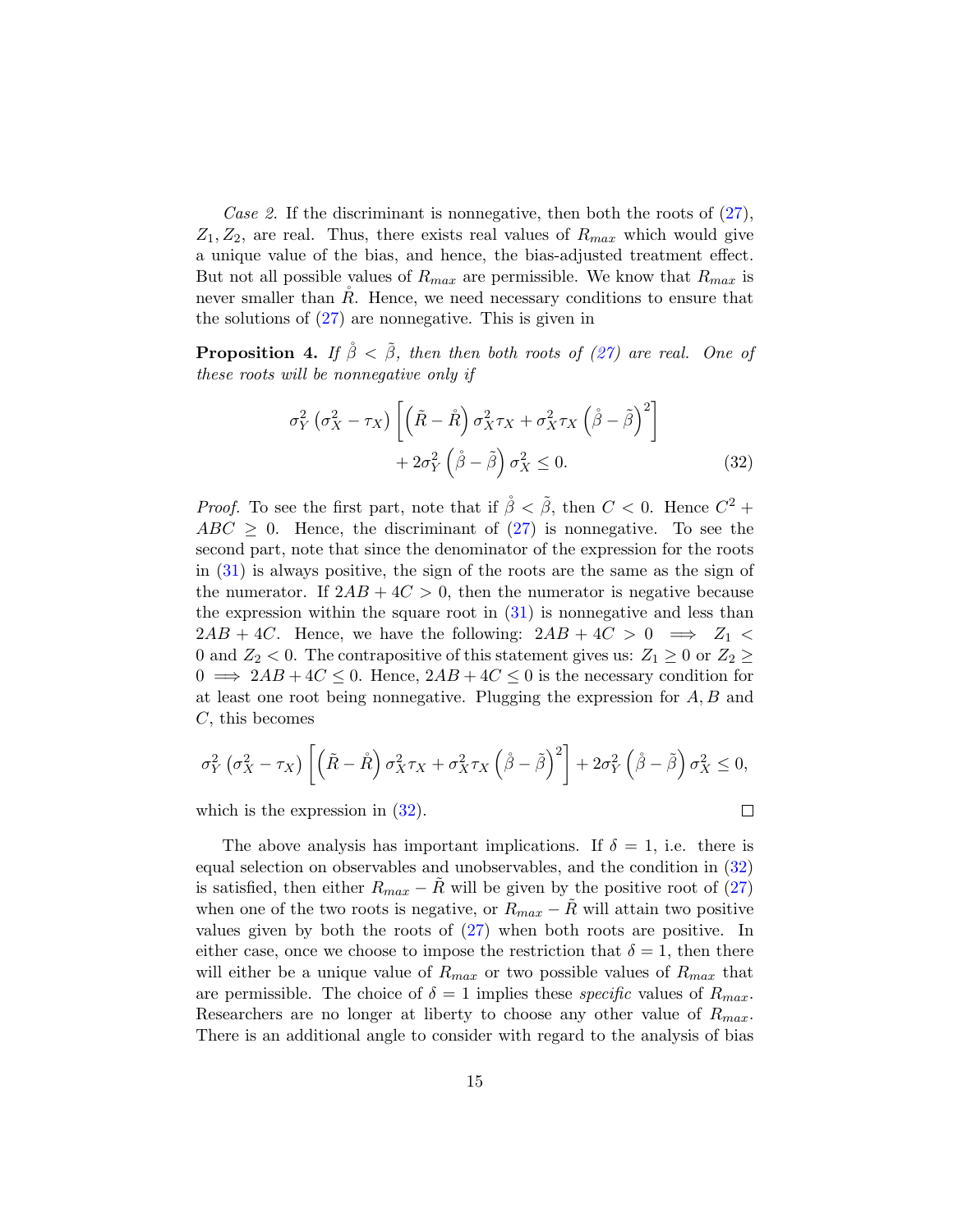under the assumption of equal selection and this is highlighted in the next result.

Corollary 1. If the estimate of the treatment effect declines with the addition of controls, i.e. if  $\check{\beta} > \check{\beta}$ , then a meaningful bias-adjusted treatment effect cannot be computed under the assumption of equal selection.

*Proof.* Note, first, that if  $\hat{\beta} > \tilde{\beta}$ , it is no longer guaranteed that [\(27\)](#page-14-0) will have real roots. Consider, further, the necessary condition in  $(32)$  and note that if  $\beta > \beta$ , then the condition cannot be satisfied. This is because the second term

$$
2\sigma_Y^2\left(\mathring{\beta}-\tilde{\beta}\right)\sigma_X^2
$$

is positive. Since  $\sigma_X^2 > \tau_X$  and  $\tilde{R} \geq \overset{\circ}{R}$ , the first term

$$
\sigma_Y^2 \left(\sigma_X^2 - \tau_X\right) \left[ \left( \tilde{R} - \mathring{R} \right) \sigma_X^2 \tau_X + \sigma_X^2 \tau_X \left( \mathring{\beta} - \tilde{\beta} \right)^2 \right]
$$

is always positive. Hence the expression on the left hand side of the condition in [\(32\)](#page-15-0) is positive. An application of proposition [4](#page-15-1) then shows that the quadratic equation in [\(27\)](#page-14-0) cannot have meaningful roots. This, in turn, implies that the discriminant of the quadratic equation in [\(22\)](#page-12-1) cannot be zero. This implies that the quadratic equation in [\(22\)](#page-12-1) cannot have a unique root. Hence, a meaningful bias-adjusted treatment effect cannot be computed.  $\Box$ 

The implication of this corollary is that in cases where the treatment effect falls with the addition of controls, i.e.  $\check{\beta} > \check{\beta}$ , the uniqueness of the solution is impossible. Thus, if for some research it is found that the treatment effect decreases with the addition of controls, then we can be sure that for this particular research a unique bias-adjusted treatment effect cannot be computed under the assumption of equal selection.

### 4.3 Equal Selection as Lower Bound

The second method proposed by [Oster](#page-30-0) [\(2019\)](#page-30-0) to deal with the problem of nonuniqueness is to choose a value of  $R_{max}$  and then use it to compute the value of  $\delta$  that would make  $\beta = 0$  ('true' treatment effect is zero). In Proposition 3, [Oster](#page-30-0) [\(2019\)](#page-30-0) demonstrates that such a  $\delta$  can be uniquely computed. While the problem of nonuniqueness is thus solved, it creates its own problem of interpretation. What should researchers do with the value of  $\delta$  thus computed? Following [Altonji et al.](#page-29-1) [\(2005\)](#page-29-1), the recommendation made by [Oster](#page-30-0) [\(2019\)](#page-30-0) is to use  $\delta = 1$  as a lower bound. If the computed value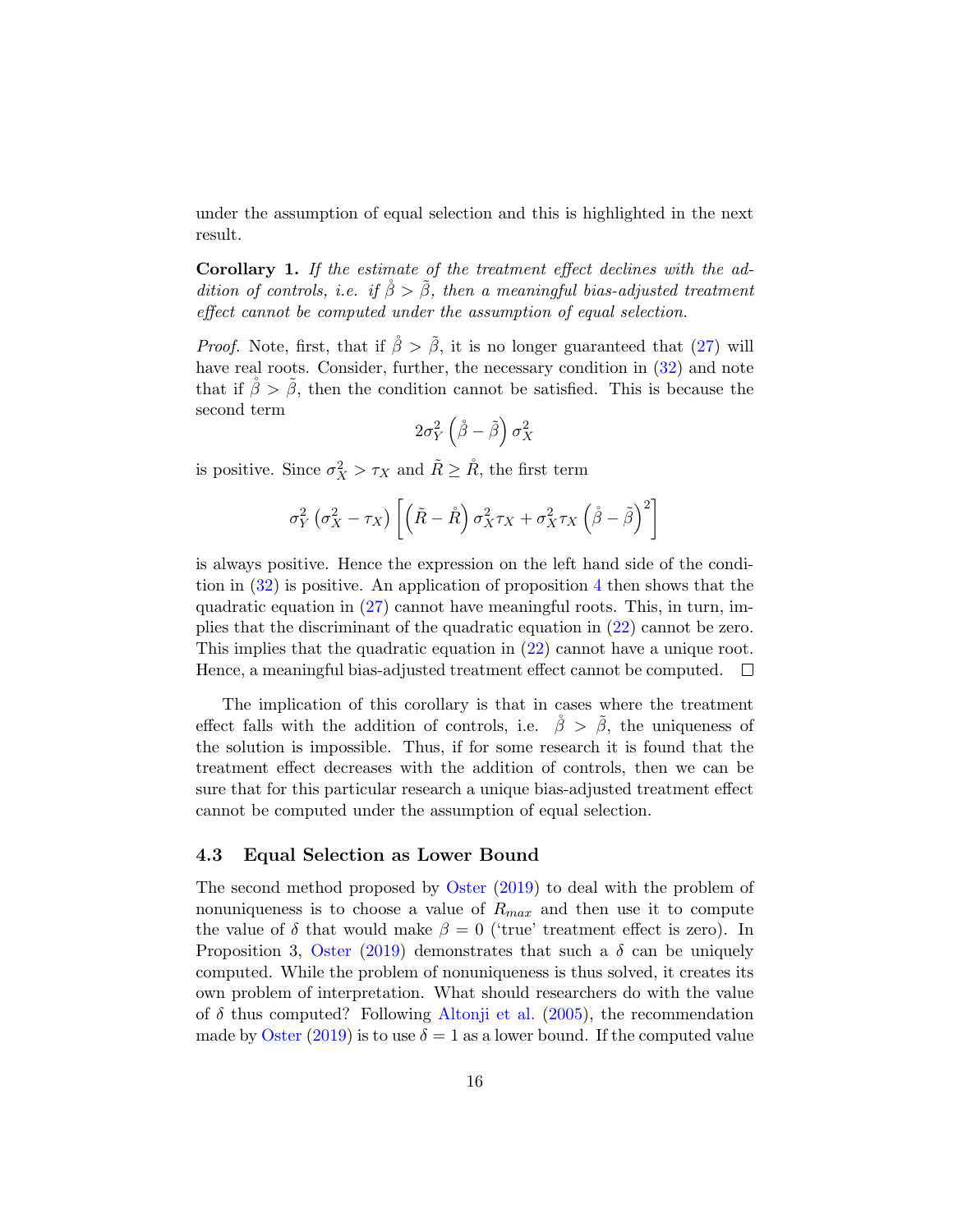of  $\delta$  is higher than unity, researchers are recommended to conclude that the problem of omitted variable bias is not serious; if the computed value of  $\delta$ is lower than unity, then researchers need to be worried about the problem of omitted variable bias.<sup>[6](#page-1-0)</sup> How do we make sense of this recommendation?

Let us return to the expression for  $\delta$  given in [\(11\)](#page-7-0):  $\delta = \delta_1/\alpha_1$ . Thus,  $\delta$  is the ratio of the coefficients in two linear projections: the numerator is the coefficient on the index of unobservables in a linear projection of the treatment variable on the index of unobservables; the denominator is the coefficient on the index of observables in a linear projection of the treatment variable on the index of observables. [Altonji et al.](#page-29-1) [\(2005\)](#page-29-1) and [Oster](#page-30-0) [\(2019\)](#page-30-0) have interpreted  $\delta$  as the ratio of explanatory power of the unobservables to the corresponding power of the observables in explaining the variation in the treatment variable. Using this interpretation, they have argued that  $\delta = 1$  is a sensible lower bound.

When a researcher finds that the value of  $\delta = \delta^* > 1$ , then that means that such a value of  $\delta^*$  would be needed to wipe out the reported nonzero treatment effect. That is, if unobservables were  $\delta^*$  times more important in explaining the variation in the treatment variable than the observables then the treatment effect, which was zero in reality, would be mistakenly reported as the nonzero  $\beta$ . In testing the importance of Catholic school attendance on student outcomes, when [Altonji et al.](#page-29-1) [\(2005\)](#page-29-1) find that the computed value of  $\delta$  is significantly higher than unity, they draw the conclusion that the problem of omitted variable bias is not serious.

We find that selection on unobservables would need to be 3.55 times stronger than selection on observables in the case of high school graduation, which seems highly unlikely. It would have to be 1.43 times stronger to explain the entire college effect, which is also unlikely [\(Altonji et al.,](#page-29-1) [2005,](#page-29-1) pp. 155).

[Oster](#page-30-0) [\(2019\)](#page-30-0) has echoed this idea several times in her paper. But is this justified? Can  $\delta^*$  be interpreted in this fashion to draw conclusions about omitted variable bias? When  $\delta^*$  is equal to 3.55, for instance, it does not tell us anything about the bias at other value of  $\delta$ . The implicit understanding seems to be that if  $\delta^*$  is larger than unity, then it must mean that an actual value of  $\delta$  < 1 would not nullify the reported estimate of the treatment effect. For instance, in the example quoted above from [Altonji et al.](#page-29-1) [\(2005\)](#page-29-1), if it is unlikely that selection on unobservables is "3.55 times stronger than

<sup>6</sup>This recommendation has been followed by researchers, e.g. see [Jaschke and Keita](#page-30-3) [\(2021,](#page-30-3) Table 3).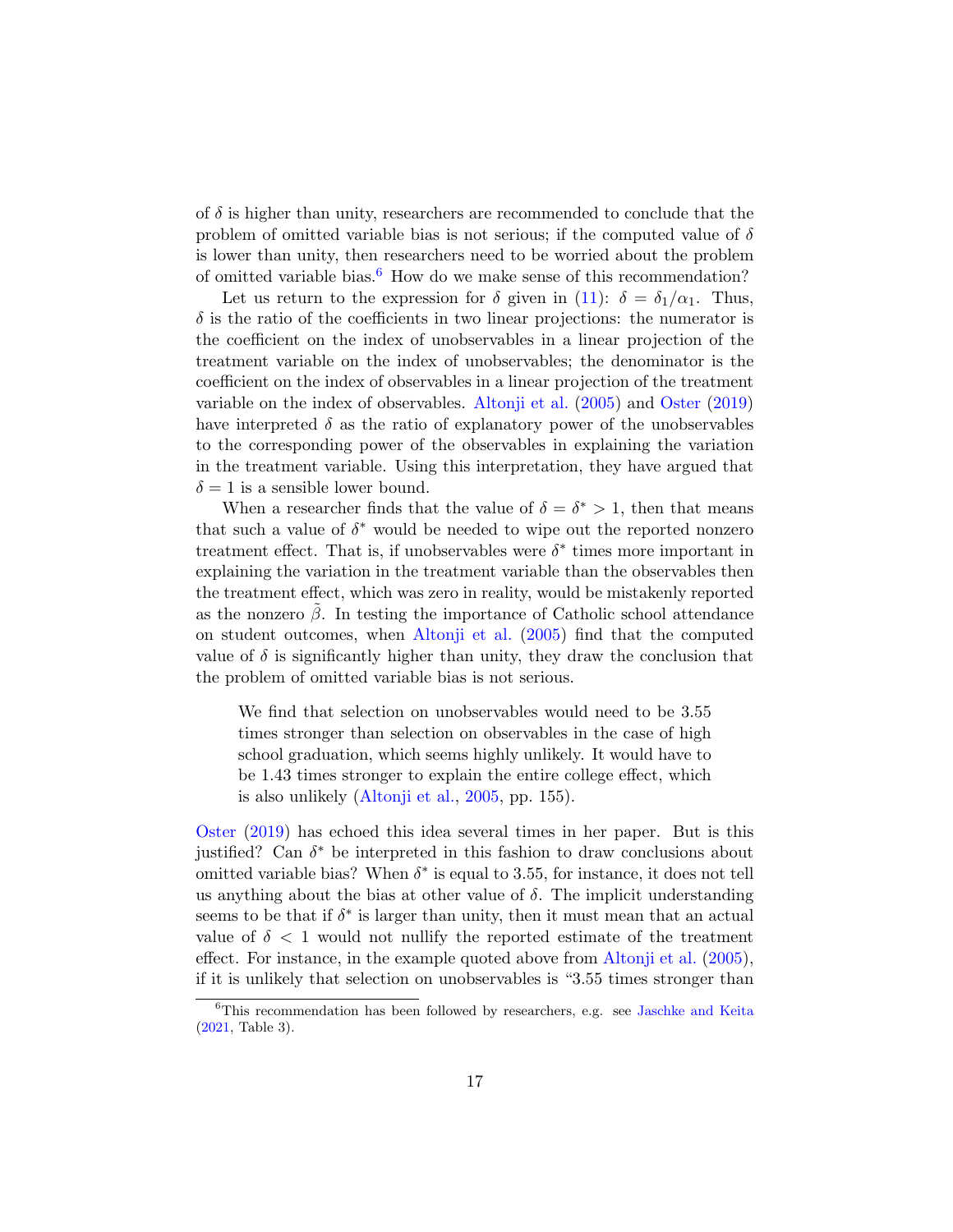selection on observables", then the question to ask is this: what would the the magnitude of bias (of the treatment effect) be if the degree of selection on unobservables was lower? For instance, can we be sure that a value of  $\delta$  < 1 would not wipe out the reported treatment effect? Neither [Altonji](#page-29-1) [et al.](#page-29-1) [\(2005\)](#page-29-1) nor [Oster](#page-30-0) [\(2019\)](#page-30-0) provide any answers to this question. In fact, they do not even pose this question.

In a similar manner, if a researcher finds that the computed value of  $\delta^*$  is less than unity, she might then conclude that the problem of omitted variable bias is serious in her study. This is also a premature conclusion because we do not know anything about bias for other values of  $\delta$ . Hence, using the computed value of  $\delta^*$  to draw conclusions about the problem of omitted variable bias is an incomplete exercise, and as I show below, can lead to misleading results. A better strategy is to use a range of values of  $\delta$  and draw conclusions only on the basis of roots computed over a *range* of values. I now turn to illustrating my method with actual data, and in doing so, I will point out how Oster's methodology often give misleading results.

### <span id="page-18-1"></span>5 Two Applications

In this section, I report results of applying my method on two data sets.

### <span id="page-18-0"></span>5.1 Returns to Education

I used a simulated data set created by [Oster](#page-30-0) [\(2019,](#page-30-0) section 4.1) from the NLSY-79 cohort to study the effect of years of education on log wages. The data set is constructed by regressing log wage on education, experience, sex and a set of eight demographic and family background variables: region of residence, race, marital status, mother's education, father's education, mother's occupation, father's occupation and number of siblings. Given these regressors, the fitted value from this regression gives the 'true' wage associated with different levels of education - conditional on demography and family background. If we were to regress the fitted values on these same set of regressors, we would get an R-squared of 1. In realistic research, regressions typically do not give perfect fit. Hence, an orthogonal error term is added to the fitted value from the above regression to make the true Rsquared from the regression of 0.45 [\(Oster,](#page-30-0) [2019,](#page-30-0) pp. 197). The fitted value will serve as the outcome variable - let us call this the 'constructed log wage' - in two experiments I conduct to quantify omitted variable bias.

In the first experiment (Experiment 1), I regress constructed log wage on education, experience, sex and six of the demographic and family back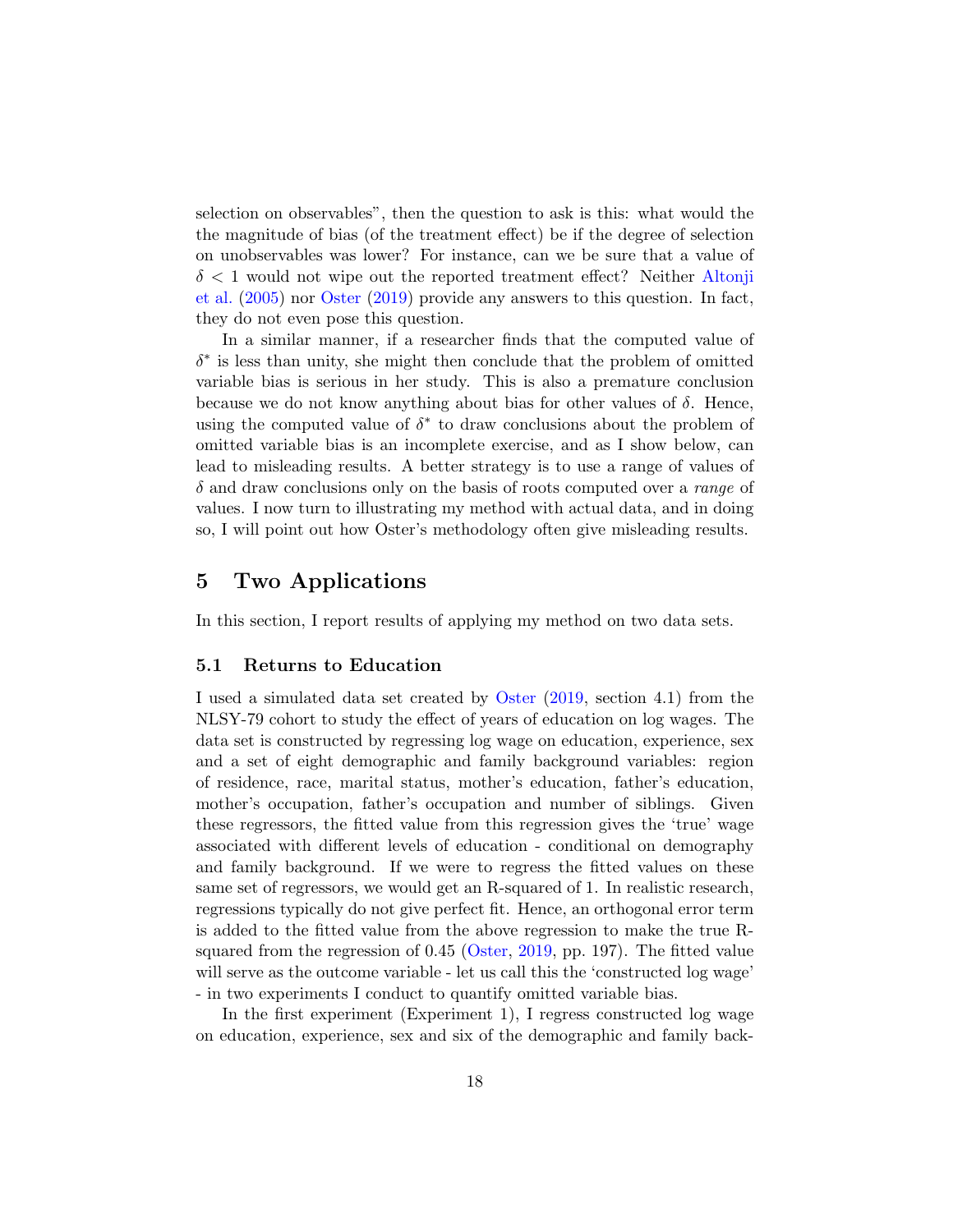ground variables. I drop mother's education and father's education from the set of regressors and know that, by construction, this will produce omitted variable bias in the estimated returns to education. In the second experiment (Experiment 2), I regress constructed log wage on education, experience, sex and mother's education and father's education. I drop the other six demographic and family background variables: region of residence, race, marital status, mother's occupation, father's occupation and number of siblings. In this case too, I know that, by construction, the estimated returns to education will have omitted variable bias. I will compare the results in both cases to the 'true' returns to education that I estimate by the regression of the constructed log wage on education, experience, sex and all the eight demographic and family background variables. The 'true' returns to education is estimated as 0.089 (with a standard error of 0.003). The R-squared in this regression is 0.373.

[Figure [2](#page-36-0) about here]

### 5.1.1 Experiment 1

To begin the investigation of Experiment 1, I first estimate the treatment effect by regressing the constructed log wage on education, experience, sex and six of the demographic and family background variables (excluding mother's education and father's education). I find the estimate of  $\beta$  to be 0.093 (standard error  $= 0.000$ , R-squared  $= 0.355$ . Thus, leaving out mother's and father's education produces an overestimate of the returns to education, as would be expected if education is positively correlated with mother's and father's education.

I report results of the bias analysis about Experiment 1 in Figure [2](#page-36-0) and Table [1.](#page-31-0) In the top panel of Figure [2,](#page-36-0) I identify the unique real root (URR) and the nonunique real root (NURR) areas associated with the cubic equation [\(15\)](#page-8-3) for the following three bounded boxes: the left figure uses what I will refer to as region 1,  $0.50 \le \delta < 0.99$  and  $R \le R_{max} \le 1$ ; the middle figure uses region 2,  $1.01 \le \delta < 2.0$  and  $R \le R_{max} \le 1$ ; the right figure uses region 3,  $2.0 \le \delta < 5.0$  and  $R \le R_{max} \le 1$ . In each of these plots, the colored area depicts the NURR area and the white area denotes the URR area. In the bottom panel, I plot the corresponding empirical distribution of the bias-adjusted treatment effect,  $\beta^* = \tilde{\beta} - \nu$ , where  $\nu$  is the unique real root computed in the corresponding URR area.

In left hand side of panel A of Table [1,](#page-31-0) I report bounding sets for the 'true' treatment effect as the interval formed by the 2.5th and 97.5th per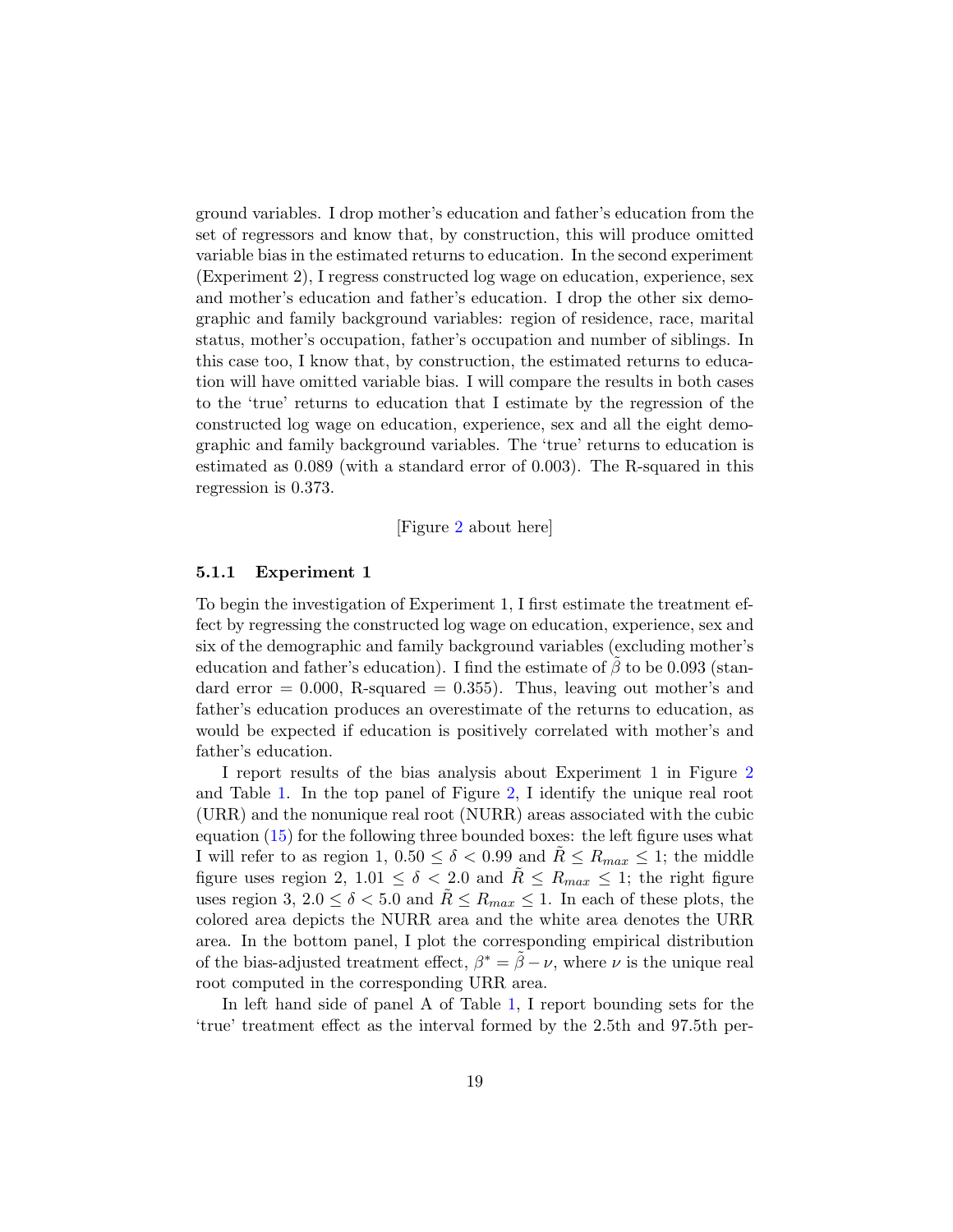centile of the empirical distribution of the bias-adjusted treatment effect computed over the URR area (and plotted in the bottom panel of Figure [2\)](#page-36-0). If we used region 1 for our computation, the bounding set would be  $[0.009, 0.093]$ ; if we used region 2, the bounding set would be  $[0.346, 0.441]$ ; if we used region 3, the bounding set would be [0.268, 0.375]. In this particular case, we know that the true treatment effect is 0.089 because we are using simulated data. Hence, we can see that using region 1 gives us the correct bounding set.

In research with observational data, the choice of the correct region would not be so straightforward. If researchers use the method presented in this paper, they have two options. First, they might be able to use their knowledge about the omitted variable and how it is likely to be related to the treatment variable to choose the correct region to use for computing bias. Since  $\delta$  is the ratio of the impact of an index of omitted variables to the impact of an index of the included variables on the treatment variable, the question will boil down to the sign and magnitude of these effects. If institutional or historical knowledge of the issue under investigation allows a researcher to choose the relevant region, that would be the best option. If that is not be possible, then the next best alternative is to look at the bounding sets for all meaningful regions and then draw conclusions. For instance, in panel A, we see that the bounding set for region 1, 2 and 3 all exclude zero. Hence, even if we did not have information to choose the correct region, we would still be able to say with lot of certainty that the true treatment effect is different from zero. In many realistic cases, this is all we might be interested in knowing, i.e. whether the true treatment effect is different from zero.

For robustness, we can turn to the right hand side of panel A of Table [1.](#page-31-0) Here, I report bounding sets using the  $NURR$  area. When we used region 1 of the NURR area for computing roots of the cubic, the bounding set for  $\beta$ contains zero. For the other two cases, the bounding sets do not contain zero. A researcher might then be justified in concluding that the true treatment effect is different from zero with lot of certainty (because 5 of the 6 bounding sets do not include zero).

#### [Table [1](#page-31-0) about here]

Let us now compare the above methodology to the one proposed in [Oster](#page-30-0) [\(2019\)](#page-30-0), starting with the computation of the bounding set for the 'true' treatment effect. In the left panel of Table [2,](#page-32-0) I report the magnitude of bias when  $\delta = 1$  (equal selection on observables and unobservables). Recall that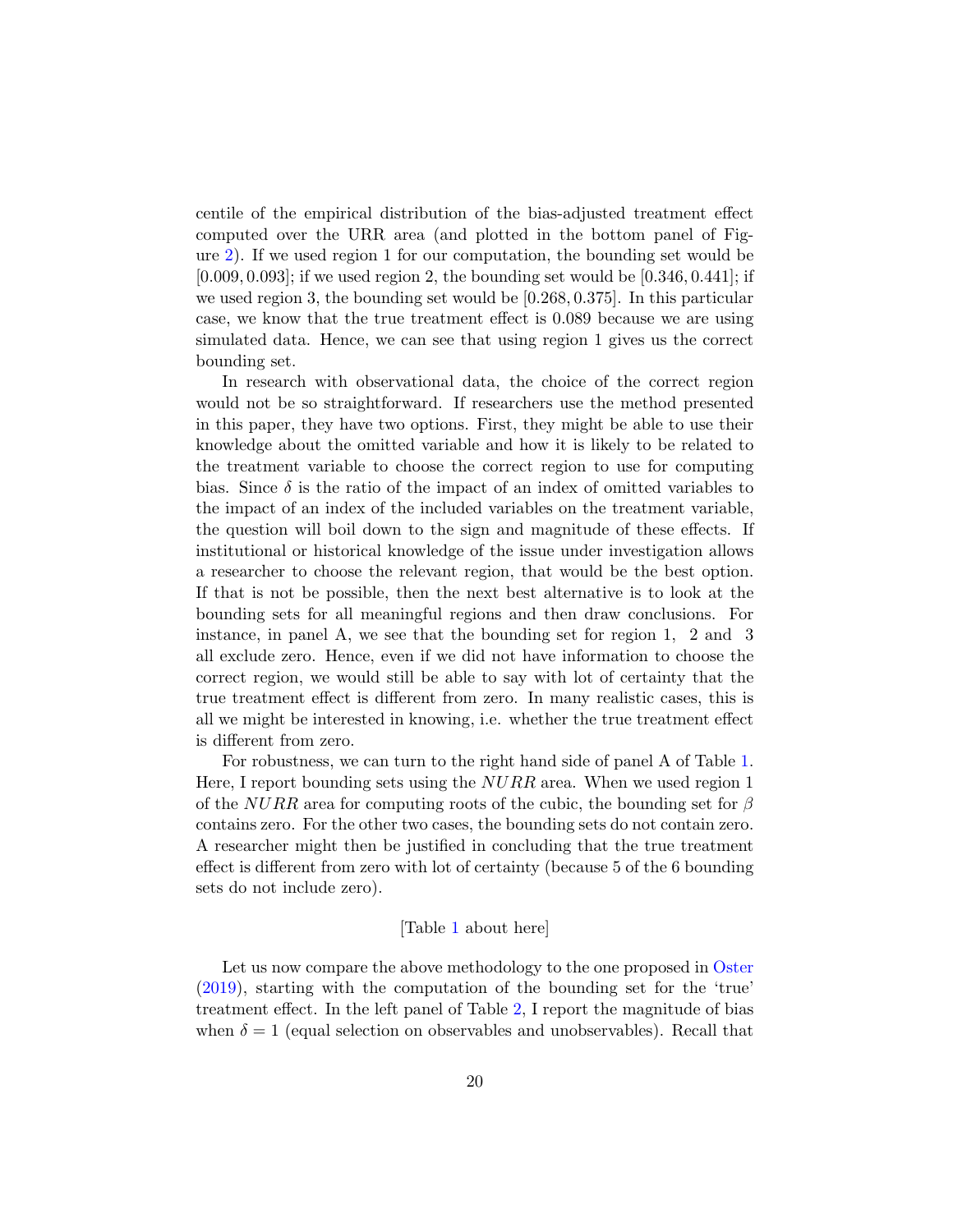the magnitude of bias, under the assumption of equal selection, are the roots of the quadratic in [\(22\)](#page-12-1). To solve for the roots of the quadratic, we need to choose values for  $\delta$  and  $R_{max}$ . With equal selection, we have  $\delta = 1$  and for  $R_{max}$ , I choose 20 equally-spaced values between  $R + 0.01$  and 1. This is justified because we know that  $1 \geq R_{max} > R$ .

The results in the left panel of Table [2](#page-32-0) show a striking result: the value of the discriminant of the quadratic is always positive. This means that the quadratic has two real roots for these values of  $R_{max}$ . These two roots are reported in columns 3 and 4, respectively. At the bottom of Table [2,](#page-32-0) I report the values of  $R_{max}$  which would ensure a unique real root. These values of  $R_{max}$  are -0.048 and -24.498, both meaningless quantities (because R-squared is always a fraction lying between 0 and 1). Thus, if a researcher were to use the assumption of equal selection, she would *not* be able to estimate a unique magnitude of bias or a unique bias-adjusted treatment effect - other than if she were to use meaningless values of  $R_{max}$ . This raises serious questions about the bias-adjusted treatment effect whose distribution is displayed in Figure  $3(a)$  in [Oster](#page-30-0) [\(2019\)](#page-30-0). I will return to this question about uniqueness once again when I discuss bias-adjusted treatment effects in the investigation of maternal behaviour and child outcomes in the next sub-section.

#### [Table [2](#page-32-0) about here]

Let us now turn to the second method proposed in [Oster](#page-30-0)  $(2019)$ : for a chosen value of  $R_{max}$ , computing the value of  $\delta$  that is consistent with a 'true' treatment effect of zero. Once we impose the condition that the 'true' treatment effect is zero, i.e.  $\beta = 0$ , then Proposition 3 in [Oster](#page-30-0) [\(2019\)](#page-30-0) shows that there is a negatively-sloped functional relationship between  $R_{max}$  and δ. If the researcher were to choose any value of  $R_{max}$ , she would get the associated value of  $\delta$ . For instance, if she chose  $R_{max} = 0.45$ , which we know to be the true R-squared, she would get  $\delta^* = 3.374$ . She would then conclude, rightly in this case, that the true treatment effect is different from zero.

There are two difficulties of this method. First, in research with observation data, there is no way to choose a sensible value of  $R_{max}$ . Instead of relying on a particular magnitude of  $R_{max}$  it seems better to work with a range, which is what my method does. Second, it is not clear how to interpret a given value of the computed  $\delta^*$  so far as it can give us any information about the severity of the omitted variable bias problem. What does the value of  $\delta = 3.374$  tell us about the problem of omitted variable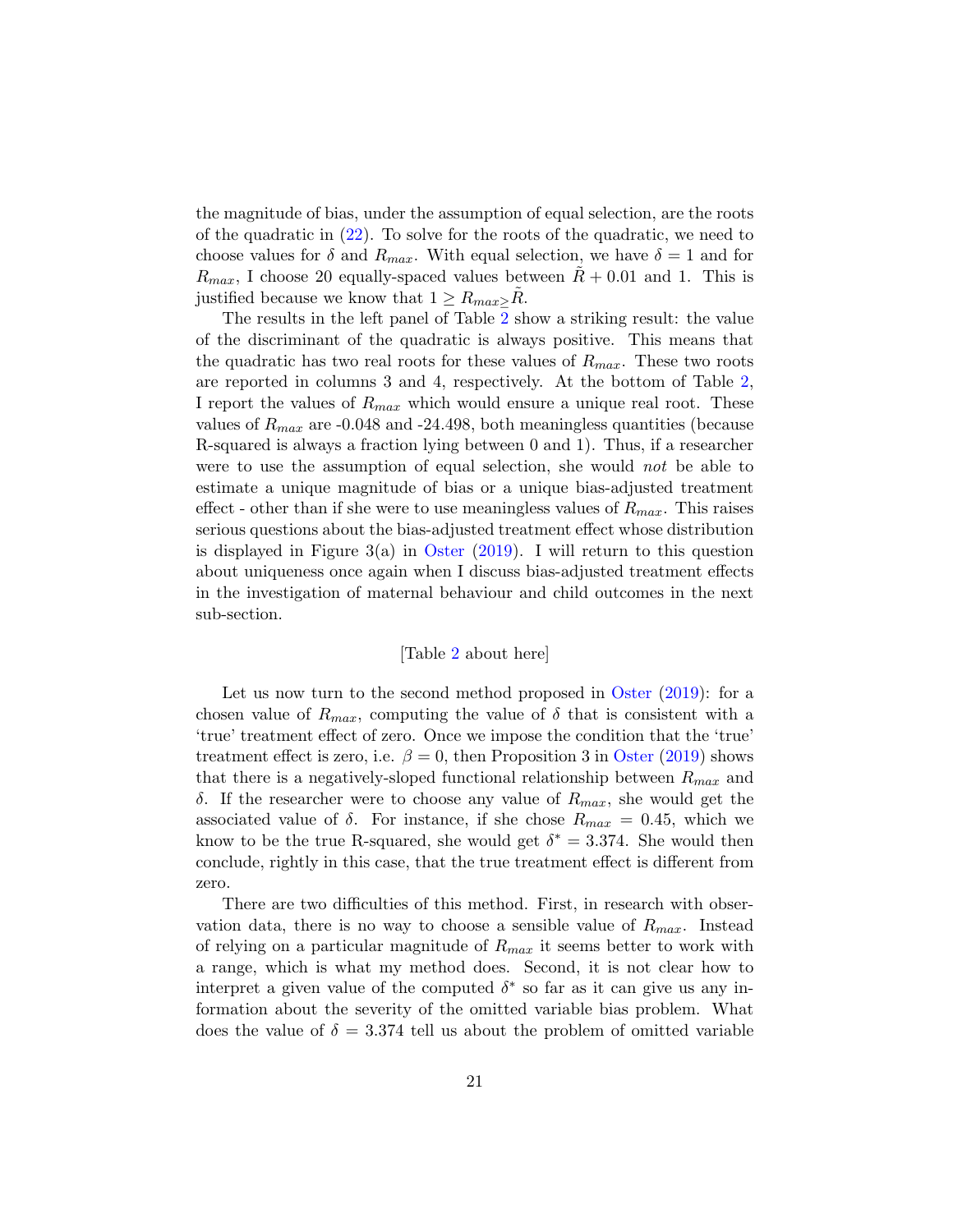bias? It tells us that if  $R_{max} = 0.45$  and  $\delta = 3.374$ , then  $\beta = 0$ . But it does not tell us anything about  $\beta$  for other values of  $\delta$  and  $R_{max}$ , not even in the neighbourhood of this chosen  $(\delta, R_{max})$  point. Can we say anything about β if  $R_{max} = 0.45$  and  $\delta = 2$ , or  $R_{max} = 0.45$  and  $\delta = 0.75$ ? We cannot. Hence, it seems that a more robust strategy should use information on a region rather than a single point, which is what my method does.

#### 5.1.2 Experiment 2

For Experiment 2, I estimate the treatment effect by regressing the constructed log wage on education, experience, sex, mother's education and father's education (excluding the other six of the demographic and family background variables). I find the estimate of  $\beta$  to be 0.098 (standard error  $= 0.000$ , R-squared  $= 0.177$ . Thus, leaving out the other six demographic and family background variables, even when we include mother's and father's education, produces an overestimate of the returns to education. The magnitude of the overestimate is larger than in Experiment 1, where we had left out mother's and father's education (but had included these demographic variables).

### [Figure [3](#page-37-0) about here]

Results of the bias analysis for Experiment 2 are reported in Figure [3](#page-37-0) and Table [1.](#page-31-0) Figure [3](#page-37-0) presents plots of the URR and NURR areas and the empirical distribution of the bias-adjusted treatment effect,  $\beta^*$ . For all the three regions, the distribution of  $\beta^*$  is overwhelmingly to the right of zero. Turning to the bounding sets in panel B of Table [1,](#page-31-0) we see that other than in the case of region 1, the bounding sets do not contain zero. Taking the evidence in bottom panel of Figure [3](#page-37-0) and panel B of Table [1,](#page-31-0) we might be justified in concluding the the 'true' treatment effect is different from zero.

To compare the above methodology with the one proposed in [Oster](#page-30-0) [\(2019\)](#page-30-0), we again start with the computation of the bounding set for the 'true' treatment effect. In the right panel of Table [2,](#page-32-0) I report the magnitude of bias that I get when I impose the restriction that  $\delta = 1$  (equal selection on observables and unobservables). Just like in the case of Experiment 1, if a researcher were to use the assumption of equal selection, she would not be able to compute any meaningful bias-adjusted estimate of the 'true' returns to education - because there is no unique root. Turning to the second method proposed in [Oster](#page-30-0) [\(2019\)](#page-30-0), I have reported the value of  $\delta^*$  at the bottom of panel B in Table [1:](#page-31-0) if we choose  $R_{max} = 0.45$  (which we know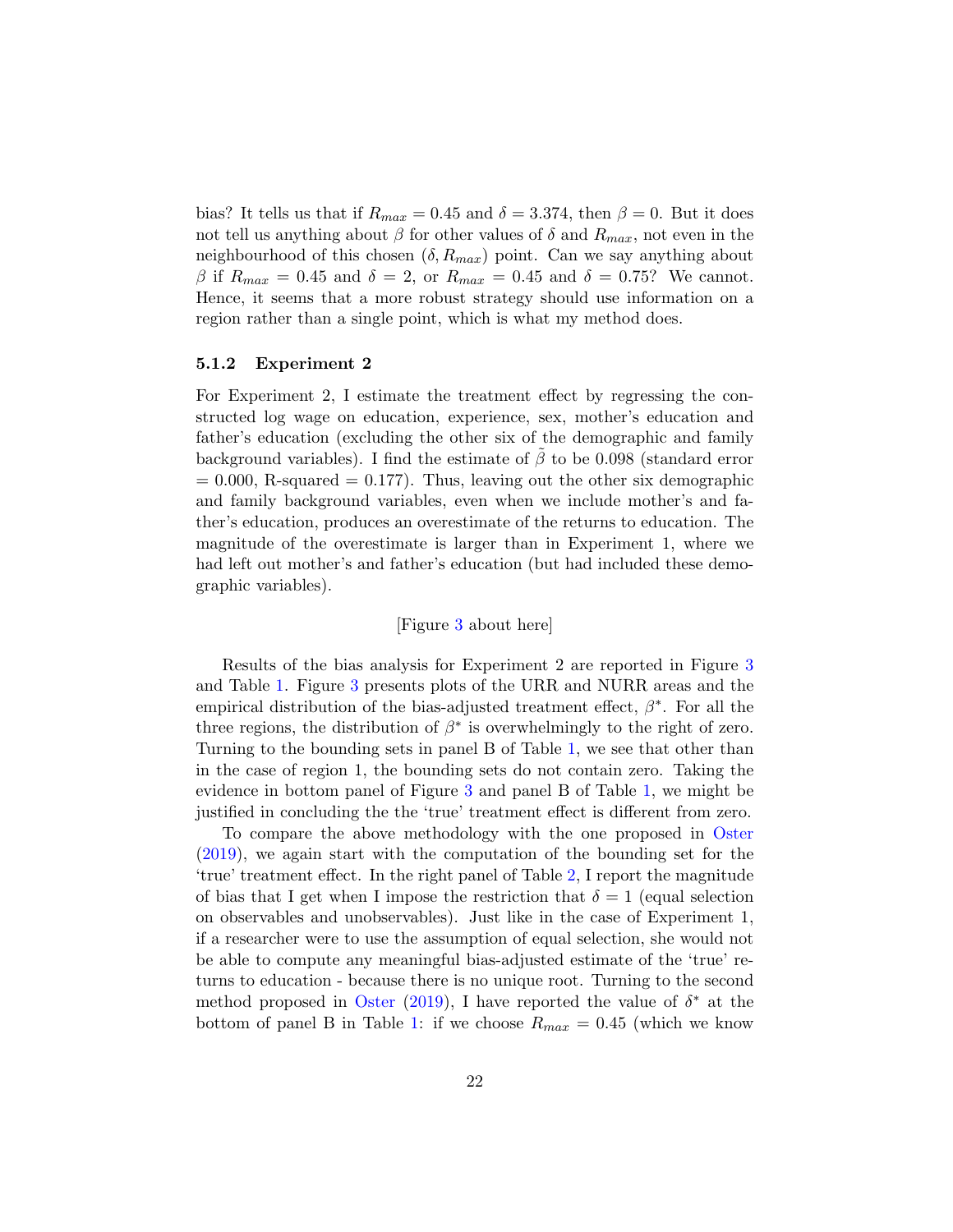is the true R-squared), she would get  $\delta^* = 0.736$ . If the researcher followed Oster's methodology, she would incorrectly conclude that the 'true' treatment effect is zero. Here we have a case where the method of computing  $\delta^*$ gives misleading results.

### <span id="page-23-0"></span>5.2 Impact of Maternal Behaviour on Child Outcomes

Now I turn to an illustration of my method using observational data. The substantive issue under investigation in this example is the impact of maternal behaviour on child outcomes. In particular two child outcomes are studied: a child's standardized IQ score and a child's birth weight. In the study of child IQ, three treatment variables are used in turn: months of breastfeeding, any drinking of alcohol in pregnancy, and an indicator for being low birthweight and preterm. In studying child birthweight, two treatment variables are used, one by one: maternal smoking during pregnancy, and maternal drinking during pregnancy. The following control variables are used for both studies: child race, maternal age, maternal education, maternal income, maternal marital status. The question of interest is whether the treatment variables, each on their own, have any causal impact on the outcome variables.

#### 5.2.1 Analysis of Bias and Bounding Sets

In Table [3,](#page-33-0) I present the estimates of the treatment effect from the short and intermediate regressions. These results replicate the corresponding results in Table 3 in [Oster](#page-30-0) [\(2019\)](#page-30-0). For instance, if we look at the first row of Table [3,](#page-33-0) we see that the effect of (months of) breastfeeding on child IQ is 0.044 (column 1) in the short regression and 0.017 (column 3) in the intermediate regression. Moving from the short to the intermediate regression, the Rsquared increases from 0.008 (column 2) to 0.249 (column 4). We can read all the other numbers in columns 1 through 4 in a similar manner. Since these models are likely to have omitted variables, we would like to quantify the effect of the omitted variable bias.

#### [Figure [3](#page-33-0) about here]

I begin the analysis of bias by constructing the relevant cubic equation and identifying the URR and  $NURR$  areas and plotting the empirical distribution of the bias-adjusted treatment effect,  $\beta^*$ , that arises from solving the cubic equation over the URR area. Figure [4](#page-38-0) presents the results about the regions and the empirical distribution plots of  $\beta^*$  corresponding the first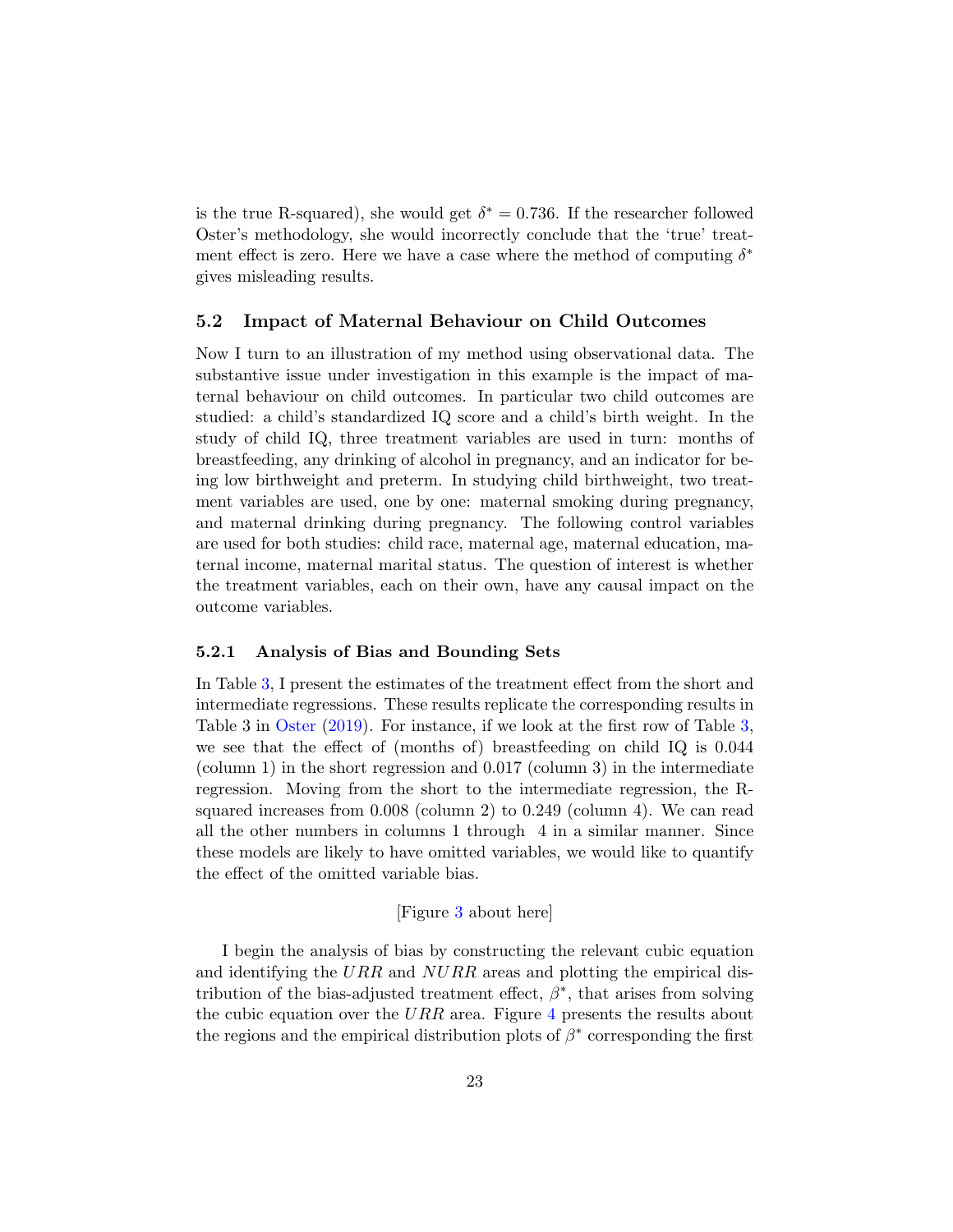three rows in Table [3,](#page-33-0) i.e. in cases where the outcome variable is a child's standardized IQ score (IQ). For the figure in the top panel, the treatment is months of breastfeeding; in the middle panel, the treatment is drinking during pregnancy; and in the bottom panel, the treatment is low birth weight and premature birth.

The figures can be interpreted exactly as we did in Figure [2](#page-36-0) and [3:](#page-37-0) it depicts the URR/NURR areas, and below the colored area plots, we have a plot of the empirical distribution of the bias-adjusted treatment effect,  $\beta^*$ . One thing that requires comment are the spots that are missing figures. If we look at the plot for region 2 (0.01  $\leq \delta \leq$  0.99) in the middle panel, we see that there is no  $URR$  area (the whole area is violet). This means that a unique real root of the cubic equation cannot be computed in this case in the bounded box of region 2. Hence,  $\beta^* = \tilde{\beta} - \nu$  cannot be computed, because there is no  $\nu$  to use. That is why there is no empirical distribution plot of  $\beta^*$ . The same comment applies to region 2 (1.01  $\leq \delta \leq 2.00$ ) and region 3 (2.00  $\leq \delta \leq 5.00$ ) in the bottom panel of Figure [4.](#page-38-0)

Figure [5](#page-39-0) presents results about the regions and the empirical distribution of  $\beta^*$  corresponding to row 4 and 5 in Table [3,](#page-33-0) i.e. where the outcome variable is birth weight of the child (BW). The top panel has smoking during pregnancy as the treatment variable; in the bottom panel, drinking during pregnancy is the treatment variable. For each analysis, we have nonzero URR area. Hence, we do not have any missing plots in Figure [5.](#page-39-0)

We can turn to Table [4](#page-34-0) to find estimates of bounding sets corresponding to the relevant empirical distributions of  $\beta^*$ . The top panel of Table [4](#page-34-0) presents bounding sets for the 'true' effect of breastfeeding on a child's standardized IQ score. If we consider the  $URR$  area, region 2 and region 3 give bounding sets that do not include zero, the former being [0.301, 0.318] and the latter being  $[0.275, 0.304]$ , but region 1's bounding set,  $[-0.038, 0.017]$ , does include zero.

In observational studies like these, we do not have the luxury of knowing which is the correct region to use. What we can say, therefore, on the basis of this analysis, is only a conditional statement: if relative selection on unobservables,  $\delta$ , lies between 0 and 1, then the 'true' treatment effect might be zero; if, on the other hand, the relative selection on unobservables,  $\delta$ , is larger than unity, then the 'true' treatment effect is certainly different from zero. In the latter case, the treatment effect estimated from the intermediate regression, 0.017 (row 1, column 3, Table [3\)](#page-33-0), is unlikely to be wiped out even after we take account of possible omitted variable bias. Our conclusion would not change if we also used the  $NURR$  area (right side of top panel in Table [4\)](#page-34-0).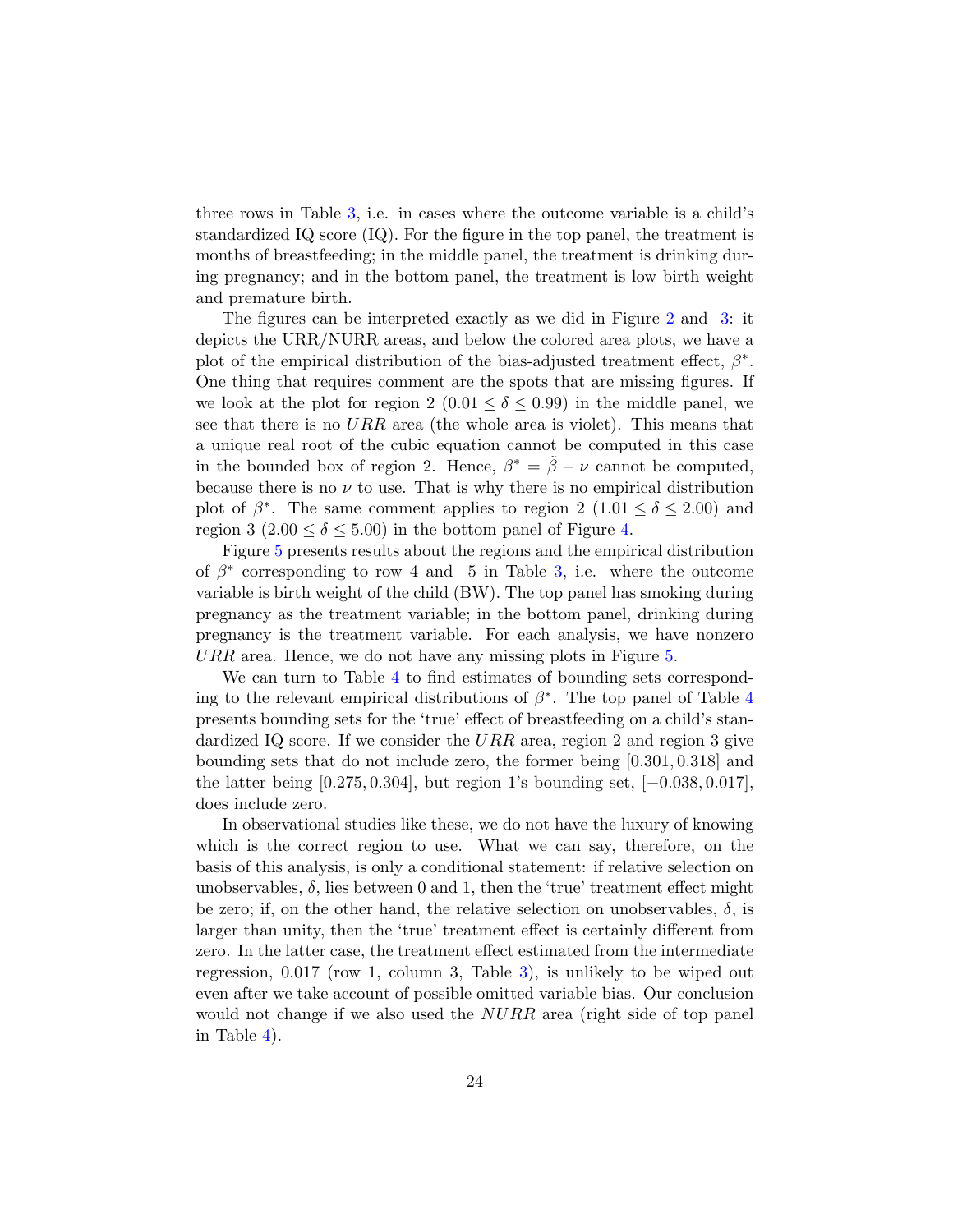The panels in Table [4](#page-34-0) present results corresponding to those same rows in Table [3.](#page-33-0) Thus the second panel in Table [4](#page-34-0) corresponds to the second row in Table [3,](#page-33-0) and so on. For rows where bounding sets are missing, it is the case that the area of the  $URR$  region is zero. Hence, no unique real roots exist. Thus, the bias-adjusted treatment effect could not be computed. Hence, there is no bounding set. This means that for these cases, the method proposed in this paper does not provide any guidance about the magnitude of bias.

#### [Figure [4](#page-38-0) about here]

#### 5.2.2 Oster's Identified Set is Misleading

The conclusions one would draw from the use of my method will be very different from those that would emerge from using Oster's method. One of the key differences relate to the bounding set (what Oster calls the 'identified set'). Oster has reported bounding sets for the 'true' treatment effect in column 5 in Table 3 in [Oster](#page-30-0) [\(2019\)](#page-30-0). To compute the bounding set according to Oster's methodology, one would need to find the roots of the quadratic in [\(22\)](#page-12-1) for a chosen value of  $\delta$  and  $R_{max}$ . Following [Oster](#page-30-0) [\(2019\)](#page-30-0), I choose  $\delta = 1$  and  $R_{max} = 0.61$  – because these are the parameter values used in panel A in Table 3 in [Oster](#page-30-0) [\(2019\)](#page-30-0). For these parameter values, I get positive values of the discriminant. Hence, one cannot get a unique value of the root for these parameter values and so, one cannot compute a unique magnitude of  $\beta^*(\delta = 1, R_{max} = 0.61)$ . This means that a unique identified set cannot be computed. To highlight this difficulty, I report the values of  $R_{max}$  that would be necessary to make the discriminant  $0$  - the condition that is stated in  $(26)$ . As can be seen from columns 5 and 6 in Table [3,](#page-33-0) the values of  $R_{max}$  are largely meaningless. Only in row 4, do the values of  $R_{max}$  have meaningful magnitudes. But, then, there is no reason to choose these particular values of  $R_{max}$  for computing the bias. Hence, even these meaningful magnitudes in row 4 are difficult to justify. The conclusion must be that the 'identified set' reported in column 5 in Table 3 in [Oster](#page-30-0) [\(2019\)](#page-30-0) are not meaningful.

If the quadratic in [\(22\)](#page-12-1) does not have a unique root for  $\delta = 1$  and  $R_{max} = 0.61$ , then how can [Oster](#page-30-0) [\(2019,](#page-30-0) column 5, Table 3) compute an identified set? She does not explain this in the paper and so I can only venture a guess. It seems that she has taken recourse to Assumption 3 to generate a unique root. Assumption 3, in [Oster](#page-30-0) [\(2019\)](#page-30-0), states that the sign of the covariance between the treatment variable and the actual index of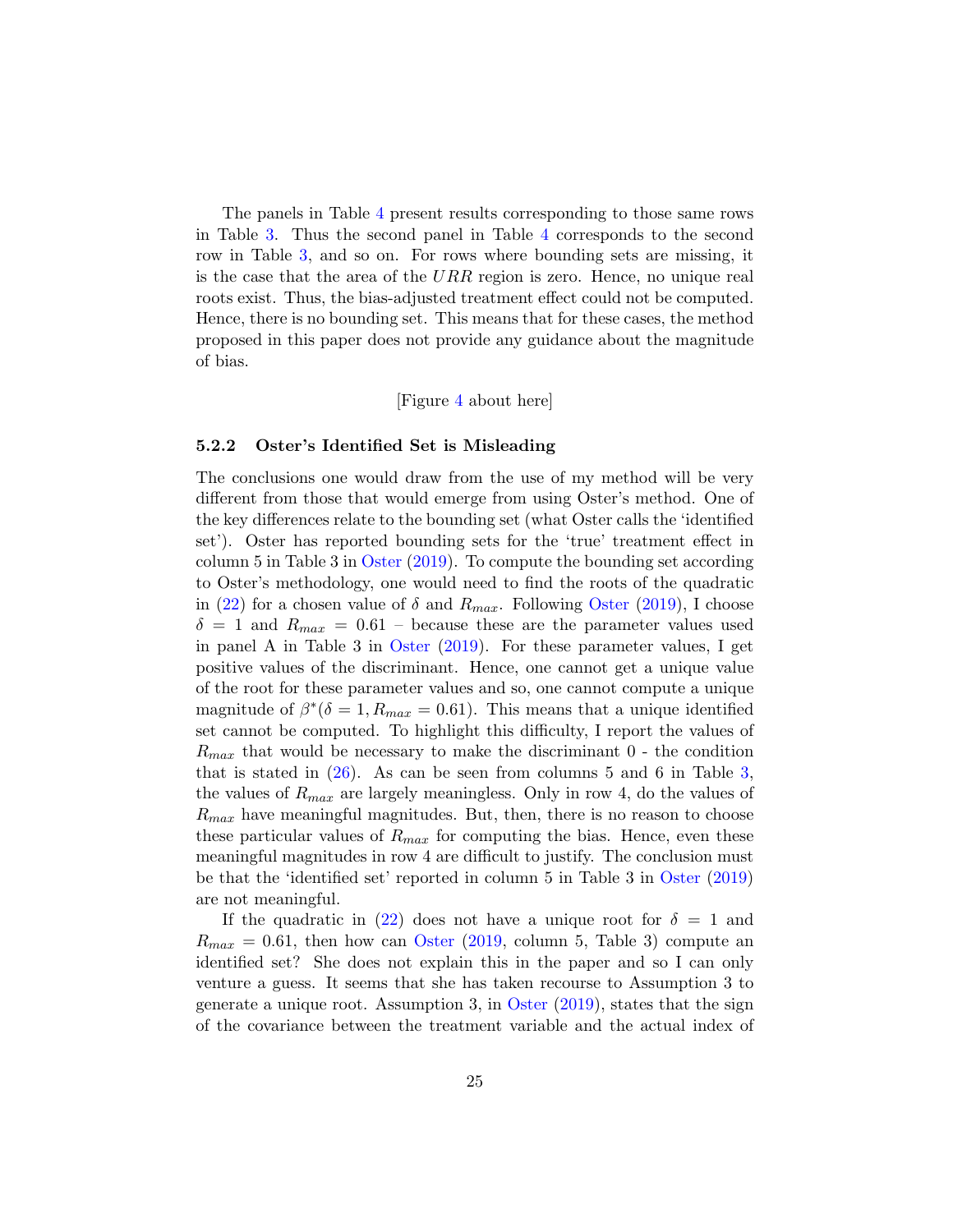observables is the same as the sign of the covariance between the treatment variable and the predicted index of observables. The meaning and import of this assumption is explained thus.

Effectively, this assumes that the bias from the unobservables is not so large that it biases the *direction* of the covariance between the observable index and the treatment. Under Assumption 3, if  $\delta = 1$ , there is a unique solution [\(Oster,](#page-30-0) [2019,](#page-30-0) pp. 194, emphasis in original).

It is not clear how the sign restriction on the covariance between the treatment variable and the index of observables can generate a unique root of the quadratic equation in [\(22\)](#page-12-1). [Oster](#page-30-0) [\(2019\)](#page-30-0) does not provide a proof of this important claim. If we turn to the condition for a unique root given in  $(26)$ , we see that all variables in that equation, other than  $R_{max}$ , are given. This implies that the necessary and sufficient condition for a unique root is a specific magnitude of  $R_{max}$  - the magnitude that solves [\(26\)](#page-14-2). A sign restriction on the covariance between the treatment and the index of observables cannot guarantee its existence.[7](#page-1-0)

### 5.3 Does  $\delta^*$  Provide Useful Information?

Let us consider the second strategy proposed in [Oster](#page-30-0) [\(2019\)](#page-30-0), i.e. computing and using  $\delta^*$  (the relative selection on unobservables that is consistent with a zero treatment effect). In column 7 in Table [4,](#page-34-0) I have reported the values of  $\delta^*$ . The proposal in [Oster](#page-30-0) [\(2019\)](#page-30-0) is to use a value of  $\delta^*$  < 1 as evidence that omitted variable bias is serious, and a value of  $\delta^* > 1$  as evidence that the problem of omitted variable bias can be ignored. The bounding sets I have computed, and presented in Table [4,](#page-34-0) suggest that such conclusions might be misleading.

In row 1, Table [3,](#page-33-0) the value of  $\delta^*$  is 0.366. If we followed Oster's methodology, we would conclude that the reported estimate of the treatment effect (0.017) is not reliable. Once we take account of omitted variable bias, the true treatment effect is likely to be zero - this is what Oster's method would suggest. If we turn to the bounding sets reported in the top panel of Table [4,](#page-34-0) we see that this conclusion is not wholly warranted. We see that

<sup>&</sup>lt;sup>7</sup>In the STATA code that implements her method, she uses the condition that sign of  $\beta - \tilde{\beta}$  must be the same as the sign of  $\tilde{\beta} - \beta$  to choose one of the roots. Quite apart from the fact that this is an ad hoc assumption, even this will not ensure that the condition in [\(26\)](#page-14-2) holds. Hence, even this ad hoc assumption, whose relationship to Assumption 3 is itself not clear, will not guarantee a unique solution. Thus, the STATA code is incorrectly picking up one of the solutions and artificially solving the problem of nonuniqueness.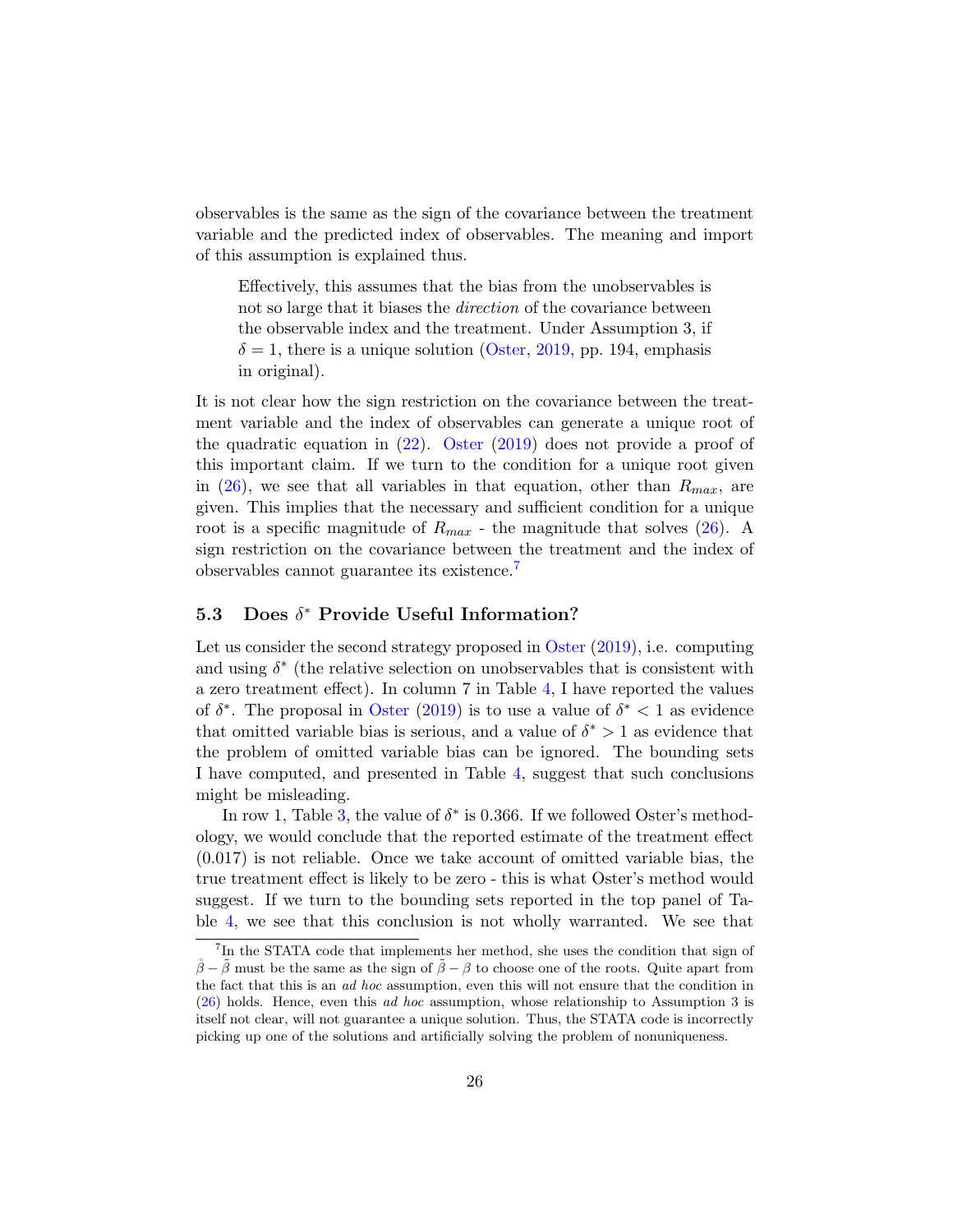if  $\delta > 1$ , the bounding set will not include zero. For instance, if one (or several) of the omitted variables is such that it is strongly correlated with the treatment variable (breastfeeding), then the relative degree of selection on unobservables might very well be larger than unity. In that case, the conclusion drawn on the basis of  $\delta^* = 0.366$  would be incorrect.<sup>[8](#page-1-0)</sup>

Let us contrast the above analysis with the analysis of row 3 in Table [3.](#page-33-0) In this case, the treatment variable is LBW+preterm (low birth weight and preterm birth). From column 7, we see that  $\delta^* = 1.36$ . If we followed Oster's methodology, we would conclude that the problem of omitted variable bias is not serious. Turning to the third panel in Table [4,](#page-34-0) we see that such a conclusion might not be warranted. To see why, let us think about how we interpret the finding that  $\delta^* = 1.36$ . We interpret this to mean only a high degree of selection on unobservables, i.e.  $\delta = 1.36$ , could completely nullify the reported treatment effect (-172.51) and make it zero. Underlying such an argument is the implicit understanding that a lower degree of selection on unobservables would not cause any problem. The results in the third panel in Table [4](#page-34-0) shows that if  $0.01 \le \delta \le 0.99$ , the bounding set for the 'true' treatment effect contains zero. Thus, even with a lower degree of selection on unobservables, it is possible that the true treatment effect vanish. Hence, if we use the computed value of  $\delta^* = 1.36$  to conclude that the problem of omitted variable bias is not serious, we would be drawing an incorrect conclusion.

### <span id="page-27-0"></span>6 Concluding Comments

Omitted variable bias is an ubiquitous problem in applied econometric work. Quantifying the magnitude of bias and computing bias-adjusted treatment effects is an important area of research. Building on earlier work by [Altonji](#page-29-1) [et al.](#page-29-1) [\(2005\)](#page-29-1), in a recent contribution, [Oster](#page-30-0) [\(2019\)](#page-30-0) has proposed a novel methodology to compute bias-adjusted treatment effect when there is proportional selection on observables and unobservables. In this paper, I have argued that while [Oster](#page-30-0) [\(2019\)](#page-30-0) posed the problem correctly, her proposed solutions are problematic. I have instead proposed an alternative methodology to compute bounding sets for the true treatment effect. To conclude the discussion, let me give a quick summary of the proposed methodology for the benefit of applied researchers.

• Estimate the short regression by regressing the outcome variable on

<sup>&</sup>lt;sup>8</sup>Recall that in Experiment 2, we have already seen a case where a  $\delta^*$  < 1 led to an incorrect conclusion.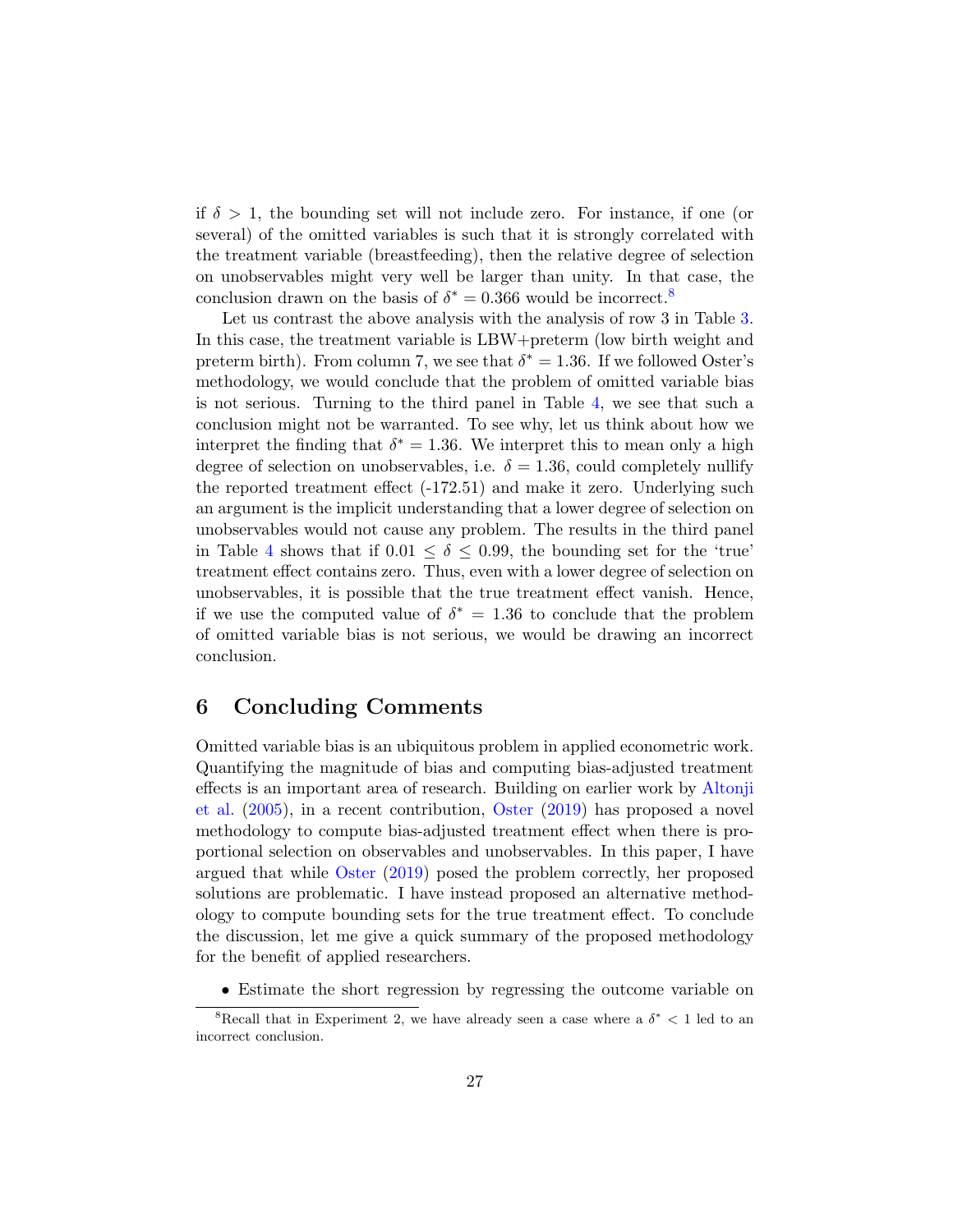the treatment variable (and exclude all controls). Store the coefficient as  $\beta$  and the R-squared as  $\ddot{R}$ .

- Estimate the intermediate regression by regressing the outcome variable on the treatment variable and all the controls. Store the coefficient as  $\beta$  and the R-squared as  $\ddot{R}$ .
- Estimate an auxiliary regression by regressing the treatment variable on all the controls. Store the variance of the residual as  $\tau_X$ .
- Store the variance of the outcome variable as  $\sigma_y^2$  and the variance of the control variable as  $\sigma_X^2$ .
- Form the cubic equation in  $(15)$ .
- Choose  $\delta_{min}$  and  $\delta_{max}$  and construct the three bounded boxed depicted in Figure [1.](#page-35-0) Identify the URR (unique real root) area and the  $NURR$ areas in each box using the condition in Proposition [1.](#page-9-1)
- For each box, choose a  $N \times N$  grid to cover the URR area and solve the cubic at each point on the grid. Collect the  $N^2 \times 1$  vector of real roots,  $\nu$ , of the cubic equation. This gives the empirical distribution of the treatment bias.
- Define  $\beta^* = \tilde{\beta} \nu$  and find the empirical distribution of the biasadjusted treatment effect. Use the empirical distribution of  $\beta^*$  to define bounding sets for the 'true' treatment effect.

The method outlined above will give bounding sets for three different ranges of the magnitude of selection,  $0 < \delta < 1$ ,  $1 < \delta < 2$ , and  $2 < \delta < 5$ . If zero is not contained in any of these three bounding sets, then the researcher can conclude with lot of confidence that the true treatment effect is different from zero. If, on the other hand, zero is contained in each of the three bounding sets, then the researcher would be sure that the problem of omitted variable is serious enough to completely nullify whatever results she has found.

In many cases, this happy outcome will not occur and researchers will face ambiguity. This will arise when some of the bounding sets will and some will not include zero. In such cases, a researcher will have to draw on knowledge of the institutional details of the substantive issue under investigation in identifying a correct range of  $\delta$ . For instance, if a particular research question has an omitted variable that is understood to be very important,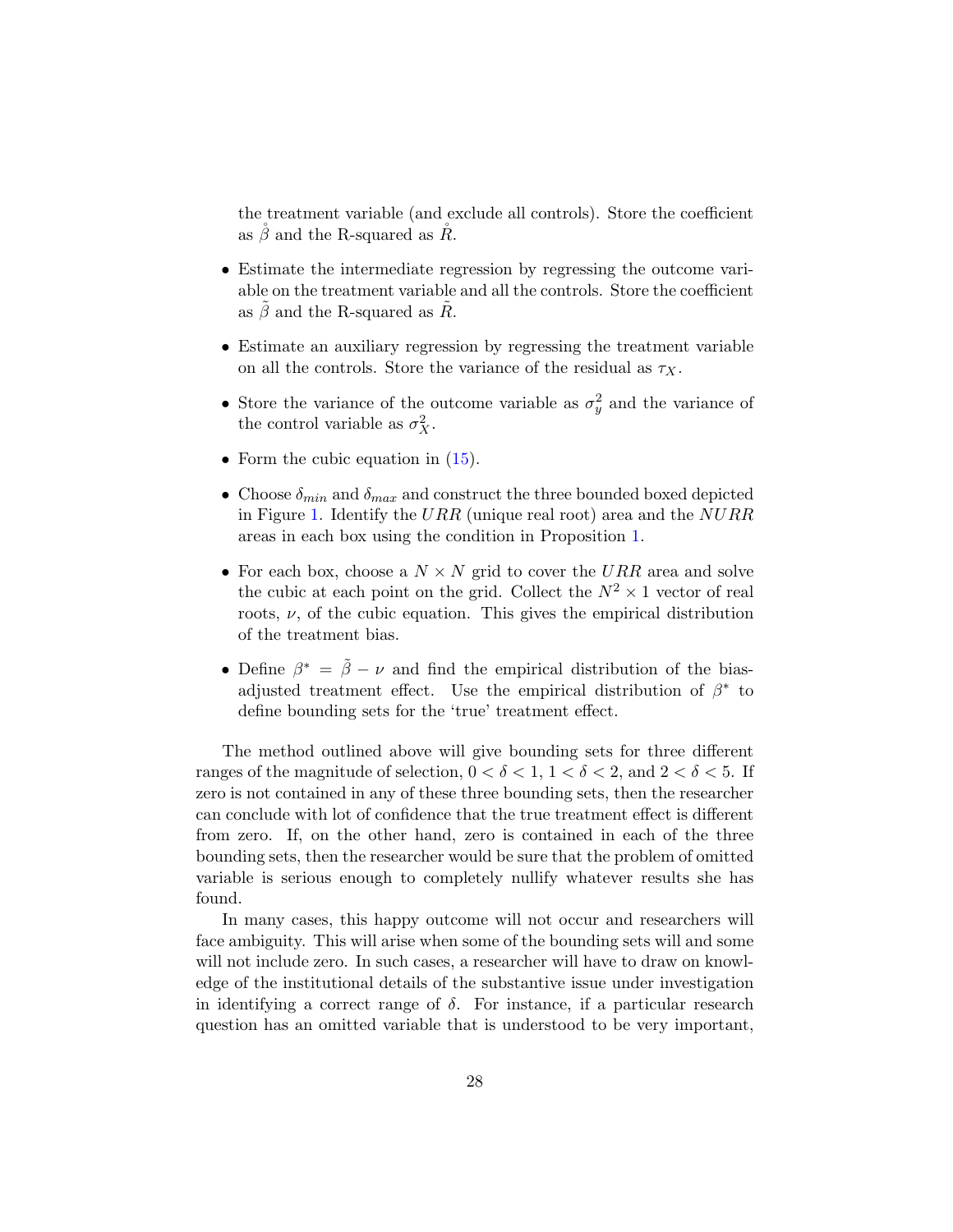then it might be justified to use  $\delta > 1$ . If, on the other hand, the researcher is sure that all important variables have been included in the model, and hence, that the omitted variable is relatively less important, then a range of  $\delta$  < 1 might be justified.

I would like to end by pointing out a weakness of the method proposed in this paper. The main drawback is that the method is conservative. The bounds that are produced by this method are not sharp, they are expansive. Of course this cannot be avoided unless we have more information about the true value of  $\delta$ . If we knew the true value of  $\delta$  we would have been able to produce a very sharp bounding set for the true  $\beta$ . Since we lack knowledge about the true value of  $\delta$ , we have to experiment with meaningful ranges of values. No wonder, the bounding sets produced by this method are very wide and conservative. This suggests that one fruitful direction for future research to extend this methodology is to think of ways of forming relatively precise estimates of  $\delta$  (the degree of selection on unobservables). The more precise values of  $\delta$  we generate, the tighter bounds we can generate for the true treatment effect,  $\beta$ .

### References

- <span id="page-29-0"></span>Altonji, J. G., Elder, T. E., and Taber, C. R. (2000). Selection on Observed and Unobserved Variables: Assessing the Effectiveness of Catholic Schools. Working Paper 7831, National Bureau of Economic Research, Cambridge, MA.
- <span id="page-29-1"></span>Altonji, J. G., Elder, T. E., and Taber, C. R. (2005). An evaluation of instrumental variable strategies for estimating the effects of catholic schooling. The Journal of Human Resources, 40(4):791–821.
- <span id="page-29-2"></span>Basu, D. (2020). Bias of OLS Estimators due to Exclusion of Relevant Variables and Inclusion of Irrelevant Variables. Oxford Bulletin of Economics and Statistics, 82(1):209–234.
- <span id="page-29-3"></span>Galor, O. and Ozak, O. (2016). The Agricultural Origins of Time Preference. American Economic Review, 106(10):2586–2624.
- <span id="page-29-4"></span>Greene, W. H. (2012). *Econometric Analysis*. Prentice Hall.
- <span id="page-29-5"></span>Hellesland, J., Challamel, N., Casandjian, C., and Lanos, C. (2013). Reinforced Concrete Beams, Columns and Frames: Section and Slender Member Analysis: Mechanics and Design. ISTE Ltd. and John Wiley & Sons, Inc, London, UK.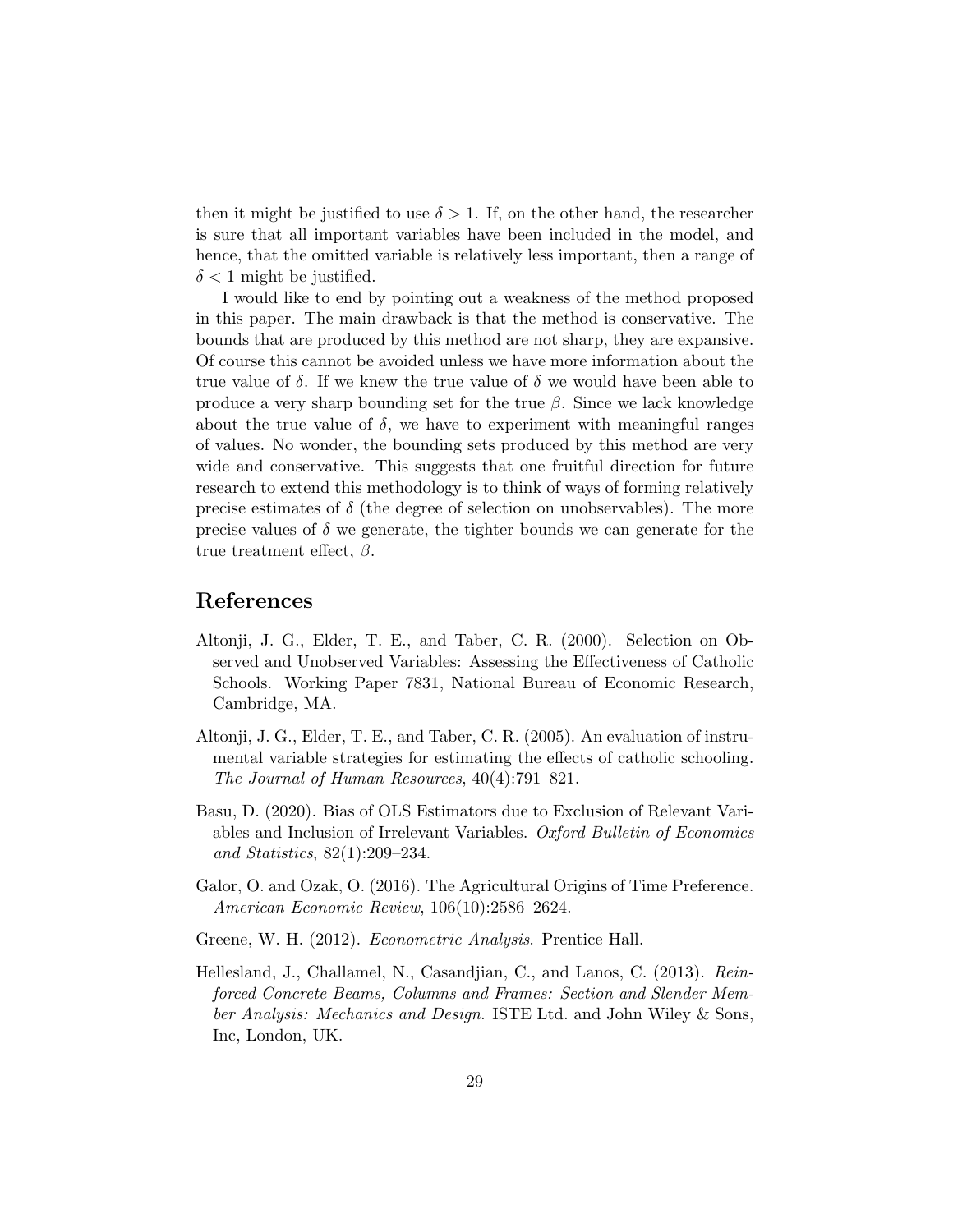- <span id="page-30-3"></span>Jaschke, P. and Keita, S. (2021). Say it like Goethe: Language learning facilities abroad and the self-selection of immigrants. Journal of Development Economics, 149:102597.
- <span id="page-30-1"></span>Michalopoulos, S. and Papaioannou, E. (2016). The Long-Run Effects of the Scramble for Africa. American Economic Review, 106(7):1802–1848.
- <span id="page-30-0"></span>Oster, E. (2019). Unobservable Selection and Coefficient Stability. Journal of Business and Economic Statistics, 37(2):187–204.
- <span id="page-30-4"></span>Wooldridge, J. M. (2002). Econometric Analysis of Cross Section and Panel Data. MIT Press.
- <span id="page-30-2"></span>Goldsmith-Pinkham, P., Sorkin, I., and Swift, H. (2019). Bartik Instruments: What, When, Why, and How. American Economic Review, 110(8):2586–2624.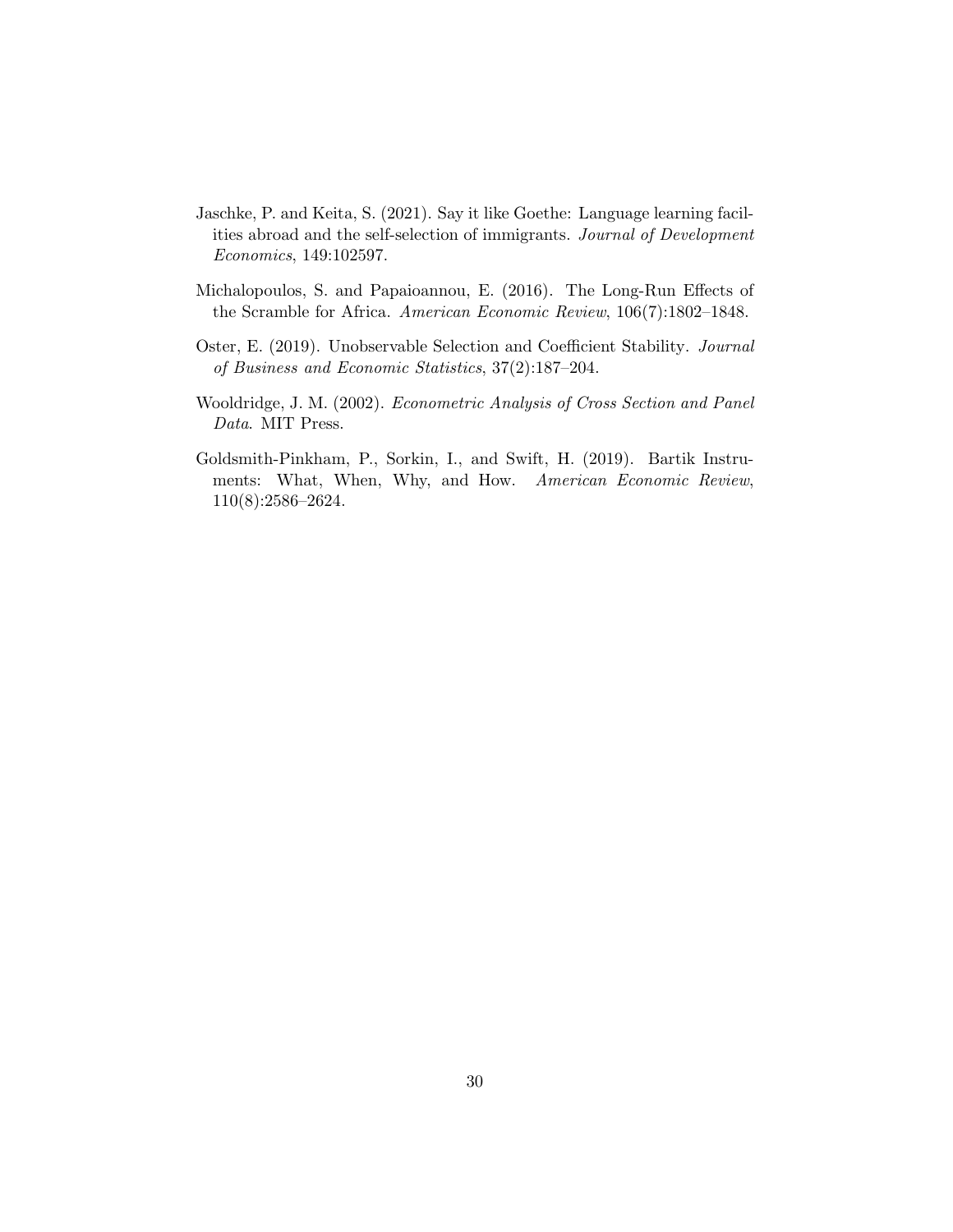|                          | URR Region            |             | <b>NURR</b> Region |             |  |  |  |
|--------------------------|-----------------------|-------------|--------------------|-------------|--|--|--|
|                          | Lower Bound           | Upper Bound | Lower Bound        | Upper Bound |  |  |  |
|                          | (1)                   | (2)         | $\left( 3\right)$  | 4)          |  |  |  |
|                          | Panel A: Experiment 1 |             |                    |             |  |  |  |
| Region 1                 | 0.009                 | 0.093       | $-0.035$           | 0.089       |  |  |  |
| Region 2                 | 0.346                 | 0.441       | 0.419              | 0.812       |  |  |  |
| Region 3                 | 0.268                 | 0.375       | 0.326              | 0.432       |  |  |  |
| Memo: $\delta^* = 3.374$ |                       |             |                    |             |  |  |  |
|                          | Panel B: Experiment 2 |             |                    |             |  |  |  |
| Region 1                 | $-0.011$              | 0.097       | $-0.305$           | 0.080       |  |  |  |
| Region 2                 | 0.252                 | 0.279       | 0.262              | 0.318       |  |  |  |
| Region 3                 | 0.246                 | 0.267       | 0.264              | 0.281       |  |  |  |
| Memo: $\delta^* = 0.736$ |                       |             |                    |             |  |  |  |

<span id="page-31-0"></span>Table 1: Estimates of Bounding Set of the 'True' Treatment Effect in Experiment 1 and Experiment 2

Notes: This table reports the bounding set for the true treatment effect in Experiment 1 and Experiment 2, both of which estimate the returns to education by regressing log wage on education and a set of controls (for details see section [5.1\)](#page-18-0). In Experiment 1, I include 6 demographic variables but drop mother's education and father's education from the baseline wage regression; in Experiment 2, I include mother's education and father's education but drop the other 6 demographic variables from the baseline wage regression. The value of  $\delta^*$  is computed according to Proposition 3 in [Oster](#page-30-0) [\(2019\)](#page-30-0) using  $R_{max} = 0.45$ . URR region = unique real root region; NURR region = nonunique real root region. See figure [1](#page-35-0) for details.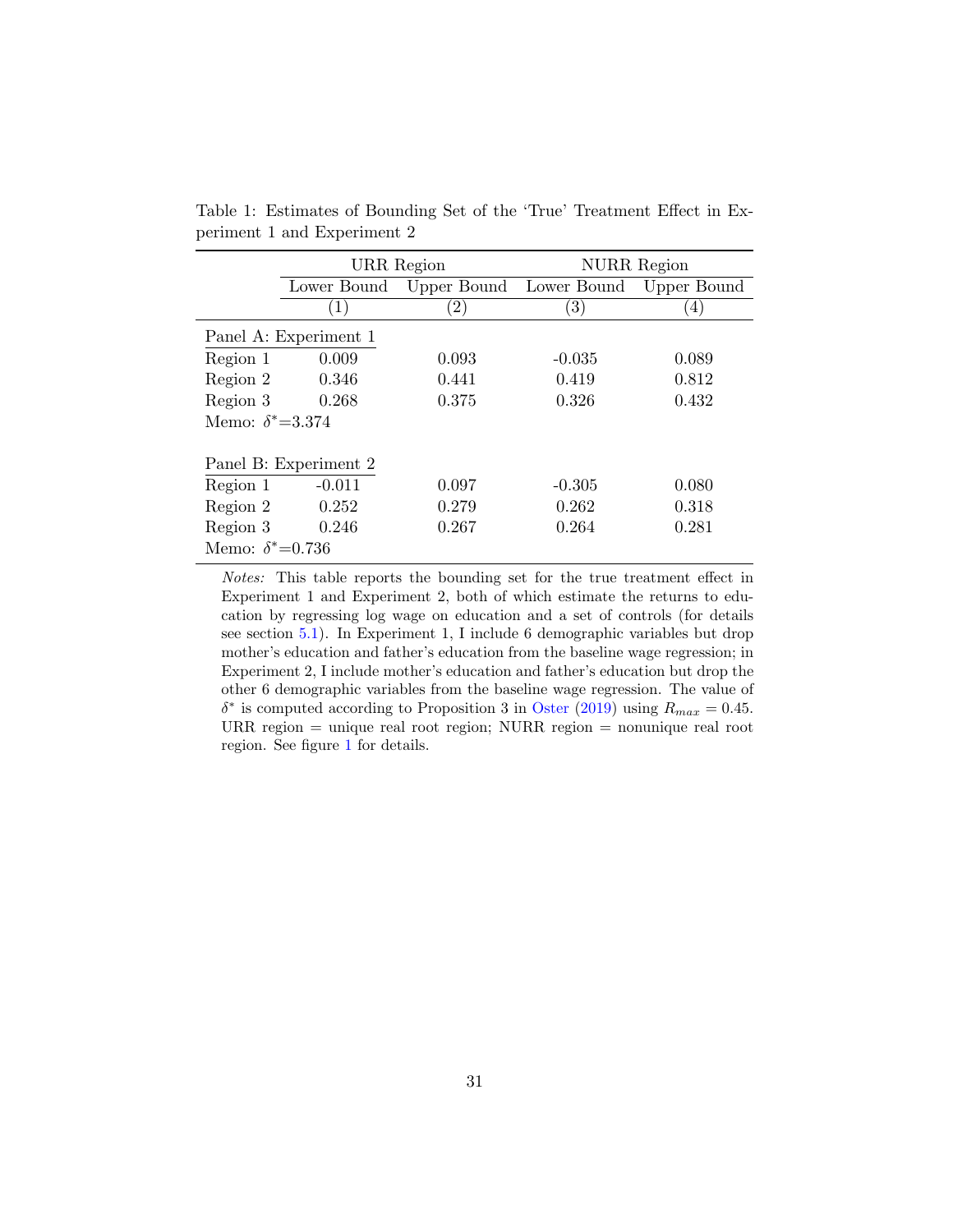|                         |             | Experiment 1 |                   | Experiment 2 |       |          |                   |
|-------------------------|-------------|--------------|-------------------|--------------|-------|----------|-------------------|
| (1)                     | (2)         | (3)          | (4)               | (5)          | (6)   | (7)      | (8)               |
| $R_{max}$               | Disc        | $Root_1$     | Root <sub>2</sub> | $R_{max}$    | Disc  | $Root_1$ | Root <sub>2</sub> |
| 0.365                   | 0.019       | $-0.961$     | 0.001             | 0.187        | 0.001 | $-0.236$ | 0.005             |
| 0.399                   | 0.018       | $-0.936$     | 0.005             | 0.230        | 0.001 | $-0.224$ | 0.026             |
| 0.432                   | 0.017       | $-0.910$     | 0.010             | 0.273        | 0.001 | $-0.214$ | 0.049             |
| 0.465                   | 0.016       | $-0.886$     | 0.015             | 0.315        | 0.001 | $-0.206$ | 0.074             |
| 0.499                   | 0.016       | $-0.861$     | 0.020             | 0.358        | 0.001 | $-0.199$ | 0.101             |
| 0.532                   | 0.015       | $-0.837$     | 0.025             | 0.401        | 0.001 | $-0.194$ | 0.128             |
| 0.566                   | 0.014       | $-0.813$     | 0.030             | 0.444        | 0.002 | $-0.189$ | 0.156             |
| 0.599                   | 0.014       | $-0.789$     | 0.036             | 0.487        | 0.002 | $-0.185$ | 0.185             |
| 0.633                   | 0.013       | $-0.766$     | 0.042             | 0.529        | 0.002 | $-0.181$ | 0.215             |
| 0.666                   | $\,0.013\,$ | $-0.743$     | 0.049             | $0.572\,$    | 0.002 | $-0.178$ | 0.245             |
| 0.699                   | 0.012       | $-0.720$     | 0.056             | 0.615        | 0.003 | $-0.176$ | 0.276             |
| 0.733                   | 0.012       | $-0.698$     | 0.063             | 0.658        | 0.003 | $-0.174$ | 0.306             |
| 0.766                   | 0.011       | $-0.676$     | 0.071             | 0.701        | 0.003 | $-0.172$ | 0.337             |
| 0.800                   | 0.011       | $-0.655$     | 0.079             | 0.743        | 0.004 | $-0.170$ | 0.369             |
| 0.833                   | 0.011       | $-0.634$     | 0.088             | 0.786        | 0.004 | $-0.168$ | 0.400             |
| 0.866                   | 0.010       | $-0.614$     | 0.097             | 0.829        | 0.005 | $-0.167$ | 0.432             |
| 0.900                   | 0.010       | $-0.594$     | 0.107             | 0.872        | 0.005 | $-0.166$ | 0.464             |
| 0.933                   | 0.010       | $-0.575$     | 0.118             | 0.914        | 0.006 | $-0.164$ | 0.496             |
| 0.967                   | 0.009       | $-0.556$     | 0.129             | 0.957        | 0.006 | $-0.163$ | 0.528             |
| 1                       | 0.009       | $-0.538$     | 0.140             | 1            | 0.007 | $-0.163$ | 0.560             |
| <b>N</b> F <sub>-</sub> | D.          |              |                   | $\Omega$     |       |          |                   |

<span id="page-32-0"></span>Table 2: Estimates of Bias with Equal Selection

| Memo: $R_{max}$ necessary for Disc=0 |  |
|--------------------------------------|--|
| Experiment 1: -0.048 -24.498         |  |
| Experiment 2: -0.002 -42.152         |  |

Notes: This table reports the magnitude of the discriminant (Disc) and roots of the quadratic equation  $(Root_1, Root_2)$  that defines treatment bias under equal selection (equation [26\)](#page-14-2). The roots are computed for 20 values of  $R_{max}$  in the interval  $R + 0.01 \le R_{max} \le 1$ . For details of Experiment 1 and Experiment 2, see section [5.1](#page-18-0) and the footnote to Table [1.](#page-31-0)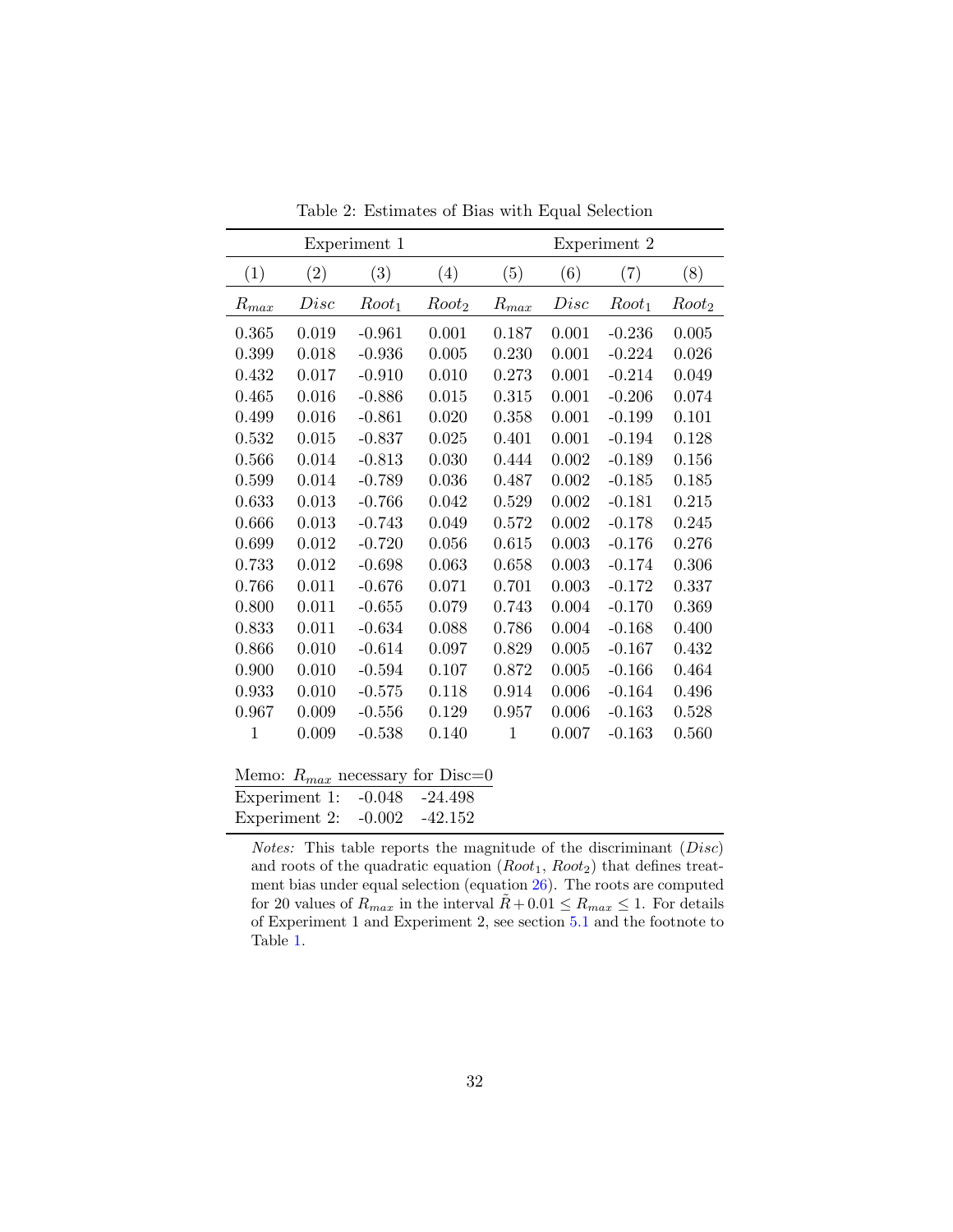|                                                                                                                                                                                                              |           | $\widehat{S}$ | $\odot$                                             | $\frac{1}{4}$ | ون<br>ا        | ۼ              | $\overline{A}$ |
|--------------------------------------------------------------------------------------------------------------------------------------------------------------------------------------------------------------|-----------|---------------|-----------------------------------------------------|---------------|----------------|----------------|----------------|
|                                                                                                                                                                                                              |           |               |                                                     |               | $K_{max}$      | $K_{max}$      | $\zeta^*$      |
| Dep Var: IQ<br>Breastfeed                                                                                                                                                                                    | 0.044     | 0.045         | 0.017                                               | 0.256         | $-0.02$        | $-159.127$     | 0.366          |
| Drink in Preg                                                                                                                                                                                                | 0.176     | 0.008         | 0.05                                                | 0.249         | $-0.589$       | $-96.432$      | 0.26           |
| $LBW + Preterm$                                                                                                                                                                                              | $-0.188$  | 0.004         | $-0.125$                                            | 0.251         | 1132.733       | 4.346          | 1.36           |
| Dep Var: Birthweight<br>Smoking in Preg<br>Drink in Preg                                                                                                                                                     | $-16.668$ | $0.301\,$     | $-183.115$ 0.319 $-172.51$ 0.352<br>$-14.149$ 0.338 |               | 0.378<br>1.997 | 0.319<br>1.341 | 0.667<br>0.821 |
| columns $(5)$ and $(6)$ , all results are reported in Table 3 in Oster (2019). The reported value<br><i>Notes:</i> This table replicates some of the results reported in Table 3 in Oster (2019). Other than |           |               |                                                     |               |                |                |                |

| I<br>Í                                   |
|------------------------------------------|
| I                                        |
| $\ddot{\phantom{a}}$<br>١<br>ı<br>İ<br>l |
| ا<br>ا<br>ı                              |
|                                          |
| ¢                                        |

<span id="page-33-0"></span>of  $\delta^*$  in row 4 is different from the corresponding magnitude in Table 3 in Oster (2019). The values of  $R_{max}$  reported in columns (5) and (6) correspond to values that would be needed to ensure a unique real root for columns (5) and (6), all results are reported in Table 3 in [Oster](#page-30-0) [\(2019\)](#page-30-0). The reported value of δ∗ in row 4 is different from the corresponding magnitude in Table 3 in [Oster](#page-30-0) [\(2019\)](#page-30-0). The values of  $R_{max}$  reported in columns (5) and (6) correspond to values that would be needed to ensure a unique real root for the quadratic in [\(22\)](#page-12-1).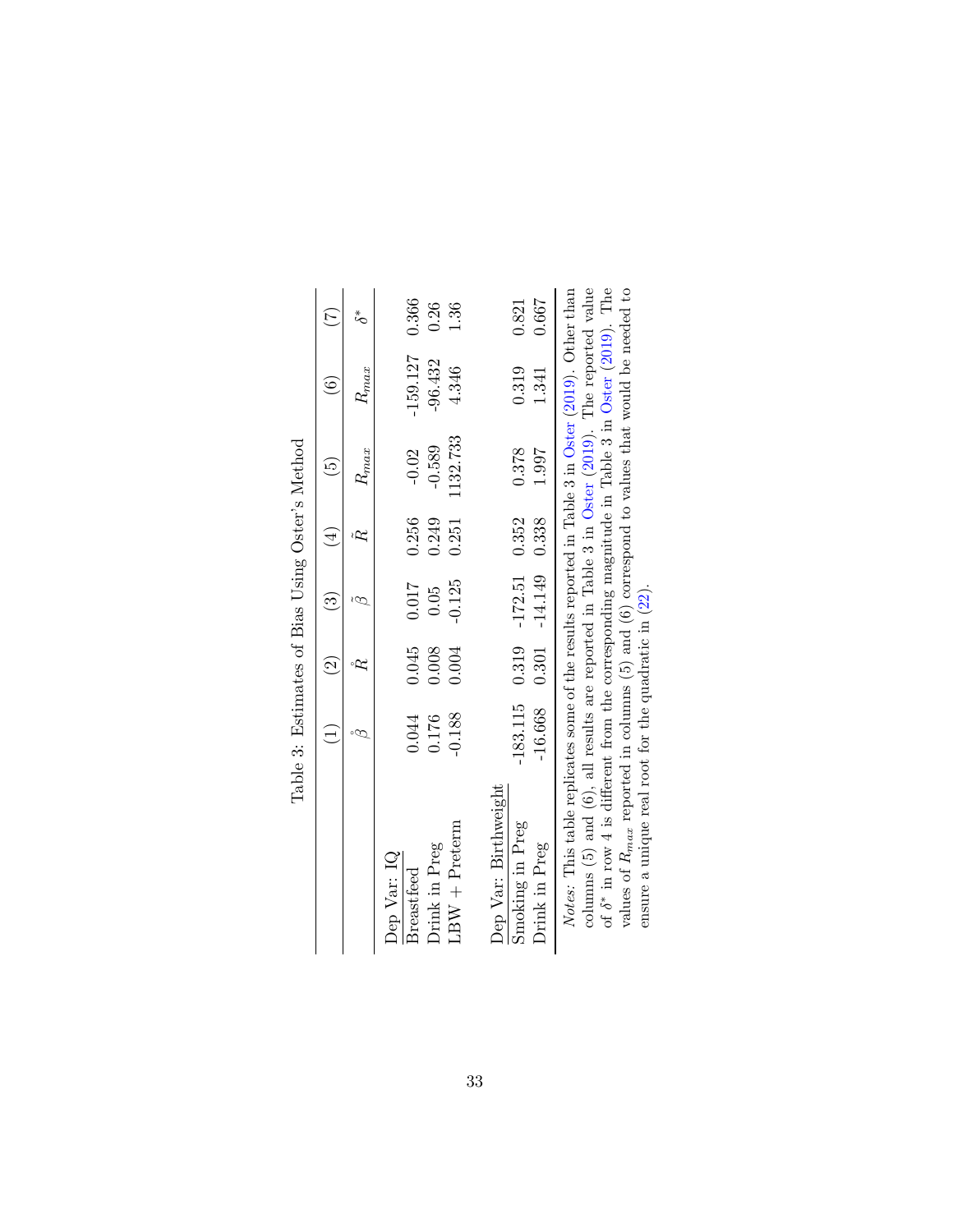|                                  |            | <b>URR</b> Region | <b>NURR</b> Region |            |
|----------------------------------|------------|-------------------|--------------------|------------|
|                                  | Lower      | Upper             | Lower              | Upper      |
|                                  | Bound      | Bound             | Bound              | Bound      |
|                                  | (1)        | $\left( 2\right)$ | (3)                | (4)        |
| IQ~Breastfeed:R1                 | $-0.038$   | 0.017             | $-0.08$            | 0.014      |
| IQ~Breastfeed:R2                 | 0.301      | 0.318             | 0.315              | 0.379      |
| IQ~Breastfeed:R3                 | 0.275      | 0.304             | 0.283              | 0.316      |
|                                  |            |                   |                    |            |
| IQ~Drink in Preg:R1              | $-0.218$   | 0.048             | $-0.332$           | 0.038      |
| IQ~Drink in Preg:R2              | NA         | <b>NA</b>         | NA                 | NA         |
| IQ~Drink in Preg:R3              | 4.788      | 5.316             | 4.87               | 5.811      |
| IQ~LBW+Preterm:R1                | $-0.124$   | 0.017             | $-0.119$           | 0.056      |
| $IQ^{\sim}LBW+Preterm:R2$        | NA         | NA.               | NA                 | NA         |
| IQ~LBW+Preterm:R3                | NA         | <b>NA</b>         | NA                 | NA         |
|                                  |            |                   |                    |            |
| BW~Smoking in Preg:R1            | $-171.086$ | 525.835           | $-1873.559$        | $-442.629$ |
| BW~Smoking in Preg:R2            | $-884.723$ | $-344.41$         | $-166.342$         | 519.094    |
| BW~Smoking in Preg:R3            | $-634.045$ | $-310.65$         | $-162.711$         | 13.65      |
| BW~Drink in Preg:R1              | $-13.842$  | 37.712            | 51.143             | 59.743     |
|                                  |            |                   |                    |            |
| BW~Drink in Preg:R2              | $-582.457$ | $-477.48$         | $-2350.762$        | $-580.96$  |
| BW <sup>~</sup> Drink in Preg:R3 | $-481.99$  | $-224.473$        | $-671.087$         | $-385.222$ |

<span id="page-34-0"></span>Table 4: Bounding Set for True Treatment Effect in the Study of the Impact of Maternal Behaviour on Child Outcomes

Notes: This table reports the bounds for the 'true' treatment effect of maternal behaviour on child outcomes. Each panel in this table corresponds to the same row in Table [3.](#page-33-0) The estimated treatment effects are reported in Table [3](#page-33-0) and in [Oster](#page-30-0) [\(2019,](#page-30-0) Table 3). IQ=standardized IQ score; BW=birthweight. For further details see section  $5.2$ . To estimate bias, the roots of the cubic in  $(15)$  are computed over the following regions:  $R1 = \left\{0.01 \le \delta \le 0.99; \tilde{R} \le R_{max} \le 1\right\};$  $R2 = \Big\{1.01 \leq \delta \leq 2.00; \tilde{R} \leq R_{max} \leq 1\Big\}; R3 = \Big\{2.01 \leq \delta \leq 5.00; \tilde{R} \leq R_{max} \leq 1\Big\}.$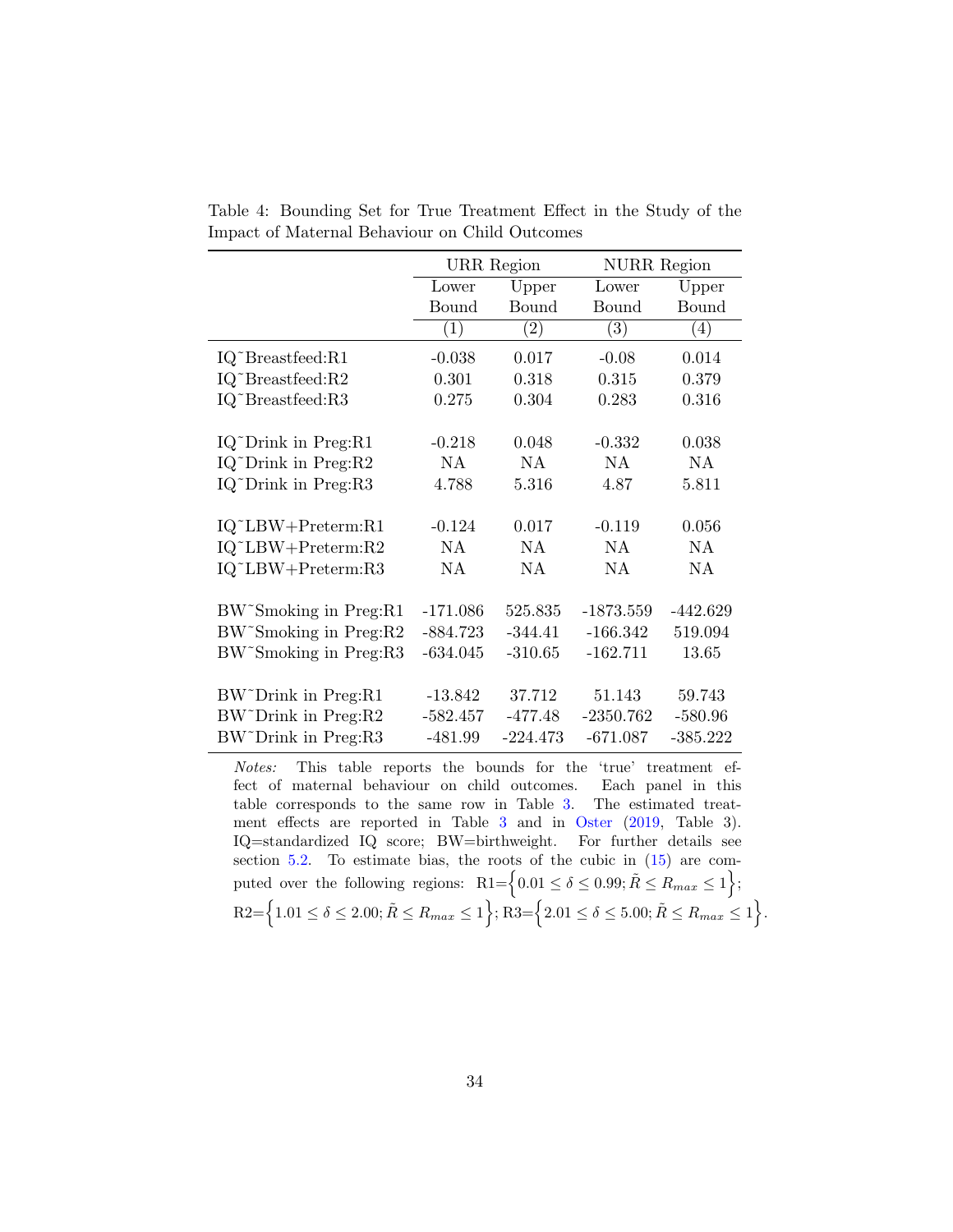

<span id="page-35-0"></span>Figure 1: The construction of a bounded box defined by  $\delta_{min} \leq \delta \leq \delta_{max}$  and  $\tilde{R} \le R_{max} \le 1$ , and its demarcation into the URR (unique real root) and NURR (nonunique real root) area by the equation denoting the discriminant of a cubic equation being zero (depicted by the green curves). The bounded box is trifurcated by  $\delta_{min} \leq \delta < 1, \ 1 < \delta \leq 2 \ and \ 2 \leq \delta \leq \delta_{max}.$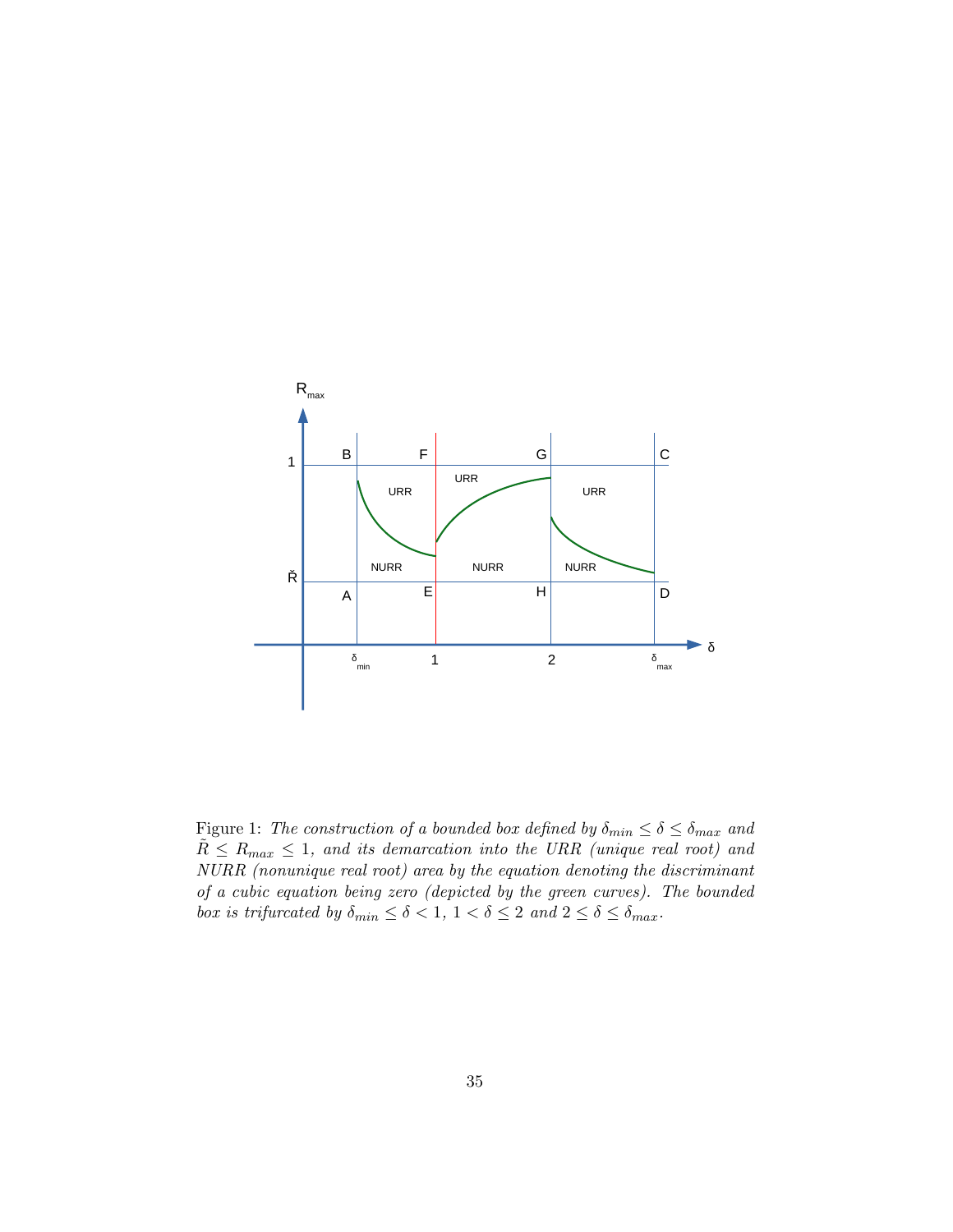

<span id="page-36-0"></span>Figure 2: The figure identifies the region of unique real root (top panel) and plots the histogram and empirical density function (red solid line) of  $\beta^*$  (bottom panel) for Experiment 1 (for details see section [5.1\)](#page-18-0). In the top panel, the white region identifies all the possible combinations of  $(\delta, R_{max})$  such that the cubic equation defining the treatment effect has a unique real root; the violet region identifies the area where a unique real root does not exist. In Experiment 1, I include 6 demographic and family background variables but drop mother's education and father's education from the baseline wage regression.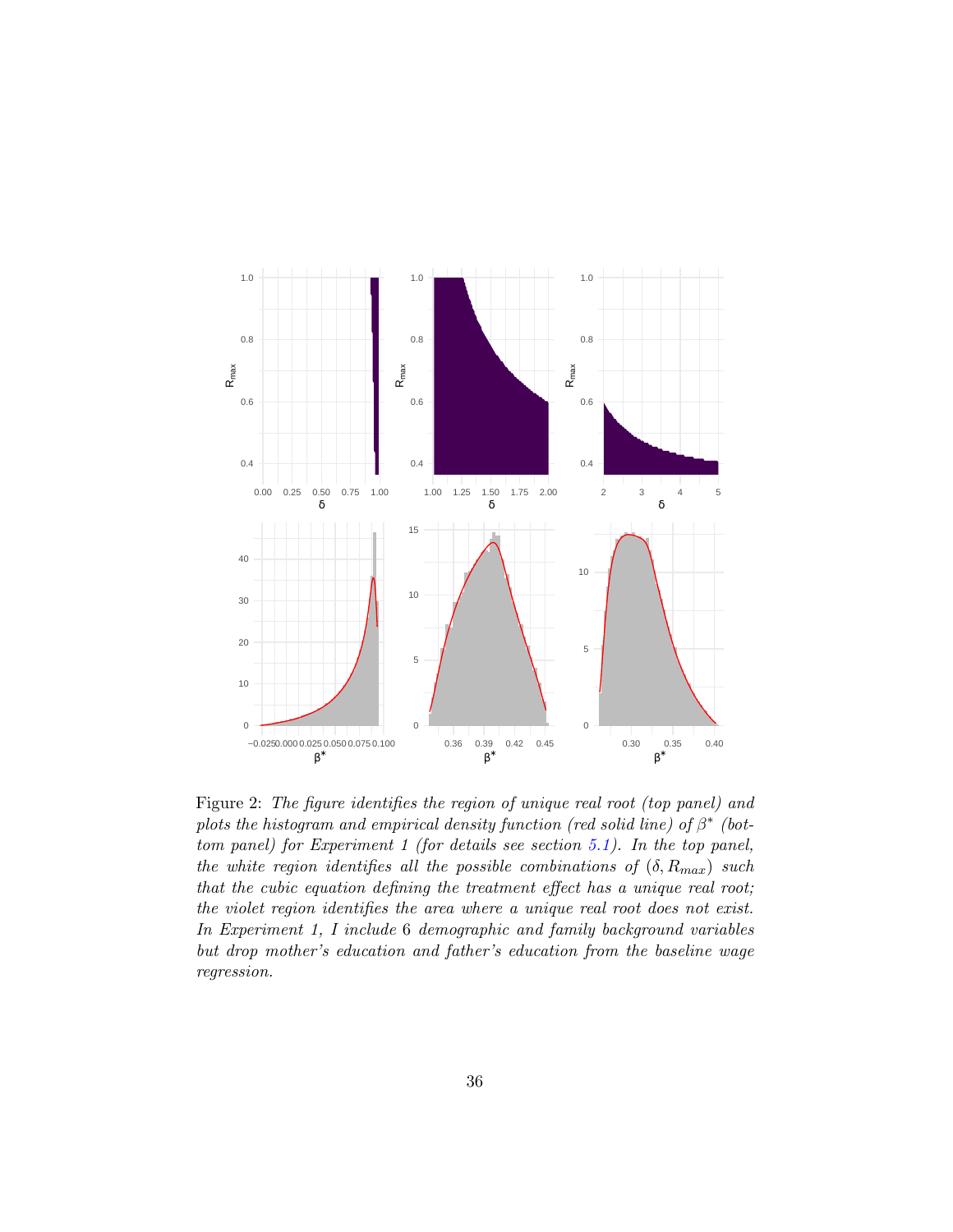

<span id="page-37-0"></span>Figure 3: The figure identifies the region of unique real root (top panel) and plots the histogram and empirical density function (red solid line) of  $\beta^*$  (bottom panel) for Experiment 2 (for details see section [5.1\)](#page-18-0). In the top panel, the white region identifies all the possible combinations of  $(\delta, R_{max})$ such that the cubic equation defining the treatment effect has a unique real root; the violet region identifies the area where a unique real root does not exist. In Experiment 2, I include mother's education and father's education but drop the other 6 demographic and family background variables from the baseline wage regression.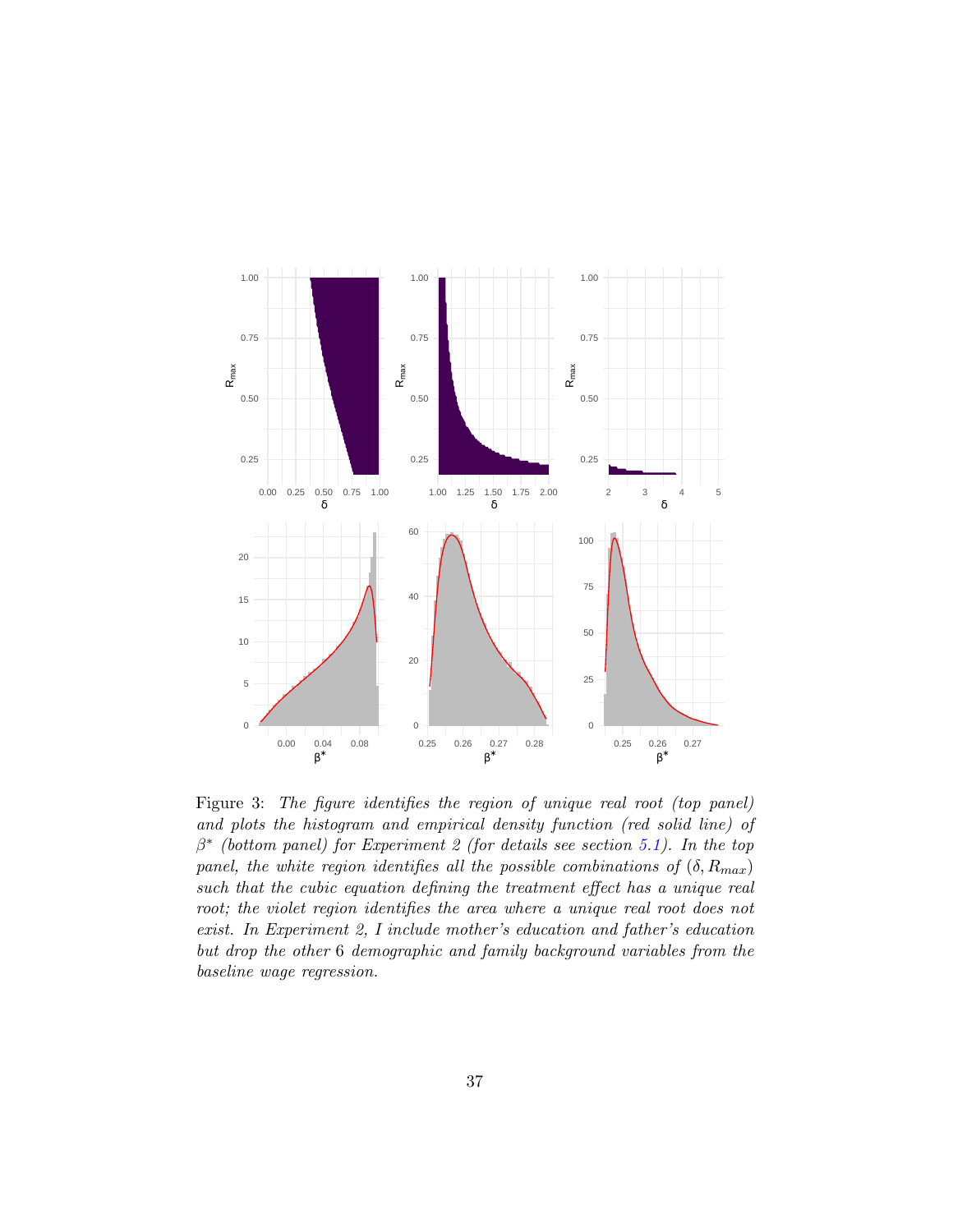

<span id="page-38-0"></span>Figure 4: The figure identifies the region of unique real root (top panel) and plots the histogram and empirical density function (red solid line) of  $\beta^*$  (bottom panel) for impact of maternal behaviour on IQ score of the child (for details, see section [5.2\)](#page-23-0). In the top panel, the treatment is months of breastfeeding, in the middle panel, the treatment is drinking during pregnancy, and in the bottom panel, the treatment is low birth weight and premature. The color coding is the same as in Figure [2.](#page-36-0)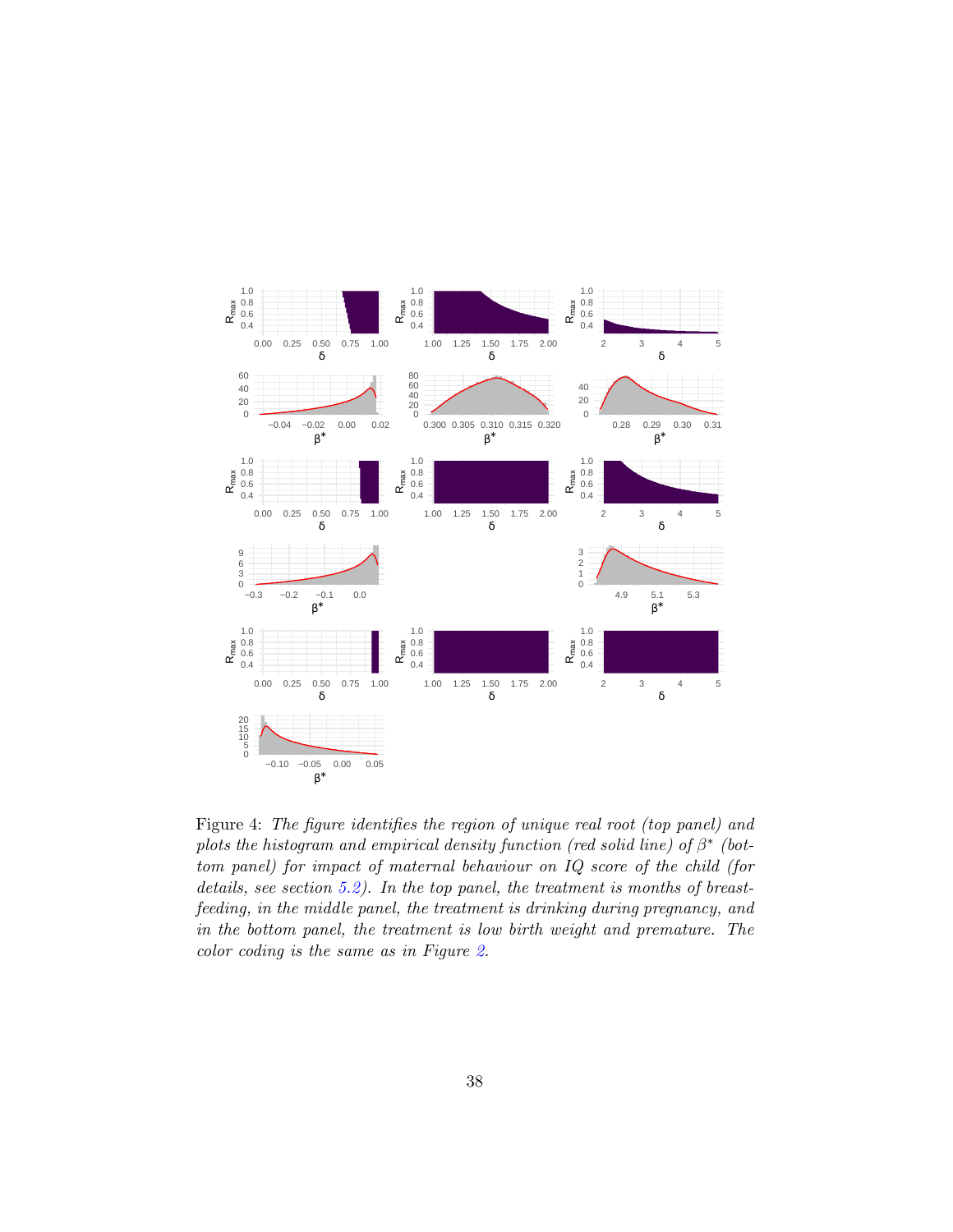

<span id="page-39-0"></span>Figure 5: The figure identifies the region of unique real root (top panel) and plots the histogram and empirical density function (red solid line) of  $\beta^*$ (bottom panel) for impact of maternal behaviour on birthweight of the child (for details, see section  $5.2$ ). In the top panel, the treatment is smoking during pregnancy, and in the bottom panel, the treatment is drinking during pregnancy. The color coding is the same as in Figure [2.](#page-36-0)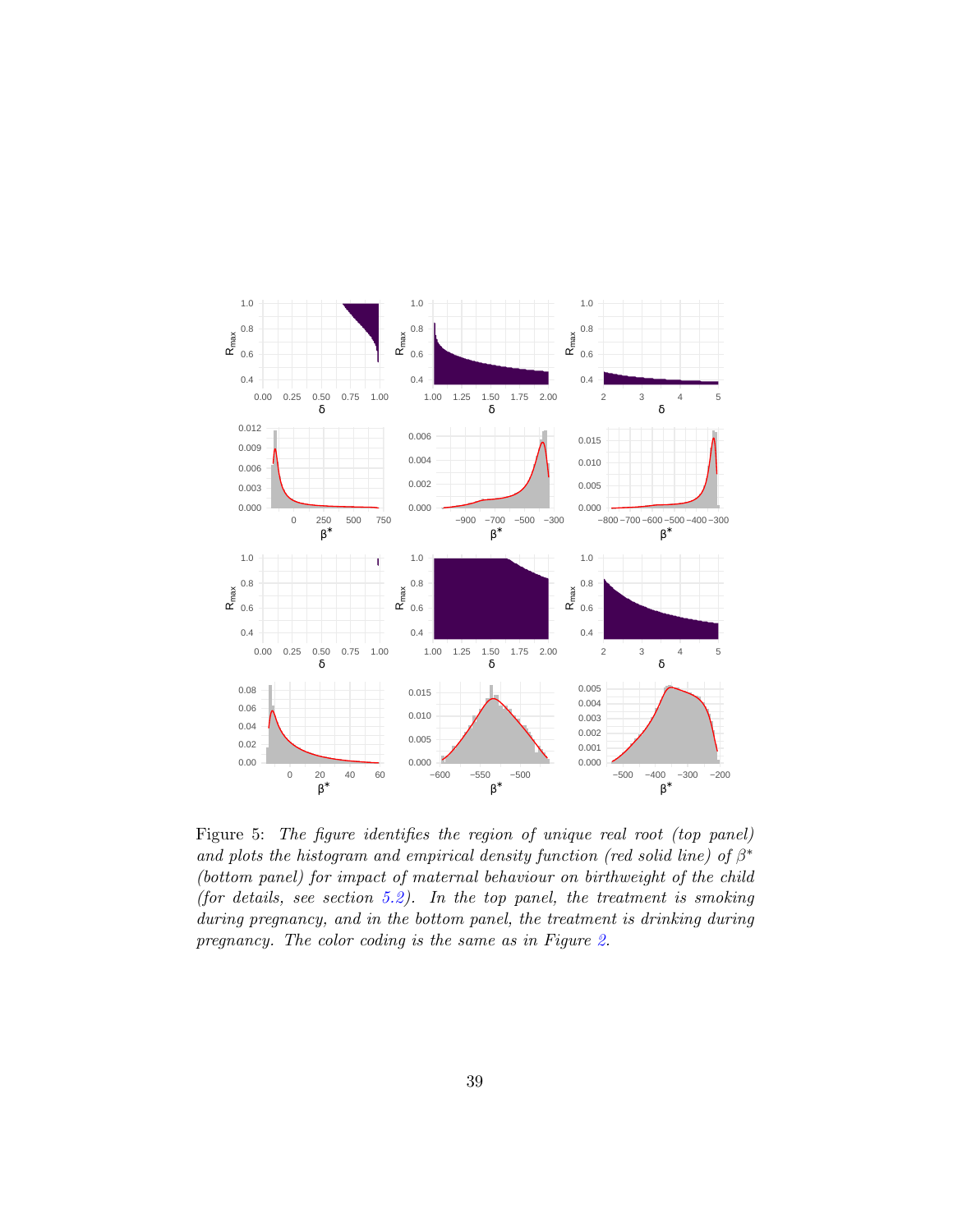## A Unique Real Root of a Cubic Equation

Solving cubic equations is common in the engineering literature and for this presentation I draw partly on [Hellesland et al.](#page-29-5) [\(2013,](#page-29-5) Appendix 1). Consider the cubic equation in  $t$ ,

<span id="page-40-4"></span>
$$
at^3 + bt^2 + ct + d = 0,\t(33)
$$

where  $a \neq 0$ . Divide through by a to get

$$
t^3 + \frac{b}{a}t^2 + \frac{c}{a}t + \frac{d}{a} = 0.
$$
 (34)

A change of variable,

$$
x = t + \frac{b}{3a},
$$

can convert this into a 'depressed' cubic,

<span id="page-40-0"></span>
$$
x^3 + px + q = 0,\t\t(35)
$$

where,

$$
p = \frac{3ac - b^2}{3a^2}
$$

$$
q = \frac{27a^2d + 2b^3 - 9abc}{27a^3}
$$

To solve  $(35)$ , we will express x as the difference of two numbers, i.e.  $x =$  $a - b$ . Since,

<span id="page-40-1"></span>
$$
(a-b)^3 + 3ab(a-b) - (a^3 - b^3) = 0,
$$
\n(36)

.

we will get back [\(35\)](#page-40-0) from [\(36\)](#page-40-1), where  $x = a - b$ , if the following two conditions are satisfied:

<span id="page-40-2"></span>
$$
ab = \frac{p}{3} \tag{37}
$$

and

<span id="page-40-3"></span>
$$
a^3 - b^3 = -q.\t\t(38)
$$

Thus, if we are able to solve for  $a$  and  $b$  in terms of  $p$  and  $q$ , we will be able to get  $x = a - b$ , and from that we will be able to finally get the value of  $t = x - (b/3a).$ 

Note that the above two conditions, [\(37\)](#page-40-2) and [\(38\)](#page-40-3), show that the sum and product of  $a^3$  and  $(-b)^3$  are  $-q$  and  $-p^3/27$ , respectively. But this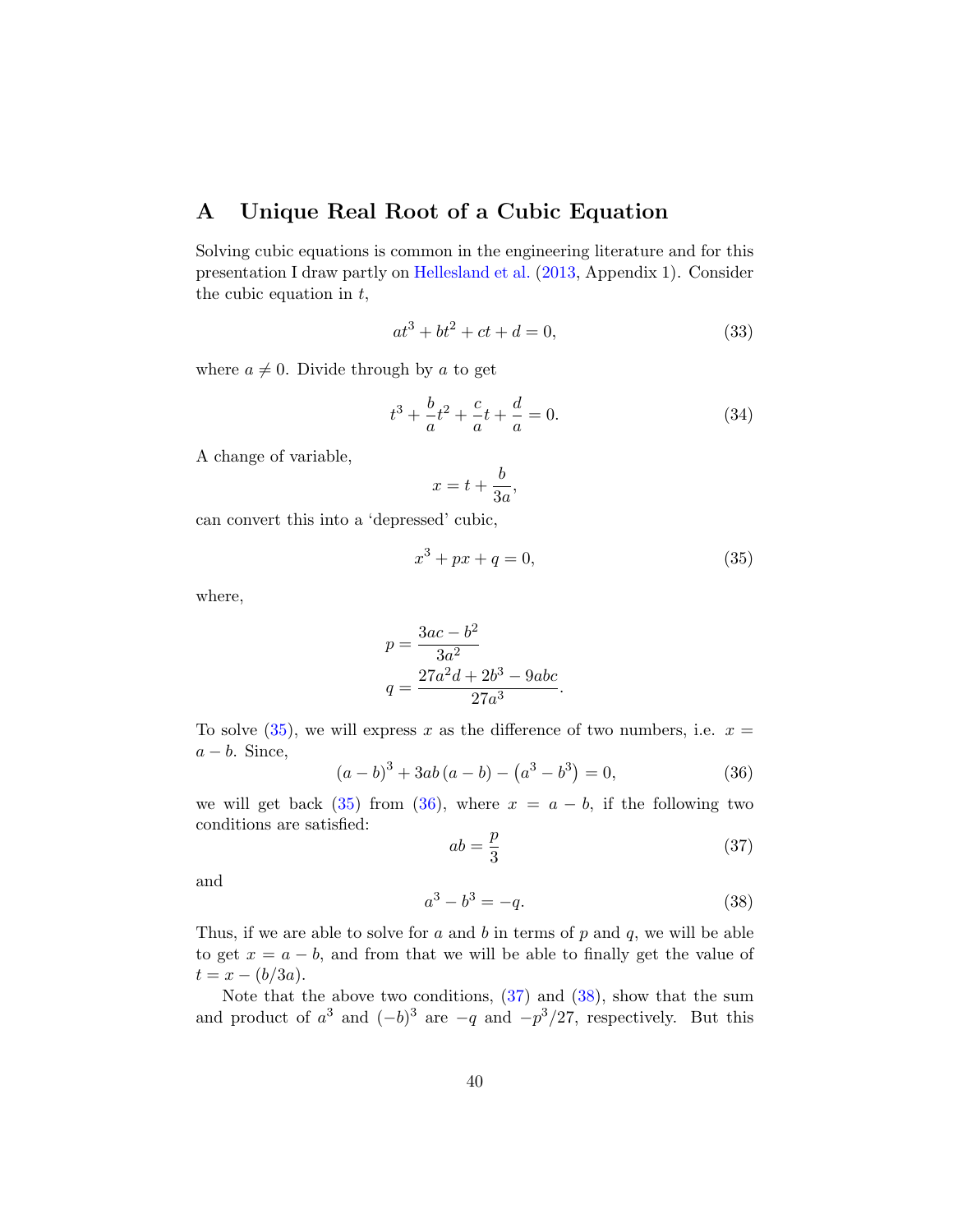means that  $a^3$  and  $(-b)^3$  are the roots of the following quadratic equation in y,

$$
y^2 + qy - \frac{p^3}{27} = 0.
$$
 (39)

Denoting one of the roots of the quadratic as  $a^3$ , we have,

$$
a^3 = -\frac{q}{2} + \sqrt{\frac{q^2}{4} + \frac{p^3}{27}} = U_1
$$

and denoting the other root as  $-b^3$ , we get

$$
-b^3 = -\frac{q}{2} - \sqrt{\frac{q^2}{4} + \frac{p^3}{27}},
$$

so that

$$
b^3 = \frac{q}{2} + \sqrt{\frac{q^2}{4} + \frac{p^3}{27}} = U_2.
$$

The solutions of the cubic equation [\(33\)](#page-40-4) will depend on the sign of the discriminant

$$
D_3 = \frac{q^2}{4} + \frac{p^3}{27} = \frac{27q^2 + 4p^3}{108}.
$$
\n(40)

**Proposition 5.** If  $D_3 > 0$ , then the cubic equation has one real root and two complex roots. The unique real root is given by

$$
t_1 = \sqrt[3]{-\frac{q}{2} + \sqrt{\frac{q^2}{4} + \frac{p^3}{27}}} - \sqrt[3]{\frac{q}{2} + \sqrt{\frac{q^2}{4} + \frac{p^3}{27}}} - \frac{b}{3a},
$$

and the complex roots are given by

$$
t_2 = \omega \sqrt[3]{-\frac{q}{2} + \sqrt{\frac{q^2}{4} + \frac{p^3}{27}}} - \omega^2 \sqrt[3]{\frac{q}{2} + \sqrt{\frac{q^2}{4} + \frac{p^3}{27}}} - \frac{b}{3a},
$$

and

$$
t_3=\omega^2\sqrt[3]{-\frac{q}{2}+\sqrt{\frac{q^2}{4}+\frac{p^3}{27}}}-\omega\sqrt[3]{\frac{q}{2}+\sqrt{\frac{q^2}{4}+\frac{p^3}{27}}}-\frac{b}{3a},
$$

where  $\omega$  is the cube root of unity given by

$$
\omega = e^{i\frac{2\pi}{3}} = -\frac{1}{2} + \frac{\sqrt{2}}{3}i
$$

and  $i =$ √  $\overline{-1}$ .